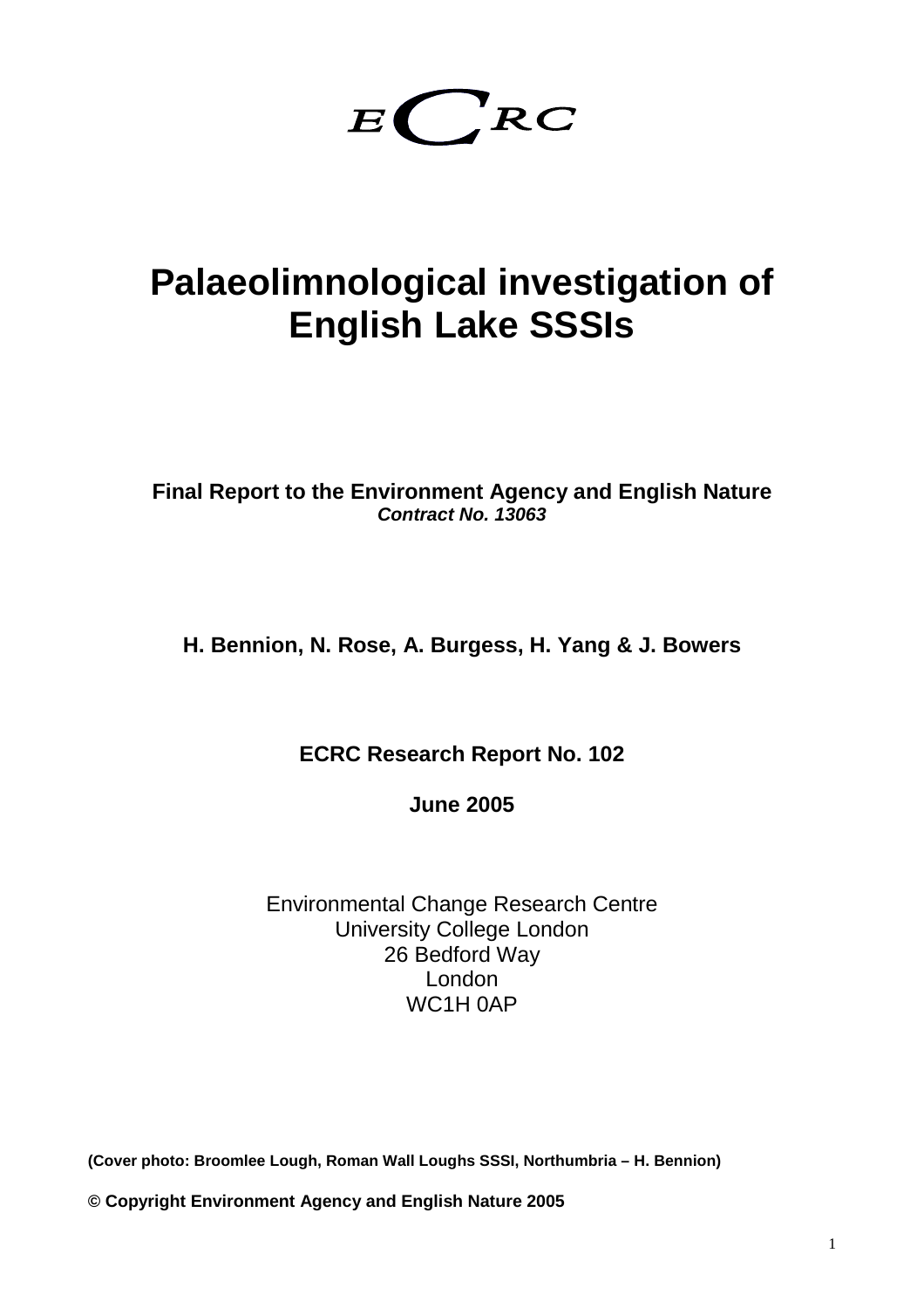## **Executive Summary**

This is the final report to the Environment Agency and English Nature under an extension to project no.13063, 'Lake Monitoring to support Environment Agency Water Framework Directive intercalibration exercise and classification tool development, and CCW Site Condition Assessment - Phase 2', funded by the Environment Agency and English Nature. This project forms part of the UK strategy for the implementation of the European Council Water Framework Directive (WFD) which requires reference conditions to be determined for all water body types including lakes. The project is also expected to produce data of relevance to the Habitats Directive. This study aims to use palaeoecological techniques, principally diatom analysis, to describe reference conditions and assess ecological change for a set of lakes in Sites of Special Scientific Interest (SSSIs) in England. The project builds on existing palaeoecological work in the UK, in particular the 'Identification of reference lakes and evaluation of palaeoecological approaches to define reference conditions for UK (England, Wales, Scotland & Northern Ireland) ecotypes, WFD08' (Bennion, 2004), and aims to enhance the low resolution (core top and bottom) diatom analysis being carried out in the ongoing project 'Development of a phytobenthos classification tool for lakes and lochs, DALES'. A further objective is to employ spheroidal carbonaceous particle analysis to estimate the time period represented by cores from selected key sites.

The study focuses largely on the analysis of diatom remains in sediment cores. Diatoms are sensitive to water quality changes and shifts in the diatom community often correspond closely to changes in other biological elements. Sediment cores were taken from ~50 sites in the UK during 2002-2003 as part of the WFD08 project (Bennion, 2004), and from a further ~100 lakes in England and Wales in 2004 as part of the Lake Monitoring Phase 2 programme. However, funding within those projects was insufficient to allow all of the material to be analysed. Therefore, 13 cores from lakes located in English SSSIs, where the waterbody is the reason for the designation, and which had not been previously analysed were selected for diatom analysis. Subfossil diatoms were analysed in five samples from each core, including the bottom sample which was taken to represent the reference condition, the surface sample which represents present-day conditions and three intermediate samples (typically 5, 10 and 20 cm).

Detrended correspondence analysis (DCA) was employed to assess the direction and nature of change in the diatom assemblages. Axis 1 of the DCA appeared to represent an alkalinityproductivity gradient with all cores, except Tatton Mere, displaying a general pattern from left to right of the plot as the samples move from the core bottom to the core top. This reflects the shift towards a more nutrient-rich diatom flora at the study sites. DCA Axis 2 appeared to represent a depth axis, differentiating the non-planktonic dominated, shallow lake floras from the planktonic dominated assemblages of the deeper, stratifying waters. The degree of floristic change between the reference and every other sample in each core was assessed using a squared chord distance dissimilarity coefficient which ranges from 0 (no difference) to 2 (completely different). A score of <0.475 (5th percentile) is used here to define low floristic change between samples. In six sites (Broomlee Lough, Cole Mere, Crag Lough, Dozmary Pool, Rostherne Mere and White Mere) the diatom changes were large enough to result in squared chord distance dissimilarity scores > 0.475. At the remaining seven sites, the floristic changes were subtle or relatively modest and scores were <0.475. In many cases this was because the same taxa were present throughout the sediment record but there were often important changes in their relative abundance indicative of ecological alterations and possible shifts in trophic status.

Diatom-total phosphorus (TP) transfer functions were applied to the data to assess the extent of chemical change at each site. Application of the diatom transfer functions to the fossil diatom assemblages in the 13 cores met with variable success. Comparison of the DI-TP for the surface sample of each core with the current annual mean TP concentration of that lake was used to assess the ability of the transfer function to produce good estimates of historical TP values for a site. In seven lakes, there was good agreement between the modelled and measured data but in four sites the model over-estimated current values and in two sites the model under-estimated current concentrations.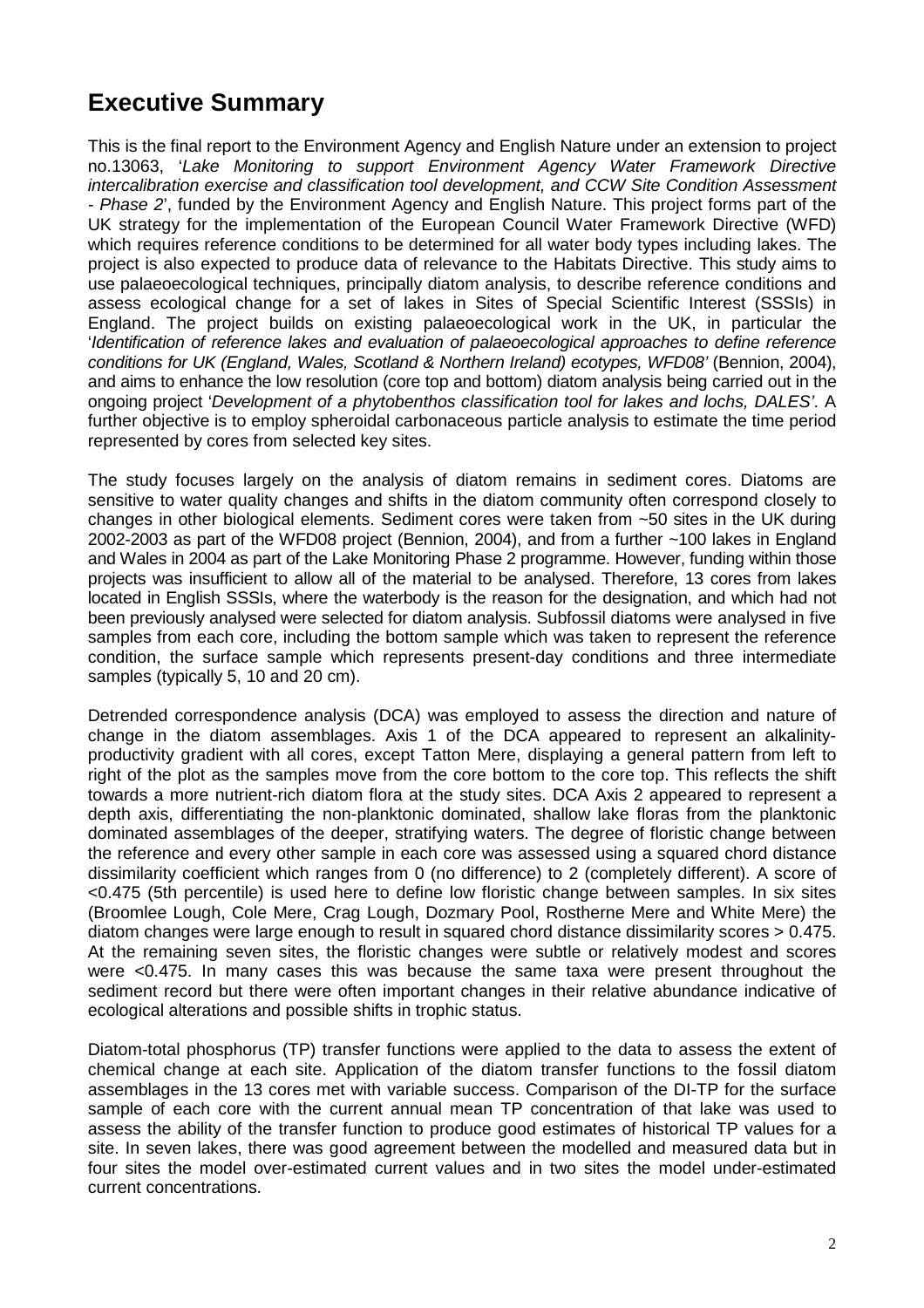In summary, ten of the thirteen sites (Blelham Tarn, Broomlee Lough, Cole Mere, Crag Lough, Derwent Water, Dozmary Pool, Frensham Little Pond, Tabley Mere, The Loe and White Mere) appear to have experienced enrichment over the period represented by the cores, based on a combination of the species shifts and the results of the transfer functions. In four of these ten sites (Blelham Tarn, Broomlee Lough, Cole Mere and White Mere), there is evidence of ecological recovery towards the top of the cores, possibly arising from a recent reduction in nutrient concentrations. Tatton Mere is the only site to exhibit a consistent decrease in productivity over the sediment record but this may be because the core represents a very short time period. Two sites, Mere Mere and Rostherne Mere, exhibit floristic change but it is difficult to interpret the observed shifts in terms of trophic change.

The second main component of the project was to estimate the timescales represented by selected sediment cores using the spheroidal carbonaceous particle (SCP) dating technique. Nineteen cores from lakes in English SSSIs were chosen for study from the set of cores taken in 2002-2004 (see above). Between five and seven samples from each core, taken at roughly equidistant levels from the sediment surface to the core base, were analysed with the aim of providing a broad estimate of sediment chronology. Complete profiles were observed at seven sites (Burton Mill Pond, Buttermere, Crummock Water, Derwent Water, Dozmary Pool, Frensham Great Pond and Little Sea Mere), indicating that the cores date back to at least 1850 AD. Incomplete but interpretable profiles were identified at four sites (Bomere Pool, Broomlee Lough, Cotswold Park Lake No. 12 and Ullswater) which allowed a chronology to be approximated but the data suggest that these cores do not extend back as far as 1850 AD. Unfortunately, the profiles of eight lakes (Blelham Tarn, Chew Valley Lake, Crag Lough, Frensham Little Pond, Mere Mere, Tabley Mere, Tatton Mere and The Loe) were beyond interpretation and therefore a chronology could not be estimated for these cores.

In conclusion, simple methods such as ordination and dissimilarity measures applied to palaeoecological data, combined with transfer functions, offer powerful techniques for defining ecological and chemical reference conditions, and assessing environmental change. Spheroidal carbonaceous particle analysis is a valuable tool for establishing the time period represented by sediment records although the data produced in this study, on the basis of between 5-7 samples per core, indicates that a higher number of samples is generally required to establish a reliable chronology. Nonetheless, the project illustrates that relatively low resolution palaeolimnological studies can provide valuable information to aid implementation of the Water Framework Directive and Habitats Directive at the national level.

**Key words**: chronology, diatoms, ecological status, lakes, palaeolimnology, reference conditions, spheroidal carbonaceous particles, total phosphorus, Water Framework Directive.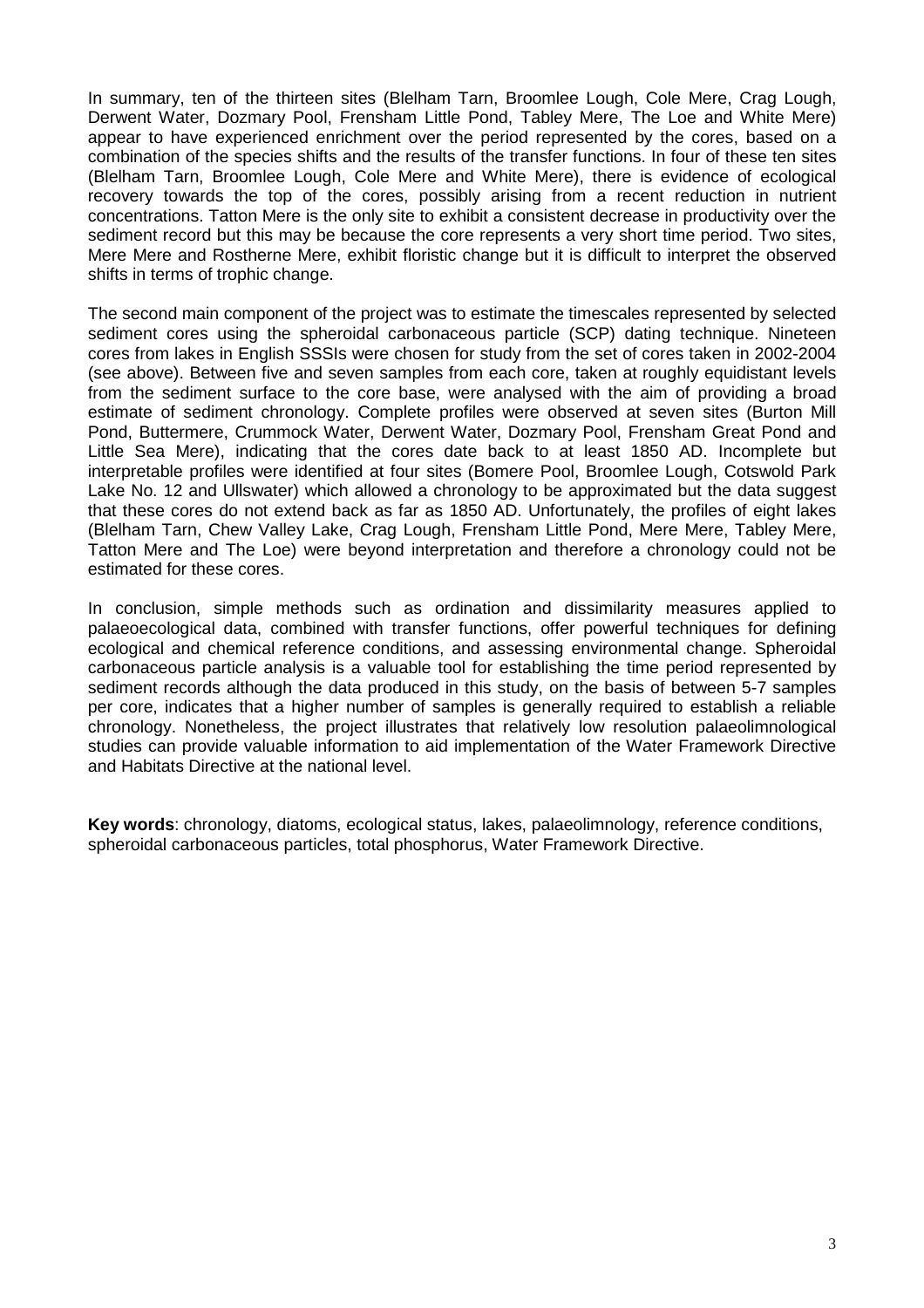## **List of Contributors**

#### **Helen Bennion, Neil Rose, Amy Burgess, Handong Yang, Jon Bowers**

Environmental Change Research Centre, Department of Geography, University College London, 26 Bedford Way, London, WC1H 0AP.

Report written and edited by Helen Bennion and Neil Rose

hbennion@geog.ucl.ac.uk nrose@geog.ucl.ac.uk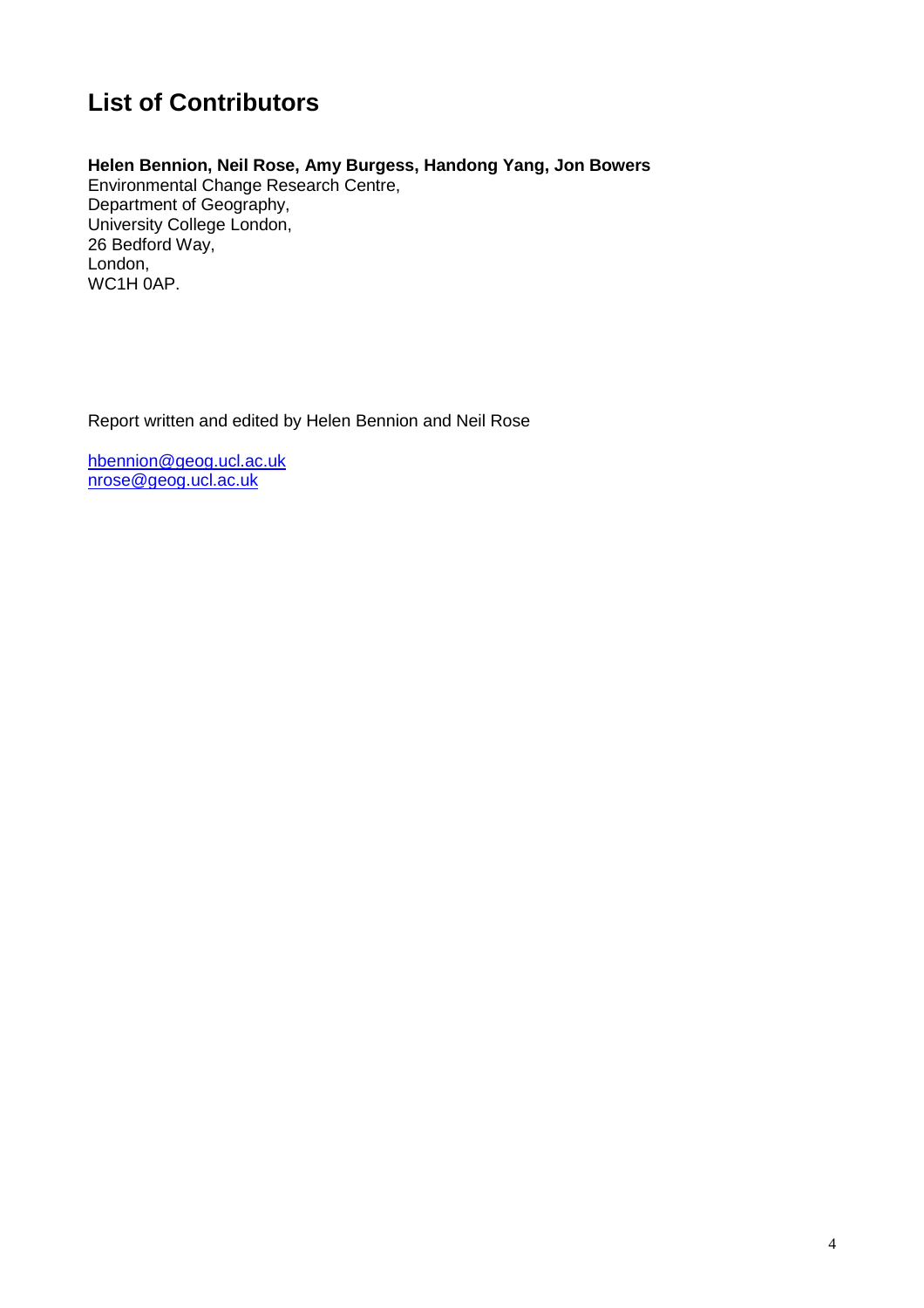## **Acknowledgements**

The authors would like to thank the following people for their contributions to this study:

Numerous colleagues in the Environment Agency, English Nature and the National Trust for assistance in arranging site access;

All landowners, estate managers and local wardens for their co-operation and for granting permission to carry out the work;

Gavin Simpson at UCL for assistance with the squared chord distance dissimilarity data analysis;

Ewan Shilland, James Shilland and Ben Goldsmith at UCL for technical support in the field;

and Ellie Liptrot, Sophie Theophile and Simon Turner at UCL for laboratory work.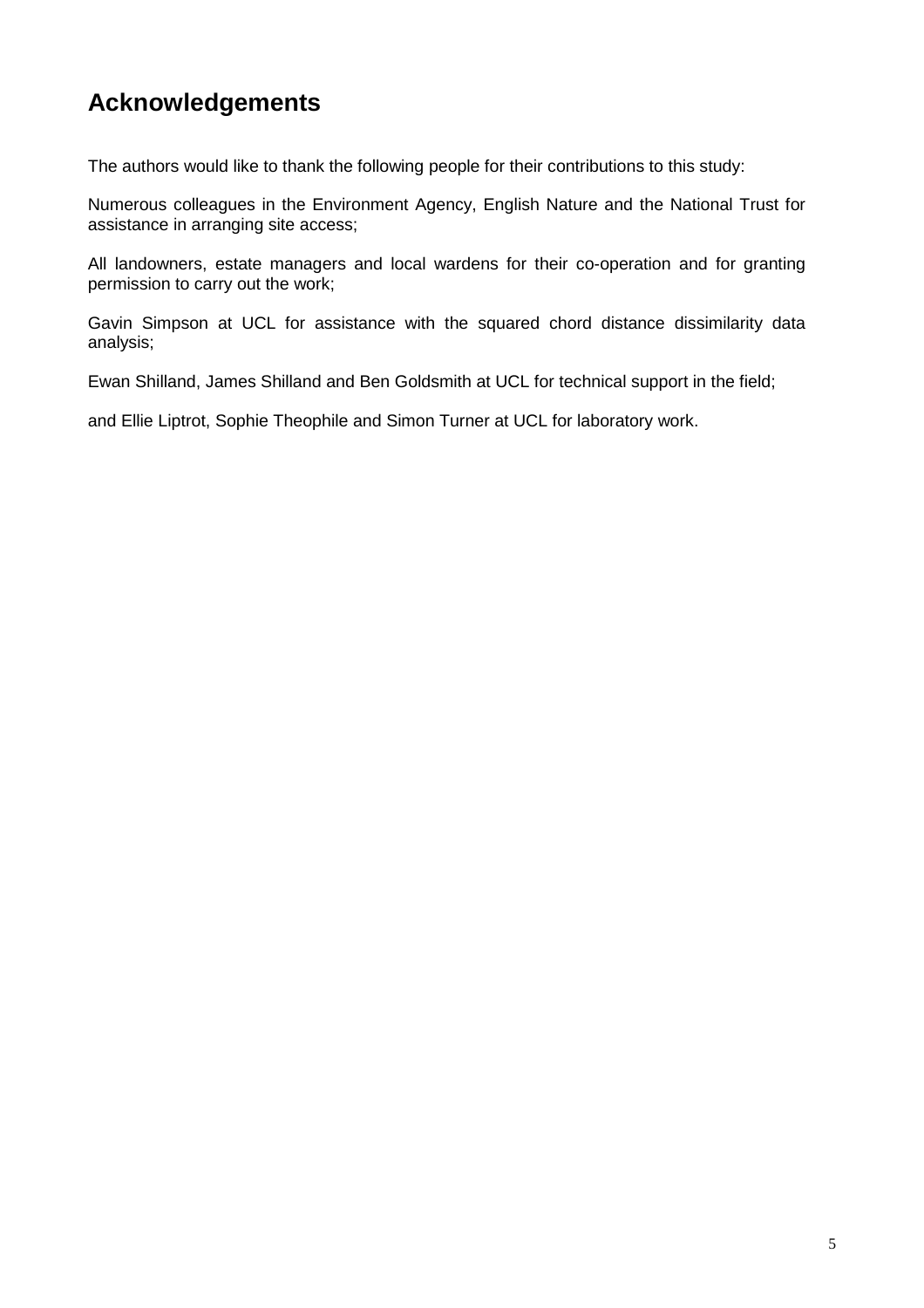## **Table of Contents**

| <b>Executive Summary</b><br><b>List of Contributors</b><br><b>Acknowledgements</b><br><b>Table of Contents</b><br><b>List of Figures</b><br><b>List of Tables</b> | 2<br>4<br>5<br>$\overline{6}$<br>$\overline{7}$<br>8 |
|-------------------------------------------------------------------------------------------------------------------------------------------------------------------|------------------------------------------------------|
| <b>1. INTRODUCTION</b>                                                                                                                                            | 9                                                    |
| 1.1 Study rationale and objectives<br>1.2 Background<br>1.3 Report structure                                                                                      | 9<br>10<br>10                                        |
| 2. AN ASSESSMENT OF SEDIMENT CHRONOLOGIES FOR 19 LAKES IN ENGLAND BASED<br>ON SKELETON SPHEROIDAL CARBONACEOUS PARTICLE ANALYSIS                                  | 13                                                   |
| 2.1 Objectives<br>2.2 Methods<br>2.3 Results and discussion<br>2.4 Summary of findings                                                                            | 13<br>13<br>14<br>27                                 |
| 3. AN ASSESSMENT OF ECOLOGICAL CHANGE AT 13 LAKES IN ENGLAND BASED ON<br><b>DIATOM ANALYSIS</b>                                                                   | 28                                                   |
| 3.1 Objectives<br>3.2 Methods<br>3.3 Results and discussion<br>3.4 Summary of findings                                                                            | 28<br>28<br>30<br>54                                 |
| <b>REFERENCES</b>                                                                                                                                                 | 57                                                   |
| <b>APPENDICES</b>                                                                                                                                                 |                                                      |
| Appendix 1 Spheroidal carbonaceous particle (SCP) data                                                                                                            | 60                                                   |
| Appendix 2 List of the common diatom taxa (>1% in >2 samples) in the13 cores with<br>diatcode and full name                                                       | 62                                                   |
| Appendix 3 Diatom-inferred total phosphorus (TP $\mu$ g $I^1$ ) values and squared<br>chord distance dissimilarity scores for the 13 cores                        | 63                                                   |

**Page**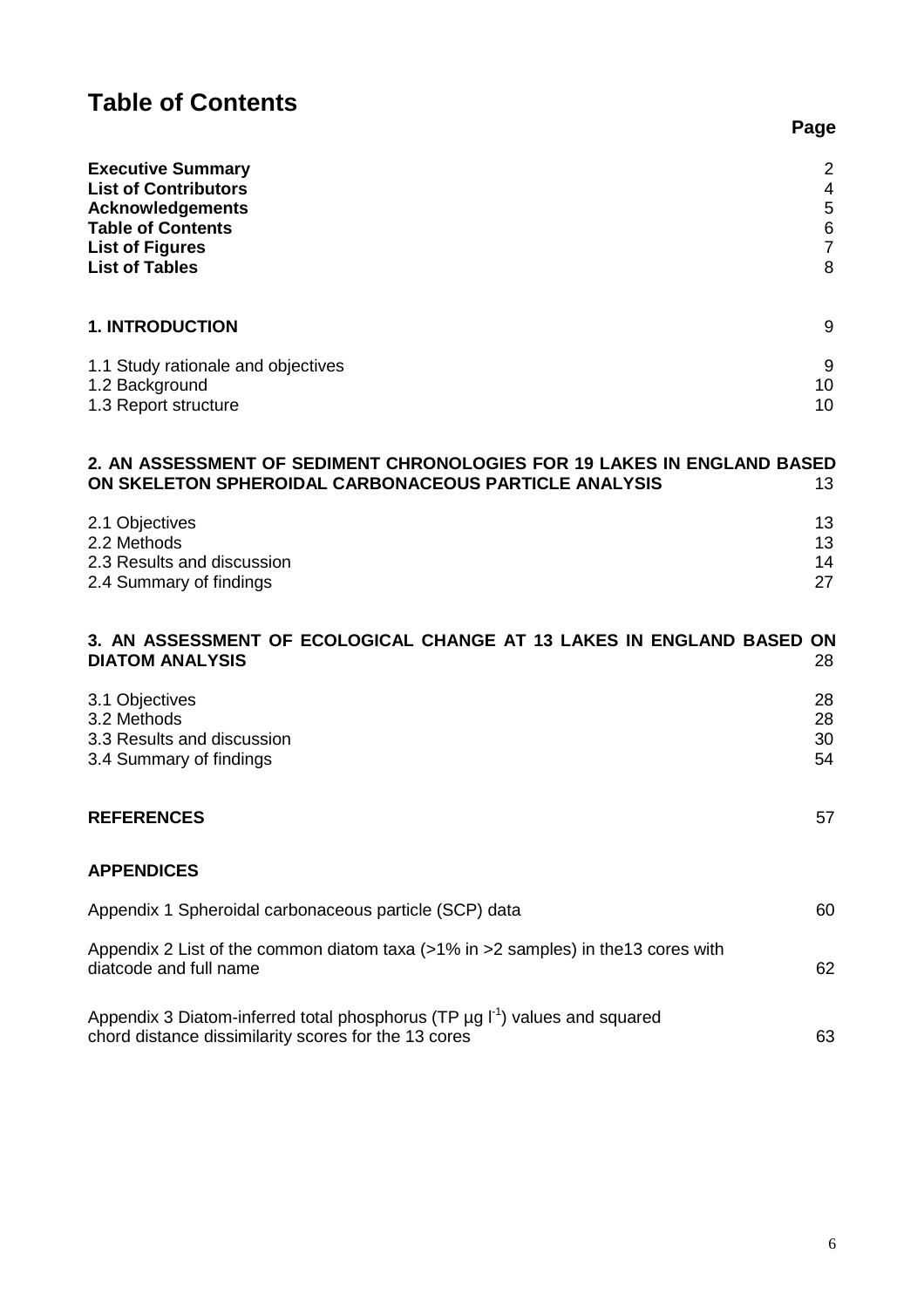## **List of Figures**

## **Page**

| Figure 1 Locations of sites analysed for spheroidal carbonaceous particles                                                                                                                                                    | 14 |
|-------------------------------------------------------------------------------------------------------------------------------------------------------------------------------------------------------------------------------|----|
| Figure 2 SCP concentration profile for Burton Mill Pond (BURT1)                                                                                                                                                               | 15 |
| Figure 3 SCP concentration profile for Buttermere (BUTM1)                                                                                                                                                                     | 16 |
| Figure 4 SCP concentration profile for Crummock Water (CRUM1)                                                                                                                                                                 | 17 |
| Figure 5 SCP concentration profile for Derwent Water (DERW1)                                                                                                                                                                  | 17 |
| Figure 6 SCP concentration profile for Dozmary Pool (EN17A)                                                                                                                                                                   | 18 |
| Figure 7 SCP concentration profile for Frensham Great Pond (FREN1)                                                                                                                                                            | 19 |
| Figure 8 SCP concentration profile for Little Sea Mere (LITT1)                                                                                                                                                                | 19 |
| Figure 9 SCP concentration profile for Bomere Pool (SCM28B)                                                                                                                                                                   | 20 |
| Figure 10 Chronology for Bomere Pool (SCM28B)                                                                                                                                                                                 | 21 |
| Figure 11 SCP concentration profile for Broomlee Lough (BROL1)                                                                                                                                                                | 21 |
| Figure 12 SCP concentration profile for Cotswold Park Lake No. 12 (COTS1)                                                                                                                                                     | 22 |
| Figure 13 SCP concentration profile for Ullswater (ULLS1)                                                                                                                                                                     | 22 |
| Figure 14 SCP concentration profile for Blelham Tarn (BLEL1)                                                                                                                                                                  | 23 |
| Figure 15 SCP concentration profile for Chew Valley Lake (CHEW3)                                                                                                                                                              | 23 |
| Figure 16 SCP concentration profile for Crag Lough (CRAZ1)                                                                                                                                                                    | 24 |
| Figure 17 SCP concentration profile for Frensham Little Pond (PFRE1)                                                                                                                                                          | 24 |
| Figure 18 SCP concentration profile for Mere Mere (SCM37B)                                                                                                                                                                    | 25 |
| Figure 19 SCP concentration profile for Tabley Mere (SCM40B)                                                                                                                                                                  | 25 |
| Figure 20 SCP concentration profile for Tatton Mere (SCM41B)                                                                                                                                                                  | 26 |
| Figure 21 SCP concentration for The Loe (TLOE1)                                                                                                                                                                               | 26 |
| Figure 22 Summary diagram of diatom changes (% relative abundance), squared chord<br>distance dissimilarity scores and diatom-inferred total phosphorus (DI-TP $\mu$ g I <sup>-1</sup> ) in the<br>Blelham Tarn core, BLEL1   | 39 |
| Figure 23 Summary diagram of diatom changes (% relative abundance), squared chord<br>distance dissimilarity scores and diatom-inferred total phosphorus (DI-TP $\mu$ g I <sup>-1</sup> ) in the<br>Broomlee Lough core, BROL1 | 40 |
| Figure 24 Summary diagram of diatom changes (% relative abundance), squared chord<br>distance dissimilarity scores and diatom-inferred total phosphorus (DI-TP $\mu$ g I <sup>-1</sup> ) in the<br>Cole Mere core, SCM02E     | 41 |

7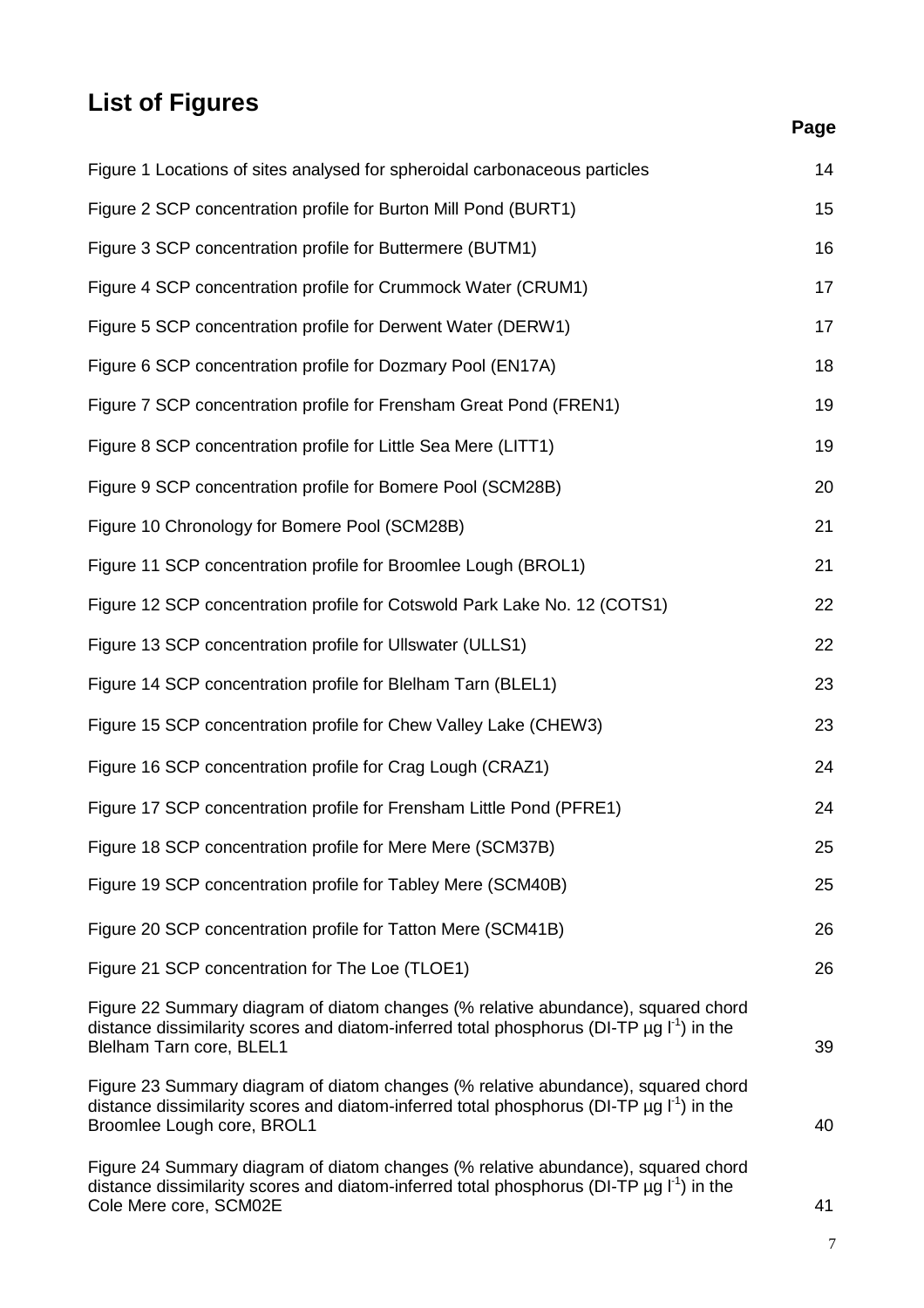| Figure 25 Summary diagram of diatom changes (% relative abundance), squared chord<br>distance dissimilarity scores and diatom-inferred total phosphorus (DI-TP $\mu$ g I <sup>-1</sup> ) in the<br>Crag Lough core, CRAZ1           | 42 |
|-------------------------------------------------------------------------------------------------------------------------------------------------------------------------------------------------------------------------------------|----|
| Figure 26 Summary diagram of diatom changes (% relative abundance), squared chord<br>distance dissimilarity scores and diatom-inferred total phosphorus (DI-TP $\mu$ g I <sup>-1</sup> ) in the<br>Derwent Water core, DERW1        | 43 |
| Figure 27 Summary diagram of diatom changes (% relative abundance), squared chord<br>distance dissimilarity scores and diatom-inferred total phosphorus (DI-TP $\mu$ g $I^1$ ) in the<br>Dozmary Pool core, EN17A                   | 44 |
| Figure 28 Summary diagram of diatom changes (% relative abundance), squared chord<br>distance dissimilarity scores and diatom-inferred total phosphorus (DI-TP $\mu$ g I <sup>-1</sup> ) in the<br>Frensham Little Pond core, PFRE1 | 45 |
| Figure 29 Summary diagram of diatom changes (% relative abundance), squared chord<br>distance dissimilarity scores and diatom-inferred total phosphorus (DI-TP $\mu$ g I <sup>-1</sup> ) in the<br>Mere Mere core, SCM37B           | 46 |
| Figure 30 Summary diagram of diatom changes (% relative abundance), squared chord<br>distance dissimilarity scores and diatom-inferred total phosphorus (DI-TP $\mu$ g I <sup>-1</sup> ) in the<br>Rostherne Mere core, SCM39B      | 47 |
| Figure 31 Summary diagram of diatom changes (% relative abundance), squared chord<br>distance dissimilarity scores and diatom-inferred total phosphorus (DI-TP $\mu$ g I <sup>-1</sup> ) in the<br>Tabley Mere core, SCM40B         | 48 |
| Figure 32 Summary diagram of diatom changes (% relative abundance), squared chord<br>distance dissimilarity scores and diatom-inferred total phosphorus (DI-TP $\mu$ g I <sup>-1</sup> ) in the<br>Tatton Mere core, SCM41B         | 49 |
| Figure 33 Summary diagram of diatom changes (% relative abundance), squared chord<br>distance dissimilarity scores and diatom-inferred total phosphorus (DI-TP $\mu$ g $I^1$ ) in<br>The Loe core, TLOE1                            | 50 |
| Figure 34 Summary diagram of diatom changes (% relative abundance), squared chord<br>distance dissimilarity scores and diatom-inferred total phosphorus (DI-TP $\mu$ g I <sup>-1</sup> ) in the<br>White Mere core, SCM09C          | 51 |
| Figure 35a DCA biplot (axis 1 and 2) of the sample scores for the 13 cores                                                                                                                                                          | 52 |
| Figure 35b DCA biplot (axis 1 and 2) of the species scores for the 13 cores                                                                                                                                                         | 53 |

## **List of Tables**

| Table 1 Summary site characteristics of the 22 lakes short-listed for analysis                              | 11              |
|-------------------------------------------------------------------------------------------------------------|-----------------|
| Table 2 Details of the cores and analysis undertaken at the 22 short-listed lakes                           | 12 <sup>2</sup> |
| Table 3 List of sites analysed for spheroidal carbonaceous particles, along with<br>summary of profile type | 14              |
| Table 4 Summary results from the diatom analysis of 13 cores                                                | 54              |

**Page**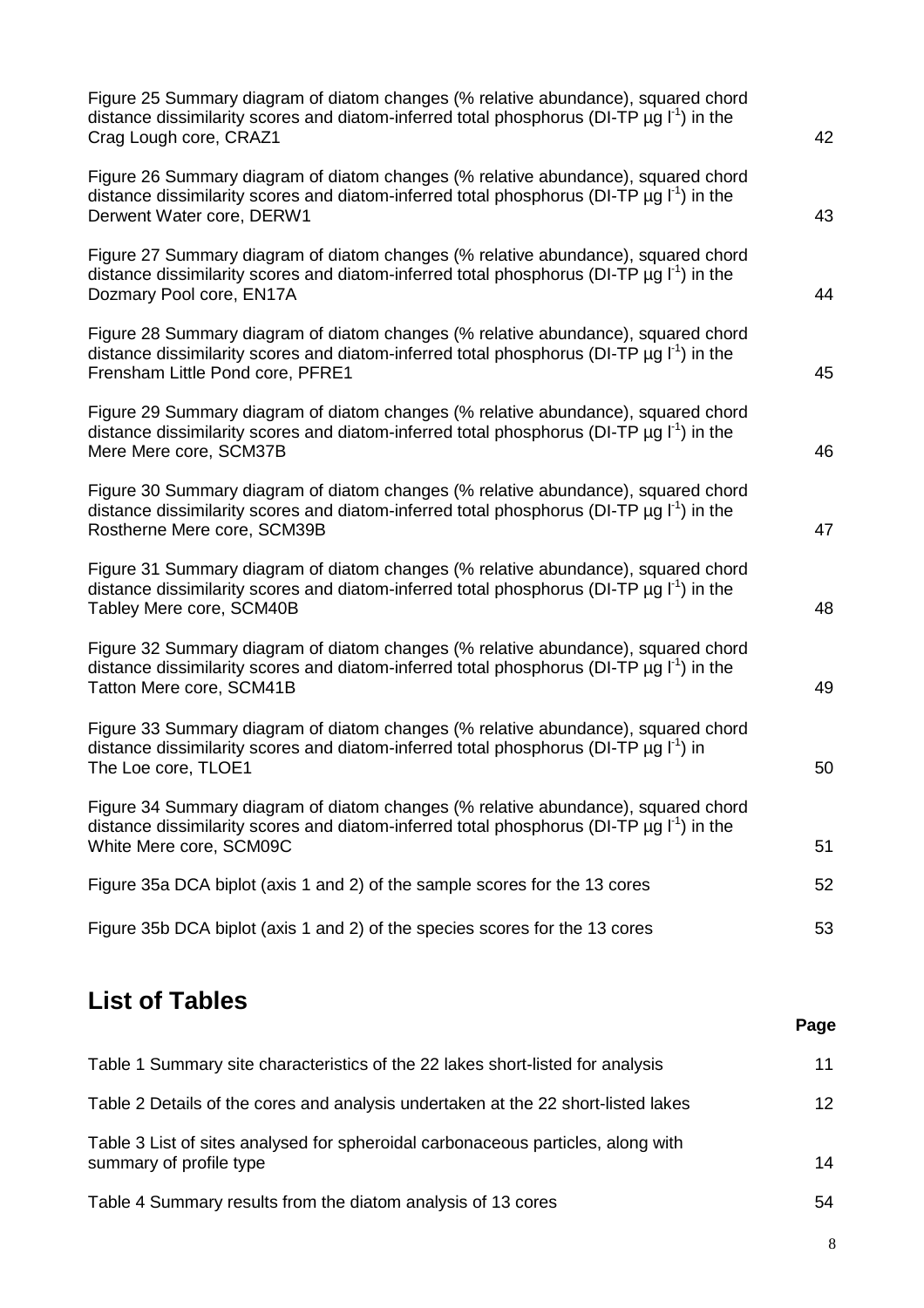## **1. INTRODUCTION**

#### **1.1 Study rationale and objectives**

There is a pressing need for simultaneous progress along several fronts in gaining understanding of lakes in the United Kingdom (UK). Specifically Annex II of the European Council Water Framework Directive (WFD) requires the identification of candidate reference lakes; and for Annex V, the development of tools for determining reference condition and classifying status (European Union, 2000). Furthermore, the European Council Habitats and Species Directive requires the setting of conservation objectives which may in turn lead to the need for restoration targets for lakes. The conservation agencies are currently engaged in setting conservation objectives for lakes of high conservation value, situated in Special Areas of Conservation (SAC) and Sites of Special Scientific Interest (SSSI), and input is needed on determining what should constitute favourable condition. For lakes, the use of palaeolimnological techniques has the potential to contribute to the delivery of these requirements. Consequently, a number of recently completed and ongoing projects employ palaeolimnological methods to identify reference lakes, describe reference conditions and assess ecological status of UK lakes.

The current project aims to build on these studies for selected key sites within English SSSIs by enhancing the low resolution diatom analysis undertaken so far, and by employing spheroidal carbonaceous particle analysis to estimate the time period represented by the sediment record. Sediment cores were taken from ~50 sites in the UK during 2002-2003 as part of the 'Identification of reference lakes and evaluation of palaeoecological approaches to define reference conditions for UK (England, Wales, Scotland & Northern Ireland) ecotypes, WFD08' project (Bennion, 2004), and from a further ~100 lakes in England and Wales in 2004 as part of the 'Lake Monitoring to support Environment Agency Water Framework Directive intercalibration exercise and classification tool development, and CCW Site Condition Assessment - Phase 2' programme. However, funding within those projects was insufficient to allow all of the material to be analysed. For instance, the WFD08 project (Bennion, 2004) involved diatom analysis of a number of sediment cores but many were not analysed to their full potential and the chronologies were not established. The ongoing project 'Development of a phytobenthos classification tool for lakes and lochs, DALES' includes the analysis of only the surface sediment of a series of sediment cores, whilst an extension to DALES involves analysis of core bottoms from ~50 sites across England, Wales and Scotland. The 'Lake Monitoring to support Environment Agency Water Framework Directive intercalibration exercise and classification tool development, and CCW Site Condition Assessment - Phase 2' programme involves the analysis of the tops and bottoms of cores from 19 lakes in Wales.

A total of 22 cores from lakes within English SSSIs, where the water body is the reason for the conservation designation, were short-listed for analysis. The site characteristics are given in Table 1 and details of the cores and analysis undertaken on each site are given in Table 2.

The objectives of the project were to:

1. Analyse subfossil diatoms in five samples from 13 cores, including the bottom sample taken to represent the reference condition, the surface sample which represents present-day conditions and three intermediate samples (typically 5, 10 and 20 cm).

2. Perform detrended correspondence analysis (DCA) and a dissimilarity measure to assess the nature and degree of change in the diatom assemblages.

3. Apply appropriate diatom-total phosphorus (TP) transfer functions to the diatom data to assess the extent of water quality change at each site.

4. Analyse between five and seven samples from 19 selected sediment cores, using the spheroidal carbonaceous particle (SCP) technique to provide a broad estimate of sediment chronology.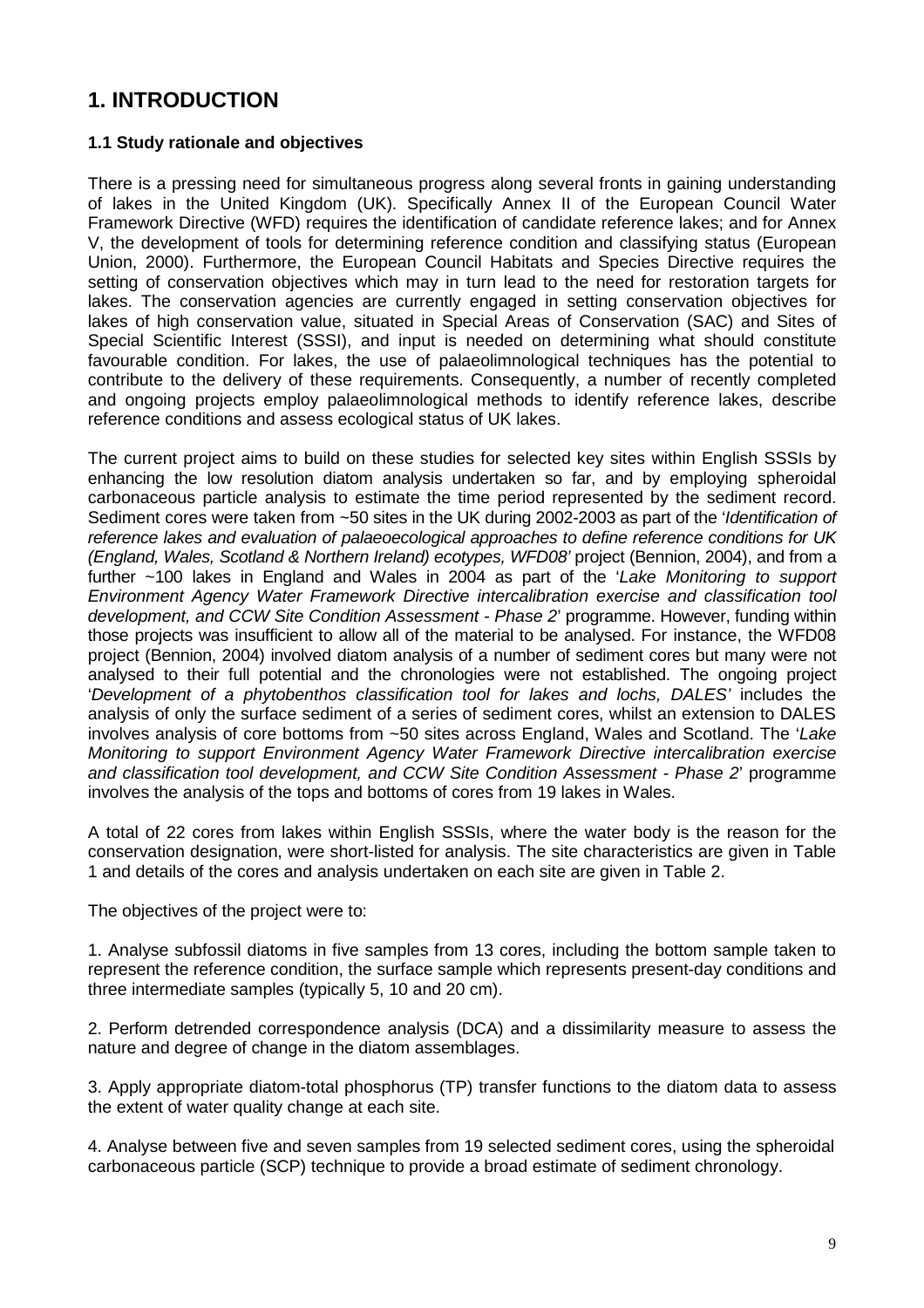#### **1.2 Background**

The European Council Water Framework Directive (WFD) 2000/60/EC came into force in 2000 (European Union, 2000) and aims to achieve good ecological quality in all relevant waters within 15 years. It requires that biological, hydromorphological and chemical elements of water quality should be assessed by the degree to which present day conditions deviate from those expected in the absence of significant anthropogenic influence, termed reference conditions. The WFD specifically requires the determination of reference conditions for different waterbody types in order to identify sites of High status, i.e. where the various elements correspond totally or almost totally to undisturbed conditions. The four categories of Good, Moderate, Poor and Bad status are defined according to the degree of deviation from the reference state. In the absence of long-term data, the WFD states that reference conditions based on modelling may be derived using hindcasting methods, and palaeolimnology is given as one such technique (Pollard & Huxham, 1998; European Union, 2000).

The study of the sediment accumulated in a waterbody can provide a record of its past biology and chemistry, a science known as palaeoecology. Diatoms (Bacillariophyceae: single-celled, siliceous algae) are commonly used in such studies because they are sensitive to water quality changes and are, therefore, good indicators of past lake conditions such as lake pH (Battarbee et al., 1999; 2001) and total phosphorus (TP) concentrations (Hall & Smol, 1999). In recent years, transfer functions have been developed to model the relationship between diatom assemblage composition and water chemistry in a training set of lakes. Once calibrated, such models are then applied to fossil diatom assemblages in sediment cores to infer past water chemistry. Weighted averaging (WA) regression and calibration (ter Braak & van Dam, 1989) and its extension WA partial least squares (WA-PLS) (ter Braak & Juggins, 1993) are the most widely used techniques for reconstructing past environmental variables in this way (Birks, 1998). Of the biological elements relevant to the WFD, diatoms represent components of both the phytoplankton and phytobenthos, but importantly shifts in the diatom community often correspond closely to changes in other biological groups (e.g. Kingston et al., 1992). The diatom record is a potentially useful tool, therefore, for assessing water quality and defining lake reference conditions, both chemical and ecological (e.g. Kauppila et al., 2002; Bennion et al., 2004).

In order to assess timescales of change, chronologies of the sediment cores need to be established. There are a number of techniques available to provide such chronologies, and spheroidal carbonaceous particle (SCP) analysis was selected for this particular study as it can provide a rapid and reliable means of sediment dating (Rose et al., 1995). SCPs are produced from the high temperature combustion of fossil-fuels and have no natural sources. Therefore, in lake sediments they provide an unambiguous record of industrially-derived, atmospherically deposited pollution. Apart from physical mixing, by bioturbation for example, little post-depositional alteration of the SCP record occurs and, once calibrated to an independent chronology, the resulting robust and replicable SCP concentration profile can be used to date sediment cores from across broad regions (Rose & Appleby, in press).

The use of palaeoecological techniques for determining reference conditions and assessing ecological change in lakes is well established with many examples of their application to aquatic management and conservation (e.g. Battarbee, 1999; Stoermer & Smol, 1999; Bennion et al., 1996, 2004).

#### **1.3 Report structure**

In addition to the introduction chapter, the report is comprised of two main chapters: Chapter 2 reports on the SCP analysis of the 19 selected cores and Chapter 3 details the results of the diatom analysis. A summary of the findings is given at the end of each chapter.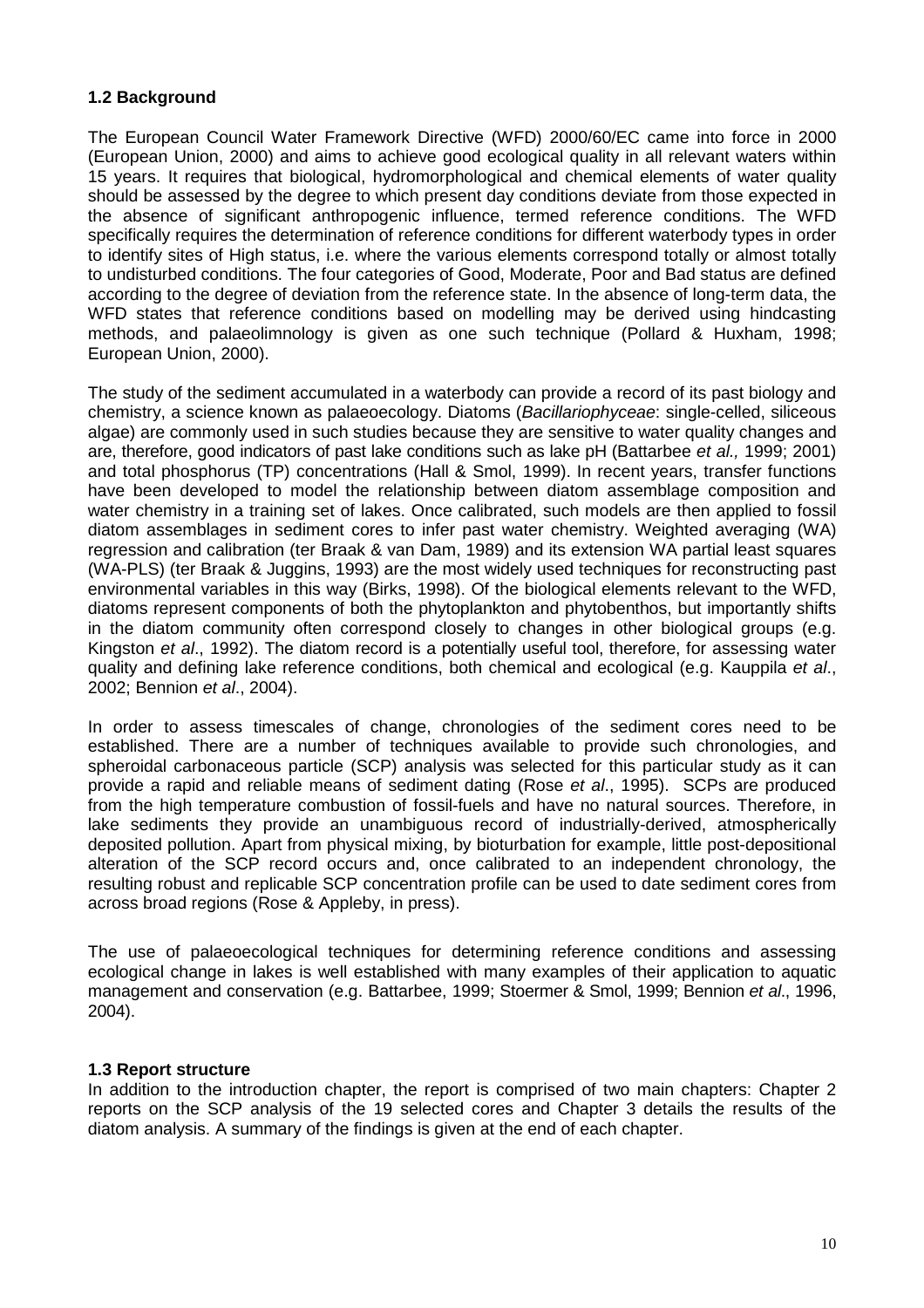| Lakes<br>GB |                          | Altitude             | Surface area   | 'Max              | <sup>2</sup> Mean | <sup>3</sup> GB Lake |                    | Cond   | $\overline{AB}$ | <u>բ</u>       | <b>SRP</b>        | $\mathsf{K}$          | Chla              |
|-------------|--------------------------|----------------------|----------------|-------------------|-------------------|----------------------|--------------------|--------|-----------------|----------------|-------------------|-----------------------|-------------------|
| <b>NBID</b> | Name                     | $\widehat{\epsilon}$ | (ha)           | depth (m)         | depth (m)         | type                 | 핌                  | uS/cm) | (mg/L)          | $($ Hg/L)      | (Hom)             | (mg/L)                | (Hôrl)            |
| 28172       | <b>Broomlee Lough</b>    | 257                  | 27.94          | ი<br>1            | ్చి               | Marl, Sh             | 74                 | 136    | 59              | $\frac{8}{3}$  | ma                | 8.o                   |                   |
| 28220       | Crag Lough               | 244                  | 10.06          | $\frac{8}{1}$     | స                 | Marl, Sh             | 7.6                | 164    | 83              | $\overline{6}$ | ma                | $\frac{0}{1}$         |                   |
| 28955       | Ullswater (North Basin)  | 144                  | 868.2          | ಸ                 | న                 | ∩<br>∖A              | 7.8                | 88     | 20              | $\frac{8}{3}$  | $\overline{1}$    | 0.5                   | $\infty$          |
| 28965       | Derwent Water            | 76                   | 528.7          | 22                | న                 | ۵<br>ک               | 6.8                | 52     | $\infty$        | 27             | $\mathbf{\Omega}$ | c3                    | ဖ                 |
| 29000       | Crummock Water           | 96                   | 249.7          | $\overline{4}$    | న                 | ם بک                 | $\overline{C}$     | 38     | ဖ               | 13             | ω                 | 0.0                   | 4                 |
| 29052       | <b>Buttermere</b>        | 103                  | 90.9           | 27                | న                 | ם بک                 | 6.5                | 32     | ဖ               | 16             |                   | ი<br>ი                | $\mathbf{\Omega}$ |
| 29270       | Blelham<br>Tarn          | 47                   | 10.57          | 14.5              | న                 | $\Box$<br>∕<br>≶     | $\overline{71}$    | 56     | 34              | $\frac{8}{2}$  | r                 | $\overline{0}$        | $\overline{4}$    |
| 32650       | Rostheme Mere            | 27                   | 48.42          | 25                | న                 | ロミ                   | $\frac{0}{8}$      | 383    | 117             | 145            | 106               | $\frac{8}{1}$         | SS                |
| 32744       | Mere Mere                | 52                   | $\frac{6}{5}$  | L                 | న                 | ロミ                   | $\overline{7.8}$   | 368    | 83              | 53             | $\frac{3}{2}$     | 2.4                   | 22                |
| 32804       | <b>Tatton Mere</b>       | 46                   | 33.94          | $\overline{0}$    | న                 | ロミ                   | 8.3                | 415    | 141             | 105            | 63                | ၀့                    | 25                |
| 32960       | <b>Tabley Mere</b>       | 32                   | 24.7           | 4                 | స                 | HA, Sh               | 7.8                | 556    | 142             | 327            | 150               | $\overline{3}$ .      | 15                |
| 35079       | Cole Mere                | $\frac{8}{8}$        | 27.07          | $\overline{C}$    | న                 | ロミ                   | <b>P.3</b>         | 274    | 124             | 119            | 5                 | $\tilde{\mathcal{L}}$ | 17                |
| 35091       | White Mere               | 96                   | 23.53          | $\overline{0}$    | న                 | ロミ                   | $\overline{\circ}$ | 269    | 56              | 477            | 309               | $\tilde{\mathcal{L}}$ | $\frac{6}{5}$     |
| 36544       | Bomere Pool              | 78                   | $\overline{0}$ | 14.5              | న                 | ロミ                   | 7.9                | 550    | 129             | 67             | 35                | 7.6                   | 57                |
| 41559       | Cotswold Park Lake No 12 | 86                   | 15.57          | 5                 | స                 | 出处<br>上              | $\frac{4}{8}$      | 234    | 72              | $\overline{2}$ | r                 | 8.O                   | ю                 |
| 43096       | Chew Valley Lake         | 56                   | 464.65         | $\infty$          | న                 | ロミ                   | 8.2                | 390    | 173             | 182            | 28                | 23                    | ಔ                 |
| 43943       | Frensham Little Pond     | 54                   | 14.66          | r.<br>۳           | స                 | HA, Sh               | 8.3                | 321    | 111             | 65             | 61                | 2.0                   | 36                |
| 44031       | Frensham Great Pond      | 61                   | 29.2           | 2                 | స                 | HA, Sh               | 5.                 | 266    | 74              | 75             | 34                | $\frac{8}{1}$         | 4                 |
| 45108       | Burton Mill Pond         | $\frac{6}{5}$        | 21.9           | $\mathbf{\Omega}$ | က္ပ               | HA, Sh               | $\frac{0}{8}$      | 436    | 197             | $\frac{3}{4}$  | $\frac{8}{1}$     | 3.5                   | $\overline{1}$    |
| 46102       | Little Sea Mere          | 5                    | 31.4           | r.<br>÷           | က္ပ               | MA, Sh               | 7.5                | 194    | Q)              | 26             | $\frac{1}{2}$     | $\frac{1}{2}$         |                   |
| 46232       | Dozmary Pool             | 268                  | 14.92          | $\overline{ }$    | స                 | LA, Sh               | დ<br>დ             | S3     | $\overline{1}$  | 22             | r                 | $\tilde{\mathcal{L}}$ | 27                |
| 46556       | The Loe                  | 4                    | 53.81          | $\infty$          | న                 | $\bigcirc$<br>Ś,     | $\overline{8}$ .   | 232    | 30              | 33             | 57                | $4.\overline{8}$      | 22                |

Table 1 Summary site characteristics of the 22 lakes short-listed for analysis **Table 1 Summary site characteristics of the 22 lakes short-listed for analysis** 

<sup>1</sup> Maximum depths given are those measured at the coring location. Note that these may not always be the absolute deepest point.<br><sup>2</sup> An estimate is given of whether mean depth is <3 or >3 m based on echo soundings during <sup>1</sup> Maximum depths given are those measured at the coring location. Note that these may not always be the absolute deepest point.<br><sup>2</sup> An estimate is given of whether mean depth is <3 or >3 m based on echo soundings during Chemical data are given as annual means calculated from the Environment Agency WFD 2003-2004 dataset.

11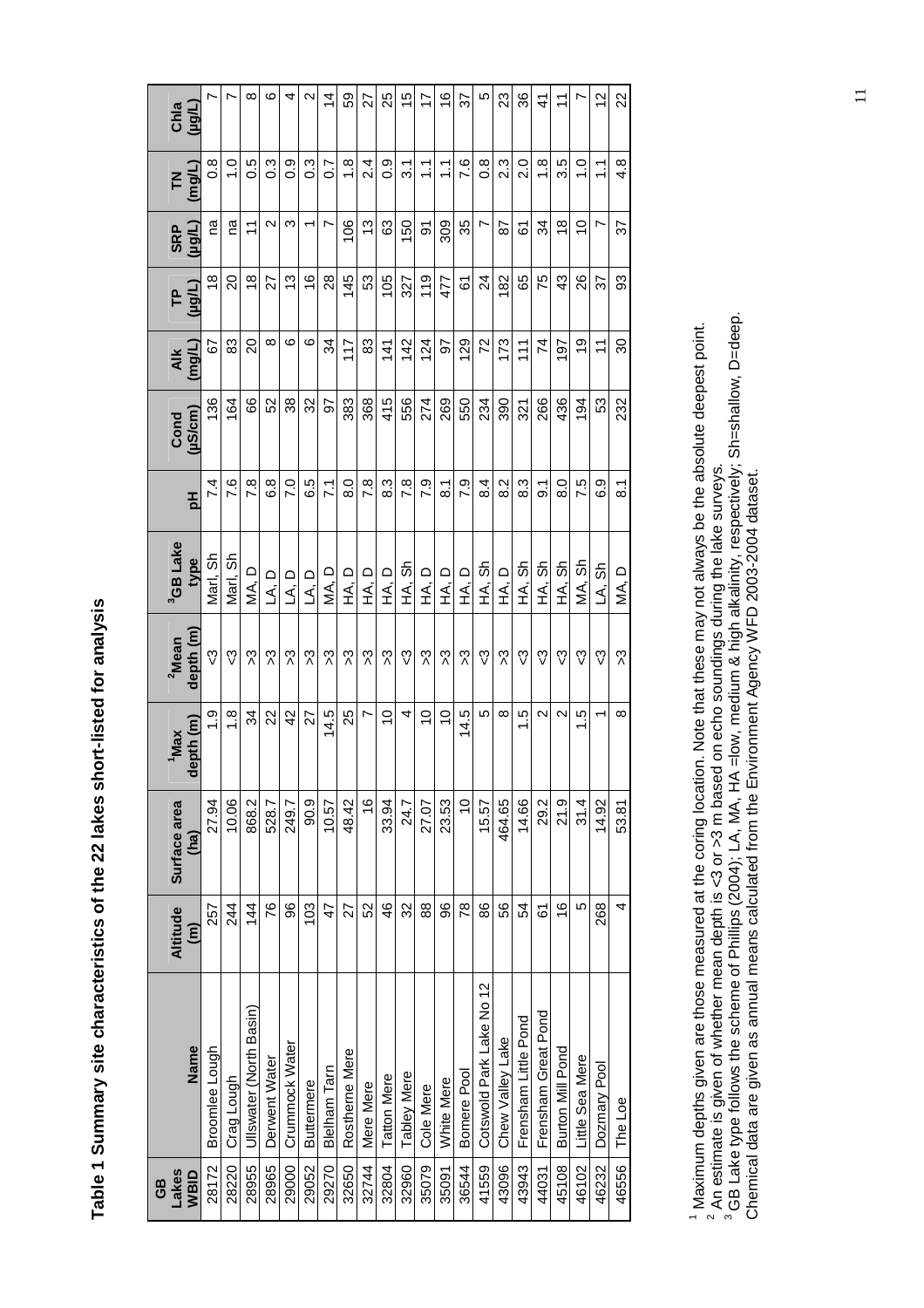| Lakes<br>WBID<br>6B | <b>Name</b>              | <b>REGION</b><br>EA | SSSI name                               | Reference<br>Grid | <b>AMPHORA</b><br>site code | Core<br>code       | Coring<br>Date | length<br>Core<br>$\overline{\text{cm}}$ | Sample Intervals<br>diatoms (cm)<br>analysed for | analysed for<br><b>SCPs</b><br>Core |
|---------------------|--------------------------|---------------------|-----------------------------------------|-------------------|-----------------------------|--------------------|----------------|------------------------------------------|--------------------------------------------------|-------------------------------------|
| 28172               | <b>Broomlee Lough</b>    | North East          | Roman Wall Loughs                       | NY790697          | <b>BROL</b>                 | BROL1              | 25/06/2003     | 24                                       | 0, 5, 10, 20, 24                                 | Yes                                 |
| 28220               | Crag Lough               | North East          | Roman Wall Loughs                       | NY766679          | CRAZ                        | CRAZ1              | 21/07/2004     | 29                                       | 10, 20, 28<br>$\mathfrak{s}$<br>င                | Yes                                 |
| 28955               | Ullswater (N Basin)      | North West          | River Eden & Tributaries                | NY425204          | <b>OLLS</b>                 | <b>JLLS1</b>       | 01/07/2002     | 29                                       | None*                                            | Yes                                 |
| 28965               | Derwent Water            | North West          | River Derwent & Tributaries             | NY259209          | DERW                        | DERW1              | 25/07/2004     | 27                                       | 10, 20, 26<br>ιó<br>6                            | Yes                                 |
| 29000               | Crummock Water           | North West          | aries<br>River Derwent & Tribut         | NY157188          | CRUM                        | <b>CRUM1</b>       | 01/07/2002     | 22                                       | None*                                            | Yes                                 |
| 29052               | Buttermere               | North West          | <b>Buttermere</b>                       | NY182157          | <b>BUTM</b>                 | <b>BUTM1</b>       | 01/07/2002     | 25                                       | None*                                            | Yes                                 |
| 29270               | <b>Blelham Tarn</b>      | North West          | Blelham Tarn & Bog                      | NY366004          | <b>BLEL</b>                 | BLEL1              | 24/07/2004     | 31                                       | 0, 5, 10, 20, 30                                 | Yes                                 |
| 32650               | Rostherne Mere           | North West          | Rostherne Mere                          | SJ744842          | SCM39                       | SCM39B             | 09/08/2004     | 30                                       | 0, 5, 10, 20, 30                                 | ş                                   |
| 32744               | Mere Mere                | North West          | The Mere, Mere                          | SJ732818          | SCM <sub>37</sub>           | SCM37B             | 09/08/2004     | 25                                       | 0, 5, 10, 20, 25                                 | Yes                                 |
| 32804               | <b>Tatton Mere</b>       | North West          | <b>Tatton Meres</b>                     | SJ755801          | SCM41                       | SCM41B             | 26/06/2003     | 26                                       | 0, 5, 10, 20, 25                                 | Yes                                 |
| 32960               | <b>Tabley Mere</b>       | North West          | Tabley Mere                             | SJ723769          | SCM40                       | SCM40B             | 10/08/2004     | 25                                       | 0, 5, 10, 20, 25                                 | Yes                                 |
| 35079               | Cole Mere                | Midlands            | Cole Mere                               | SJ433332          | SCM <sub>02</sub>           | SCM02E             | 09/08/2004     | 30                                       | 0, 5, 10, 20, 30                                 | $\frac{1}{2}$                       |
| 35091               | White Mere               | Midlands            | White Mere                              | SJ414329          | <b>SCMO9</b>                | <b>SCMO9C</b>      | 11/08/2004     | 35                                       | 0, 5, 10, 20, 35                                 | $\frac{1}{2}$                       |
| 36544               | Bomere Pool              | Midlands            | stton Pools<br>Bomere, Shomere & Be     | SJ498080          | SCM <sub>28</sub>           | SCM28B             | 05/07/2002     | 6                                        | None*                                            | Yes                                 |
| 41559               | Cotswold Park Lake No 12 | Thames              | Cotswold Water Park                     | SU063968          | COTS                        | COTS1              | 13/09/2004     | 13                                       | None <sup>**</sup>                               | Yes                                 |
| 43096               | Chew Valley Lake         | South West          | Chew Valley Lake                        | ST569597          | <b>NARY</b>                 | CHEW <sub>3</sub>  | 17/09/2004     | r                                        | None <sup>**</sup>                               | Yes                                 |
| 43943               | Frensham Little Pond     | Thames              | Thursley, Hankley & Frensham<br>Commons | SU859414          | PFRE                        | PFRE1              | 06/09/2004     | 75                                       | 0, 5, 10, 20, 30                                 | Yes                                 |
| 44031               | Frensham Great Pond      | Thames              | Thursley, Hankley & Frensham<br>Commons | SU845401          | FREN                        | <b>FREN1</b>       | 25/09/2002     | 49                                       | None*                                            | Yes                                 |
| 45108               | Burton Mill Pond         | Southern            | Burton Park                             | SU974175          | BURT                        | BURT1              | 25/09/2002     | 78                                       | None*                                            | Yes                                 |
| 46102               | Little Sea Mere          | South West          | h Heaths<br>Studland & Godlingstor      | SZ029846          | È                           | LITT               | 23/09/2002     | 56                                       | None*                                            | Yes                                 |
| 46232               | Dozmary Pool             | South West          | Dozmary Pool                            | SX194745          | EN17                        | EN <sub>17</sub> A | 24/09/2004     | 21                                       | 0, 5, 10, 15, 20                                 | Yes                                 |
| 46556               | The Loe                  | South West          | Dozmary Pool                            | SW648248          | TLOE                        | TLOE1              | 27/09/2004     | $\frac{8}{2}$                            | 0, 5, 10, 20, 25                                 | Yes                                 |

Table 2 Details of the cores and analysis undertaken at the 22 short-listed lakes **Table 2 Details of the cores and analysis undertaken at the 22 short-listed lakes** 

\* Diatom analysis already undertaken as part of WFD08<br>\*\* Diatom preservation too poor for analysis \* Diatom analysis already undertaken as part of WFD08 \*\* Diatom preservation too poor for analysis

12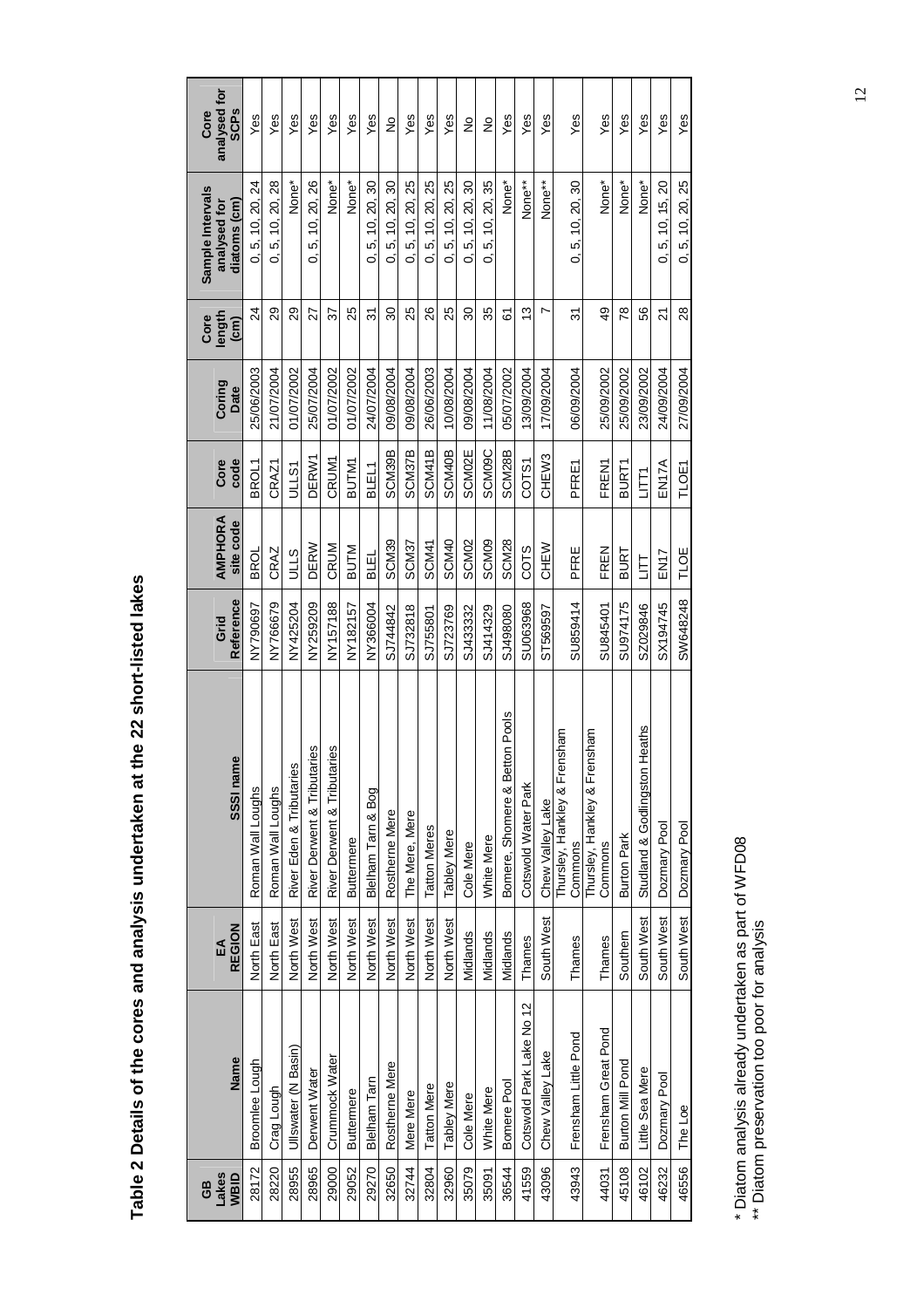#### **2. AN ASSESSMENT OF SEDIMENT CHRONOLOGIES FOR 19 LAKES IN ENGLAND BASED ON SKELETON SPHEROIDAL CARBONACEOUS PARTICLE ANALYSIS**

#### **2.1 Objectives**

The aim of the spheroidal carbonaceous particle (SCP) analysis was to provide approximate chronologies for selected cores from 19 English SSSI lakes.

#### **2.2 Methods**

With the exception of Bomere Pool, between five and seven samples from within a single sediment core, taken at roughly equidistant levels from the sediment surface to the core base, were analysed for SCPs with the aim of providing a broad estimate of sediment chronology for each core. For the Bomere Pool core, 11 samples were analysed as part of a student dissertation and therefore a more detailed chronology was produced. The names and locations of the study sites are shown in Table 3 and Figure 1. Ten of the cores were also analysed for diatoms in the current study (see Chapter 3), but unfortunately diatom analysis could not be carried out at two sites owing to poor preservation (Table 2). The remaining seven cores had already been analysed for diatoms as part of project WFD08 but had not previously been dated (Bennion, 2004).

SCPs are composed mainly of elemental carbon and although physically fragile are chemically robust. Unwanted fractions of the sediment can therefore be removed by the use of strong mineral acids without affecting the particles. The procedure for extraction and enumeration of SCPs from the sediment samples followed Rose (1994). Sequential attack using  $HNO<sub>3</sub>$ , HF and HCl removed organic, siliceous and carbonate fractions, respectively, resulting in a suspension of mainly carbonaceous material in water. A known volume of this suspension was then evaporated onto a coverslip and the number of SCPs counted at 400 times magnification under a light microscope. Sediment concentrations are calculated in units of 'number of SCP per gram dry mass of sediment' or gDM<sup>-1</sup>. For each set of sediment digestions, a SCP reference sediment was also included. This SCP standard is currently under development (Rose, unpublished data) and allows an indication of the comparability of the data resulting from the analysis. Reference SCP concentrations for the sample digestions had a mean of 6150 gDM<sup>-1</sup> compared to the SCP reference standard mean of 6005 gDM<sup>-1</sup> (  $\sigma$  = 516; N = 210) suggesting that the SCP concentration data for these sediment digestions are reliable.

The identification of SCP dating horizons used in this study is mainly based on Rose et al. (1995) and Rose & Appleby (in press). The former paper applies dates based on three main SCP profile features: the start of the SCP record; the start of the rapid increase in SCP concentration; and the peak in SCP concentration. However, in this paper few cores were available from the southern UK and dates could only be tentative in this region. More recently, further work has been undertaken to define SCP-derived sediment chronologies for the whole of the UK based on 80 independently dated SCP concentration profiles. Eight regions of the UK were identified and for each a chronology has been defined in two ways. First, using the three features described above and second using dates based on percentage cumulative inventory data. This latter approach sets the SCP concentration peak at 100% and calculates dates for each 10-percentile of the cumulative SCP inventory from the start of the record (0%). This allows 11 dates to be ascribed to each profile rather than the original three. However, this cumulative inventory approach requires reasonably complete profiles to be accurate and hence the dates in this report are based on the former approach, but with more accurate dates determined from the later Rose & Appleby (in press) study. The cores of interest in this report fall into the two regions, "north-west England" and "south and central England" and for these areas, the features of the SCP profiles are ascribed the following dates:

|                     | <b>North-west England</b> | <b>South &amp; Central England</b> |
|---------------------|---------------------------|------------------------------------|
| Start of the record | $1850 \pm 25$             | $1850 \pm 25$                      |
| Rapid increase      | 1950s                     | 1950s                              |
| Concentration peak  | $1978 \pm 4$              | $1970 \pm 5$                       |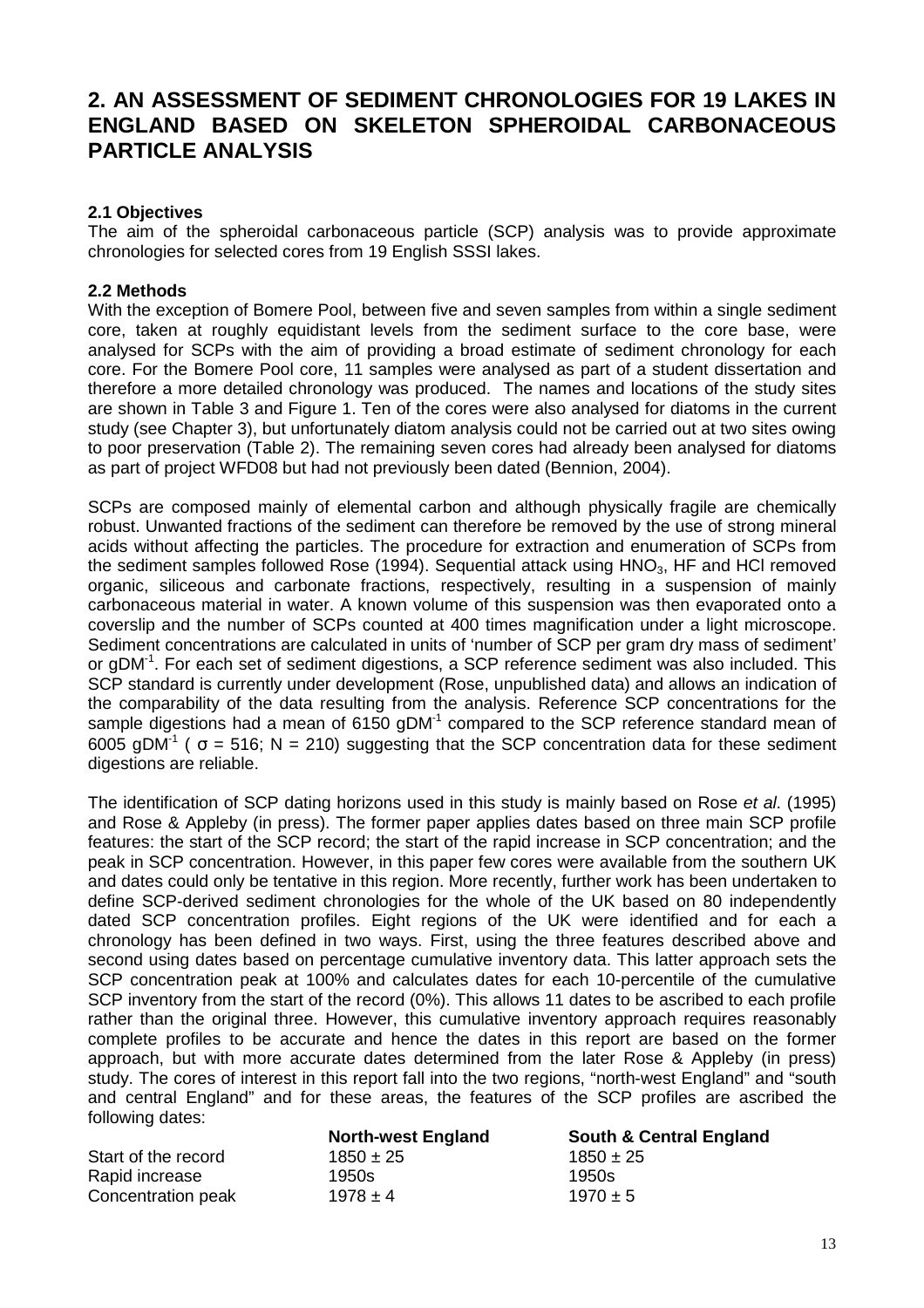The exception is Bomere Pool, for two reasons. First, a more complete SCP profile was produced which allowed the cumulative inventory approach to be used. Second, it lies on the borders of the "Wales" and "South & Central England" regions. This is discussed in more detail below.

#### **Table 3 List of sites analysed for spheroidal carbonaceous particles, along with summary of profile type (numbers relate to Figure 1)**

|    | Broomlee Lough; incomplete, interpretable |    | Bomere Pool; incomplete, interpretable               |
|----|-------------------------------------------|----|------------------------------------------------------|
| 2  | Crag Lough; incomplete, uninterpretable   | 12 | Cotswold Park Lake No. 12; incomplete, interpretable |
| 3  | Ullswater; incomplete, interpretable      | 13 | Chew Valley Lake; incomplete, uninterpretable        |
| 4  | Derwent Water; complete                   | 14 | Frensham Little Pond; incomplete, uninterpretable    |
| 5  | Crummock Water; complete                  | 15 | Frensham Great Pond; complete                        |
| 6  | Buttermere;; complete                     | 16 | Burton Mill Pond; complete                           |
|    | Blelham Tarn; incomplete, uninterpretable | 17 | Little Sea Mere; complete                            |
| 8  | Mere Mere; incomplete, uninterpretable    | 18 | Dozmary Pool; complete                               |
| 9  | Tatton Mere; incomplete, uninterpretable  | 19 | The Loe; incomplete, uninterpretable                 |
| 10 | Tabley Mere; incomplete, uninterpretable  |    |                                                      |

#### **Figure 1 Locations of sites analysed for spheroidal carbonaceous particles (see Table 3 for lake names)**



#### **2.3 Results and discussion**

Given the relatively small number of samples analysed per core and the coarse interval between samples, any estimated chronology contains a reasonable amount of uncertainty. Further, to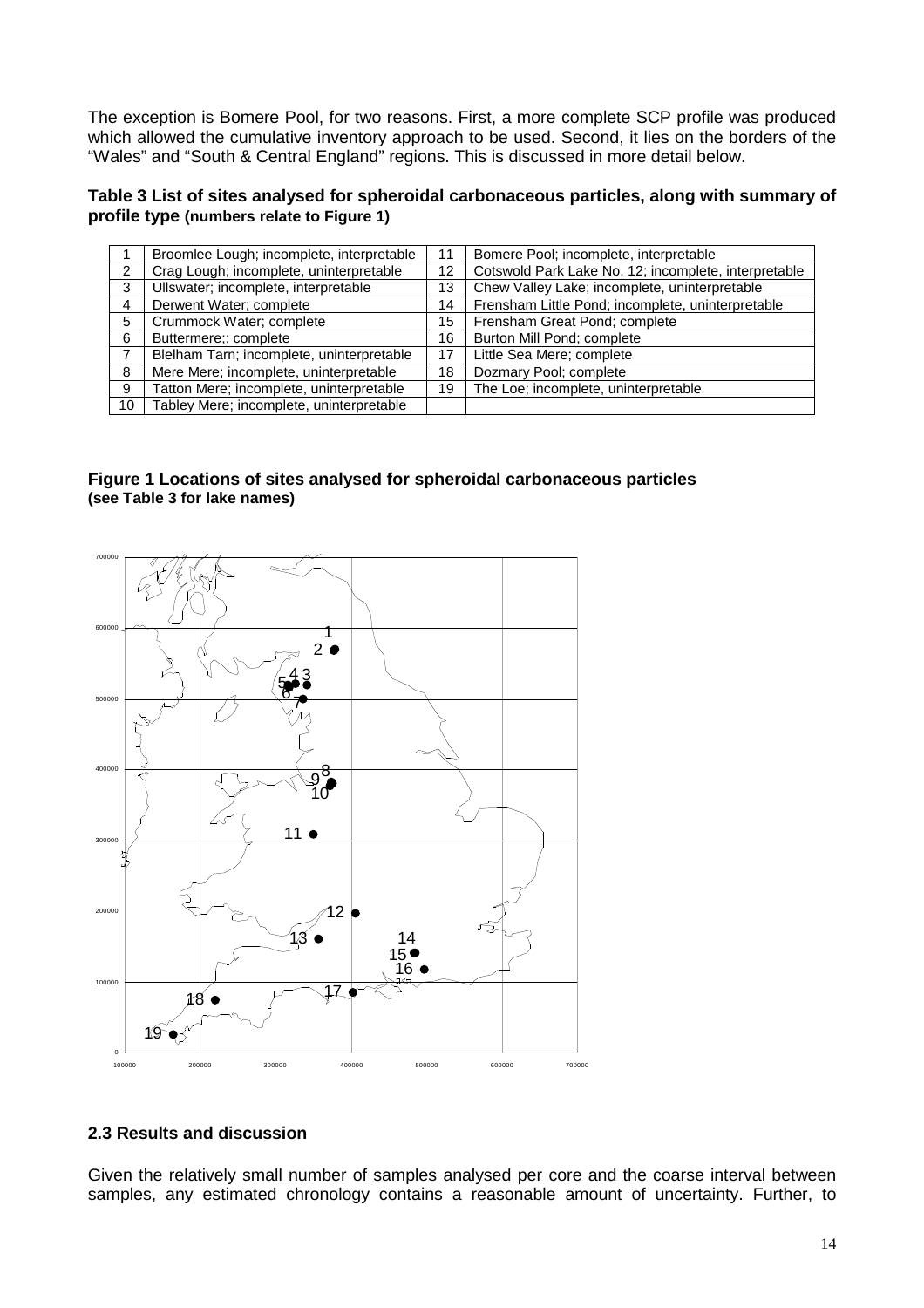produce any chronology at all requires a number of assumptions. The main one of these is that sediment accumulation rate has not varied greatly over the last 150 years. Without this assumption, no chronologies can be attributed to the profiles; however, the small number of samples analysed means that it is not possible to determine whether this is a reasonable assumption or not. A number of external driving factors can influence sediment accumulation rate and it is, therefore, possible that this assumption is not valid in many cases.

Three main profile types were identified amongst the 19 sediment cores:

- 1. Complete profiles. Those in which at least the bottom sample has a SCP concentration of 0  $qDM<sup>-1</sup>$ . This allows an estimate of 1850 to be made within the length of the sediment core, with the obvious caveats relating to the sampling interval for that core.
- 2. Incomplete profiles interpretable. Those in which SCPs were found in all samples, including the basal sample but which otherwise may show a reasonable SCP profile. This suggests that the full core represents a post-1850 period, and any estimate of the 1850 date will be an extrapolation beyond the base of the core.
- 3. Incomplete profiles uninterpretable. Profiles for which SCPs appear in all samples and which do not show any identifiable trend. In these cases, the only conclusion that can be drawn is that the core is either (a) of very rapid accumulation rate such that no trends can be identified or (b) the sediment record has been disturbed at the site such that the record is not reliable.

The results for each site are given below, sub-divided into these three profile categories. Seven cores exhibited complete profiles, four cores had incomplete but interpretable profiles and eight cores had incomplete and uninterpretable profiles (see Table 3). Summary figures are presented for each site whilst full data are provided in Appendix 1.

#### **2.3.1 Complete profiles**





Although the SCP profile is complete in that concentrations fall to 0  $qDM<sup>-1</sup>$ , the shape of the profile is atypical and therefore not straightforward to interpret. No SCPs are recorded in the 50 – 51 cm sample suggesting that 1850 lies between the 40 - 41 and 50 – 51 cm samples. However, the major change in concentration between these two levels makes this assumption a little doubtful. If 1850 were toward the bottom of this range and assuming a reasonably constant rate of sediment accumulation then the SCP peak (1970  $\pm$  5) would lie at c. 10 – 11 cm. The shape of the profile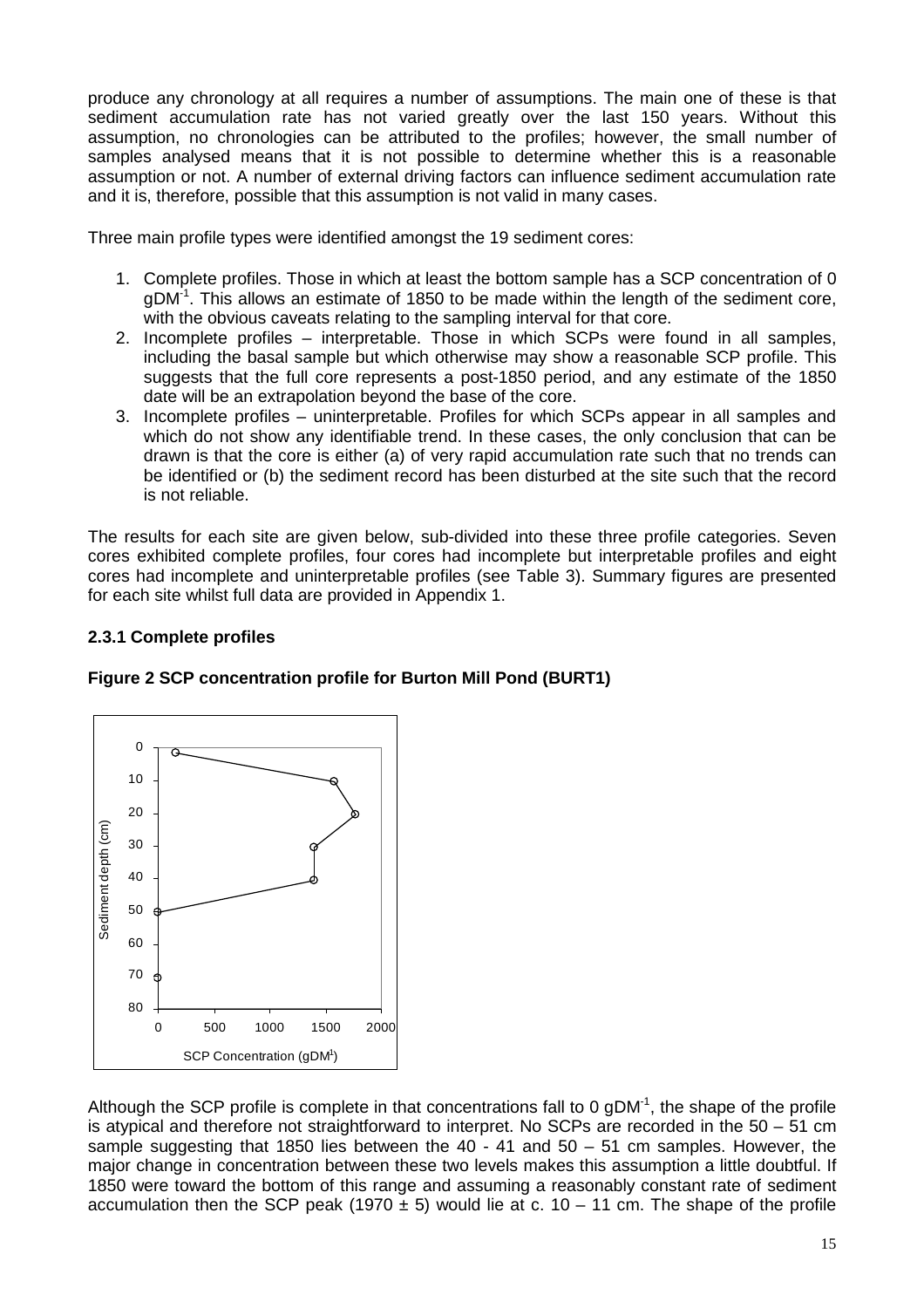would suggest that a 'best estimate' for the peak would be between 10 – 11 cm and 20 – 21cm but it is difficult to identify where the SCP 'rapid increase in concentration' might lie. Therefore, the best estimate of the chronology is:

 $1970 \pm 5$ : c. 15 cm  $1850 \pm 25$ :  $> 50$  cm

Alternatively, this unusual SCP profile shape may be produced if a rapid sediment accumulation rate has diluted the lower samples to below the limit of detection, such that the 1950 rapid increase feature appears here as the start of the record (i.e. a move from below to above the limit of detection). If this is the case then the rapid increase occurs at c.50 cm giving an accumulation of c. 1cm  $yr^{-1}$ . This would put 1970 +/- 5 years at c. 30 cm and 1850 +/- 25 years at c. 150 cm.

**Figure 3 SCP concentration profile for Buttermere (BUTM1)** 



No SCPs are recorded in the  $24 - 25$  cm sample of Buttermere suggesting that 1850 lies between 21 and 24 cm. The shape of the profile suggests that it is probably towards the lower end of this range. Assuming a reasonably constant rate of accumulation, this depth range for 1850 would suggest 3.5 - 4 cm for 1978 (the SCP concentration peak), and 7 – 9 cm for 1950 (the start of the rapid increase in SCP concentration). However, the available data would suggest that the peak and the rapid increase are below this depth.

If the rapid increase feature is that observed in this profile, then it would seem to be reasonably simple to identify and hence 1950 would be at c. 13cm. This would place the SCP peak (1978) at 6.5cm which would also be reasonable. However, assuming a constant rate of accumulation places 1850 at c. 38 cm, well below the base of the core and the zero concentration observed at 24 – 25cm. Therefore, there has either been an increase in sedimentation rate at some point between 1850 and 1950 in this core, or the zero concentration at 24 – 25cm is an artefact of the analytical detection limit. Hence it is not possible to state with confidence that the base of this core is at 1850. The best estimate of the chronology is:

 $1978 \pm 5$ : 6 - 8 cm  $1950 \pm 15$ : 12 - 15 cm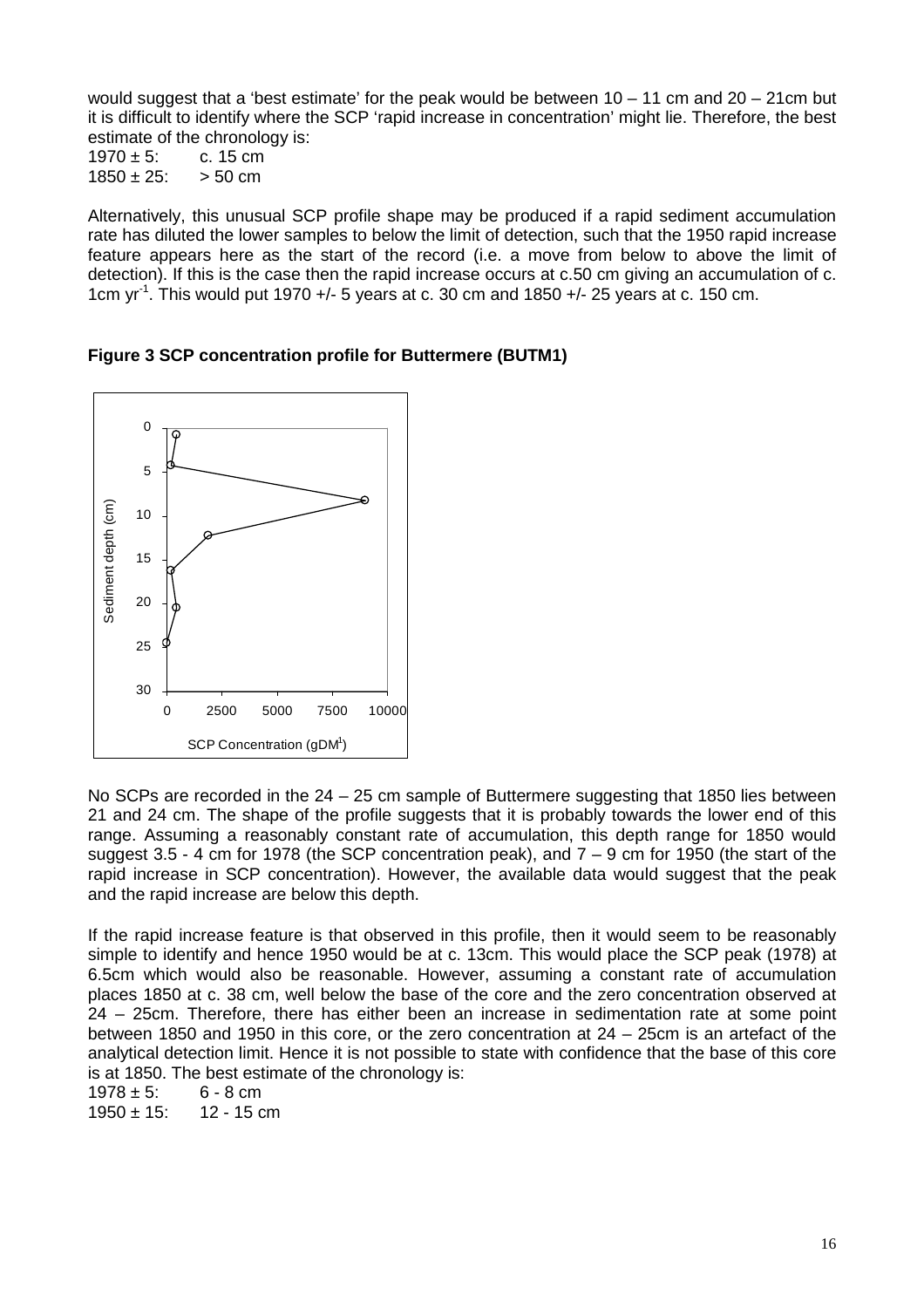**Figure 4 SCP concentration profile for Crummock Water (CRUM1)** 



No SCPs are recorded in the 18 – 19 cm sample of CRUM1 suggesting that 1850 lies between 13 and 18 cm. The shape of the profile suggests that it is probably towards the lower end of this range. Assuming a reasonably constant rate of accumulation, this depth range for 1850 would suggest a depth of between  $2 - 3$  cm for 1978  $\pm 5$  (the SCP concentration peak), and  $4.5 - 6.5$  cm for 1950 (the start of the rapid increase in SCP concentration). However, from the available data the start of the rapid increase would seem to be below this and probably in the range 7 - 10 cm. This would then move the peak to a slightly lower depth or there have been changes in sediment accumulation rate. Therefore, the best estimate of the chronology is:

 $1978 \pm 5$ :  $3 - 4$  cm<br> $1950 \pm 15$ :  $7 - 10$  cm  $1950 \pm 15$ :  $1850 \pm 25$ :  $\geq 18$  cm

**Figure 5 SCP concentration profile for Derwent Water (DERW1)** 

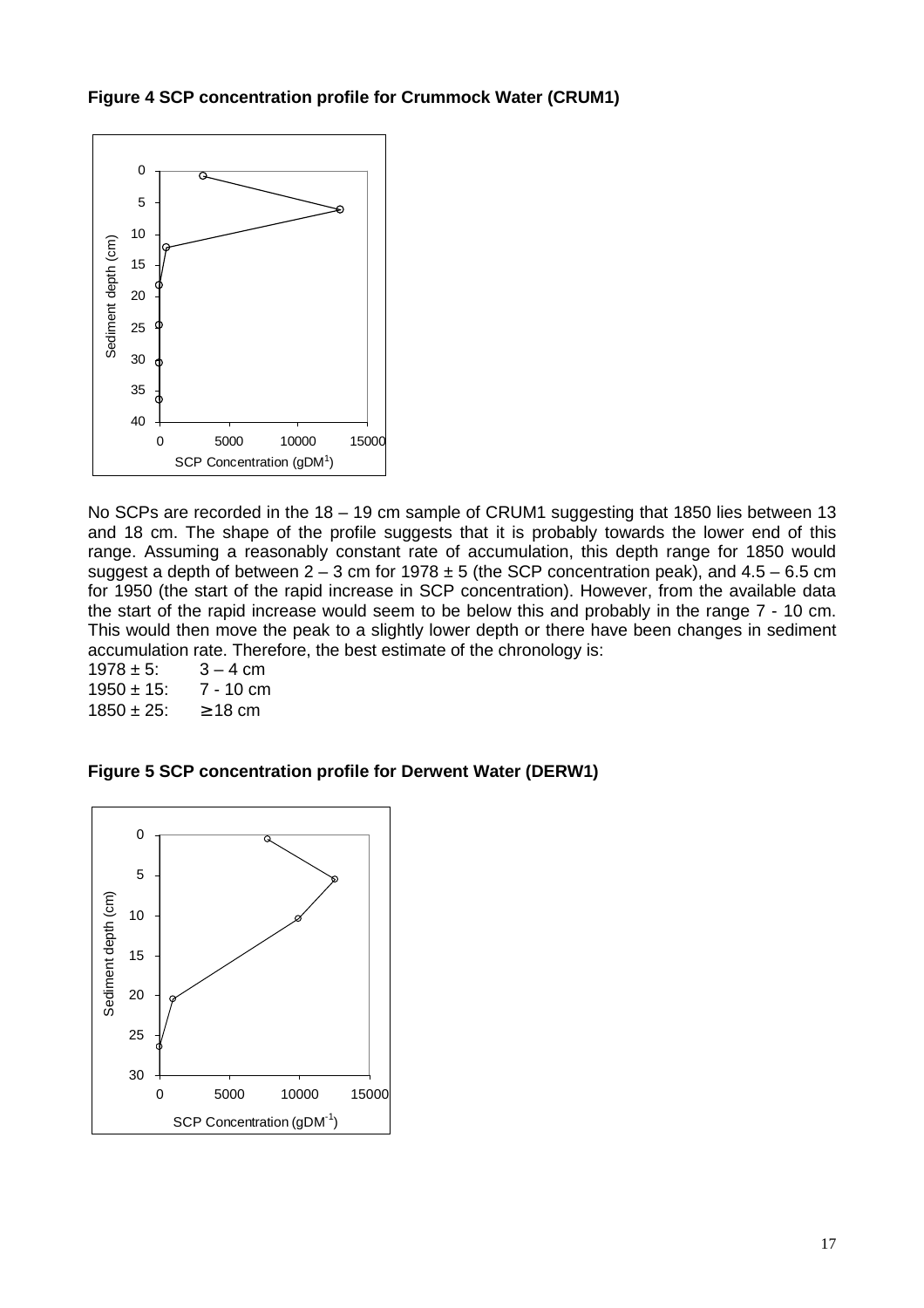No SCPs are recorded in the 25 – 26 cm sample of DERW1 suggesting that 1850 lies between 21 and 26 cm. The shape of the profile suggests that it is probably towards the lower end of this range. Assuming a reasonably constant rate of accumulation, this depth range for 1850 would suggest a depth of between  $3 - 5$  cm for  $1978 \pm 5$  (the SCP concentration peak), and  $7 - 9.5$  cm for 1950 (the start of the rapid increase in SCP concentration). However, from the available data the start of the rapid increase would seem to be below the  $10 - 11$  cm sample. These data therefore only agree if there has been an increase in sediment accumulation rate in recent times. The best estimate of the chronology is:

 $1978 \pm 5$ :  $3 - 5$  cm  $1950 \pm 15$ : 11 - 15 cm  $1850 \pm 25$ : c. 25 cm

**Figure 6 SCP concentration profile for Dozmary Pool (EN17A)** 



No SCPs are recorded in the 15 – 16 cm sample of EN17A suggesting that 1850 lies between 11 and 15 cm. The shape of the profile suggests that it is probably towards the lower end of this range. Assuming a reasonably constant rate of accumulation, this depth range for 1850 would suggest a depth of between  $2 - 3.5$  cm for 1970  $\pm 5$  (the SCP concentration peak), and  $3.5 - 5.5$ cm for 1950 (the start of the rapid increase in SCP concentration). However, from the available data the start of the rapid increase would seem to be below this and probably in the range 7 - 9 cm. These data therefore only agree if there has been an increase in sediment accumulation rate in recent times. The best estimate of the chronology is:

 $1970 \pm 5$ :  $2 - 3.5$  cm  $1950 \pm 15$ : 7 - 9 cm  $1850 \pm 25$ : c. 15 cm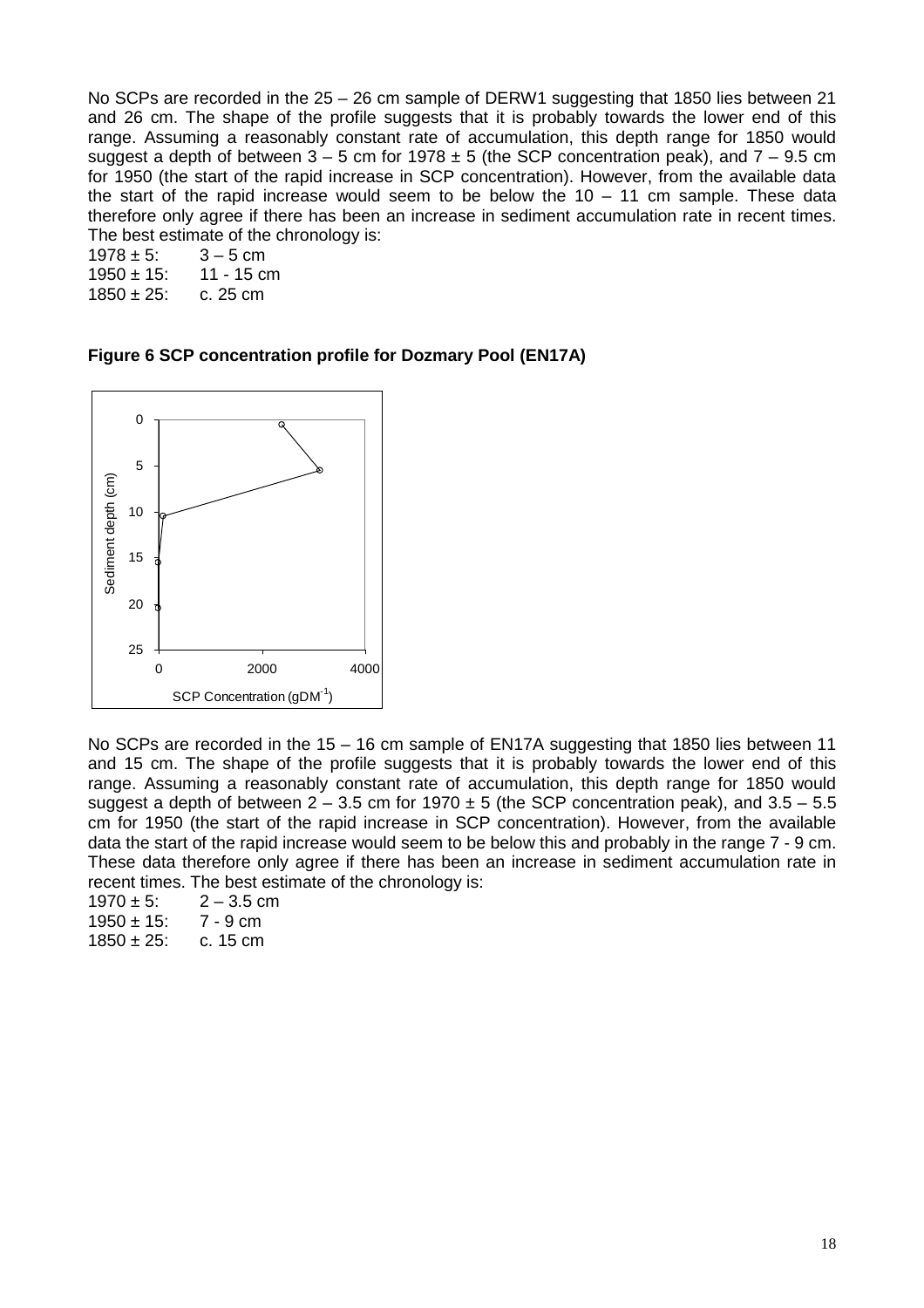**Figure 7 SCP concentration profile for Frensham Great Pond (FREN1)** 



No SCPs are recorded in the 47 – 48 cm sample of FREN1 suggesting that 1850 lies between 42 and 47 cm. Assuming a reasonably constant rate of accumulation, this depth range for 1850 would suggest a depth of between  $9 - 11$  cm for  $1970 \pm 5$  (the SCP concentration peak), and  $14 - 17$  cm for 1950 (the start of the rapid increase in SCP concentration). However, the available data precludes the identification of these features and the dating must remain highly speculative. Further, the SCP maximum concentration is in the surface sample making it uncertain whether this profile is complete or not. Therefore, the best estimate of the chronology is:<br> $1850 \pm 25$ :  $42 - 47$  cm 42 - 47 cm

**Figure 8 SCP concentration profile for Little Sea Mere (LITT1)** 

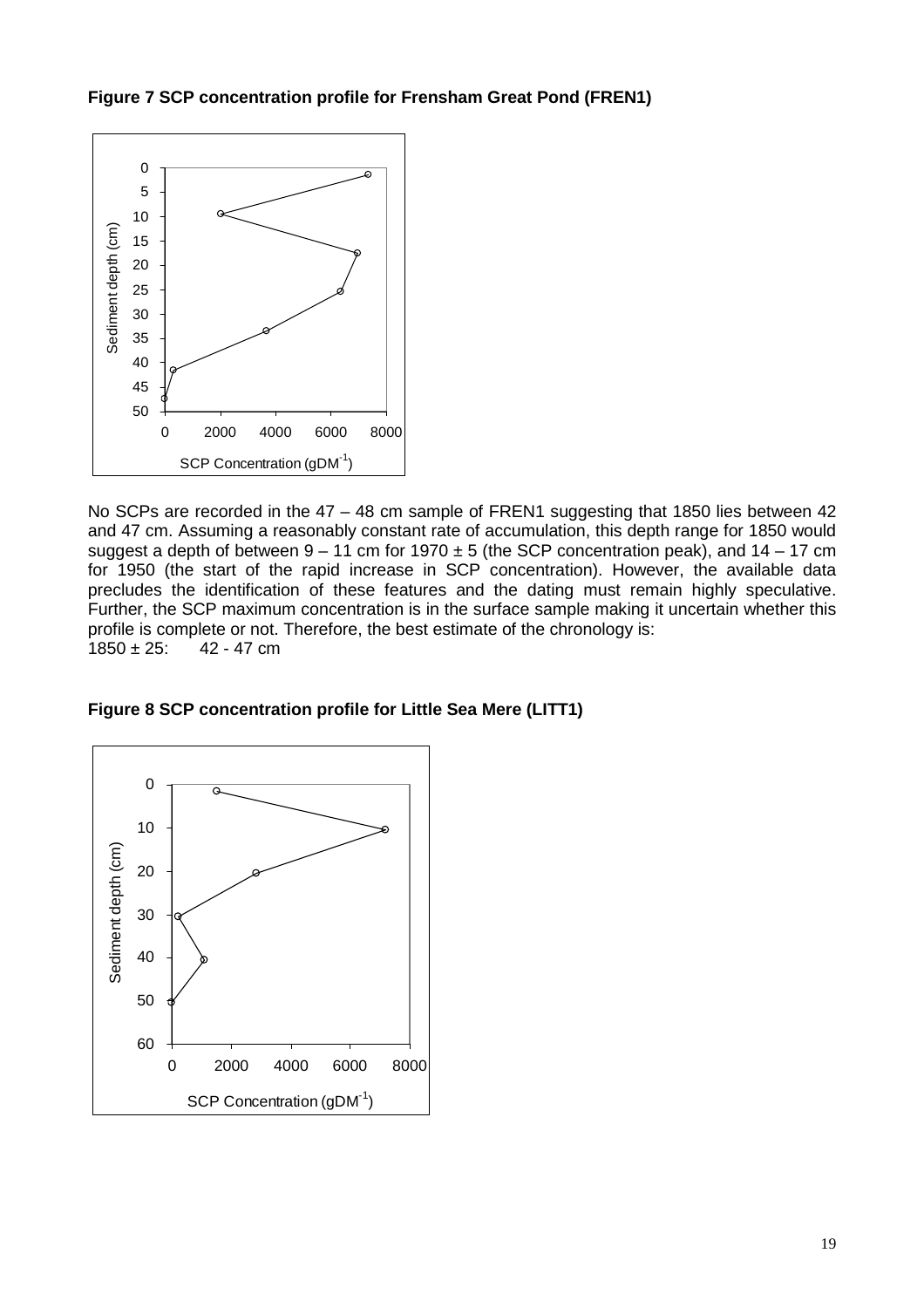No SCPs are recorded in the  $50 - 51$  cm sample of LITT1 suggesting that 1850 lies between 41 and 50 cm. The shape of the profile suggests that it is probably towards the lower end of this range. Assuming a reasonably constant rate of accumulation, this depth range for 1850 would suggest a depth of between  $9 - 11$  cm for  $1970 \pm 5$  (the SCP concentration peak), and  $14 - 18$  cm for 1950 (the start of the rapid increase in SCP concentration). However, from the available data the start of the rapid increase would seem to be below this and probably around 25 cm. These data therefore only agree if there have been changes in sediment accumulation rate over the period covered by the core. Therefore, the best estimate of the chronology is:

| $1970 \pm 5$ :  | 5 - 15 cm  |
|-----------------|------------|
| $1950 \pm 15$ : | 20 - 25 cm |
| $1850 \pm 25$ : | 45 - 50 cm |

#### **2.3.2 Incomplete profiles - interpretable**



**Figure 9 SCP concentration profile for Bomere Pool (SCM28B)** 

The profile for core SCM28B is more detailed than for the other cores as more sediment levels were analysed as part of a student dissertation (Bowers, 2004). The maximum SCP concentration occurs between 13 and 24 cm although the shape of the profile suggests that this is probably quite close to the 18 – 19 cm sample. In terms of SCP dating, Bomere Pool lies on the borders of the "Wales" and "South & Central England" regions. There is little difference in the dating in these regions over most of the period, except in the most recent levels when the SCP peak in the Wales region is dated to 1976  $\pm$  5, and for the South & Central England region is 1970  $\pm$  5. A presence of SCPs exists in the lowest level of the core  $(60 - 61)$  cm) but concentrations are very low suggesting that this is close to the start of the record. Therefore, assuming that the first presence of SCPs (1850  $\pm$  25) is just below 60 – 61 cm level then the SCP inventory can be calculated. Setting 100% at either 1970 or 1976, depending on whether the site falls within the Wales or Southern & Central England dating region, therefore allows dates to be ascribed to the cumulative profile accordingly.

If the dates for the South & central England region are used then the data suggest that there has been a change to a faster sedimentation rate in the 1950s. Using the Wales regional data the acceleration is more gradual, although in reality the actual chronology (i.e. sediment depth against date) changes little. The chronology, based on the Wales regional data is shown in Figure 10.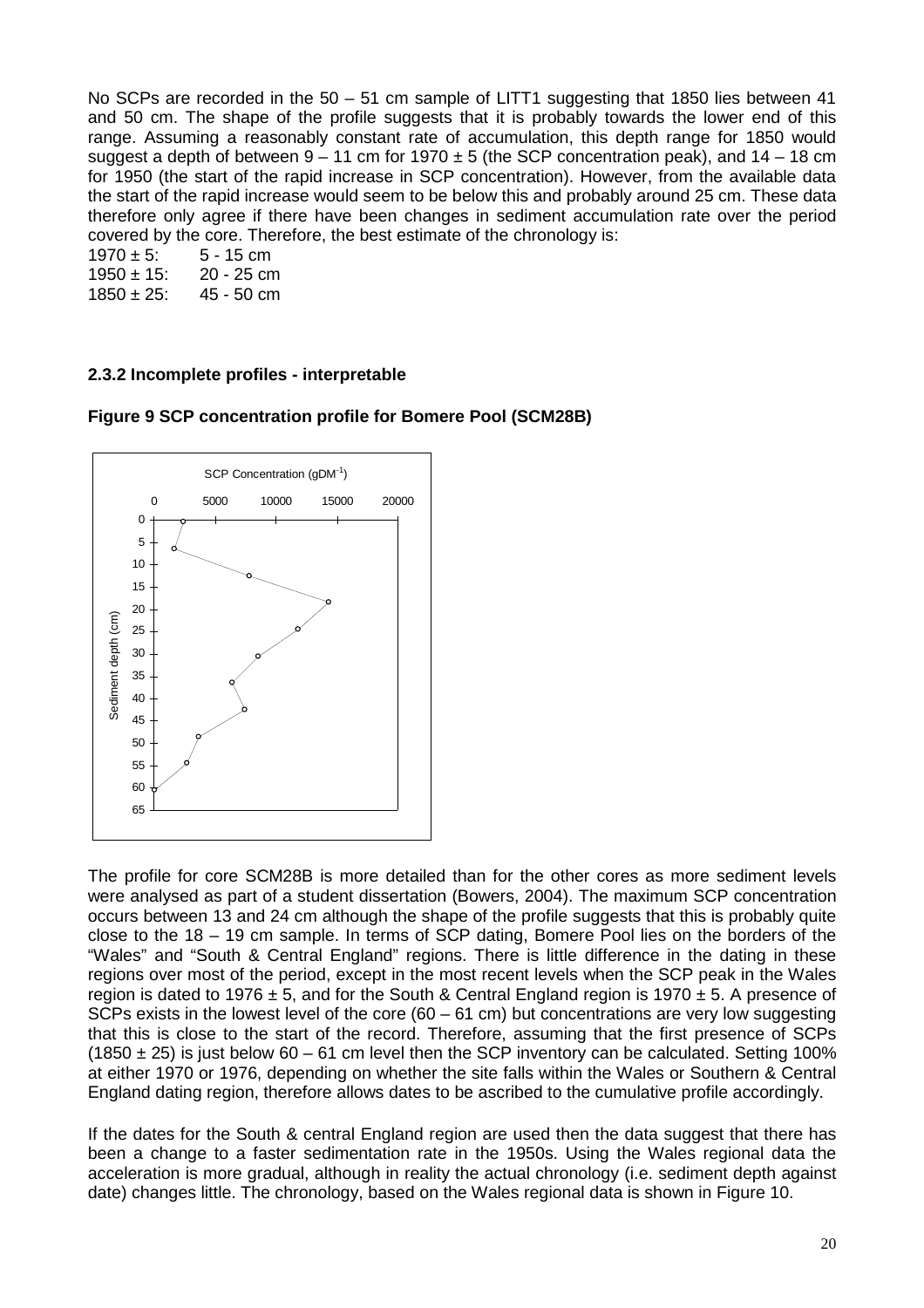



Chronology for Bomere Pool:  $\blacklozenge$  symbols show the best available chronology, whilst  $\bigcirc$  show the dating errors for each point. The fitted trend-line is for guidance only.

**Figure 11 SCP concentration profile for Broomlee Lough (BROL1)** 



SCPs are present in all samples from BROL1 suggesting that the entire core represents a post-1850 period. The maximum observed SCP concentration of almost 5000 gDM<sup>-1</sup> is in the 13 – 14 cm sample and the peak concentration therefore probably lies somewhere between 9 and 18 cm. Assuming a reasonably constant accumulation rate, if the peak concentration lies in this range, then 1950 would occur between 18 and 38cm and 1850 would occur between 53 and 110cm. However, from the shape of the profile, the start of the rapid increase would seem more likely to occur at 30 – 35 cm (if the core were this long) suggesting the following best estimate of the chronology:

 $1978 \pm 5$ : 14 - 17 cm  $1950 \pm 15$ :  $30 - 35$  cm<br> $1850 \pm 25$ :  $85 - 100$  cm 85 - 100 cm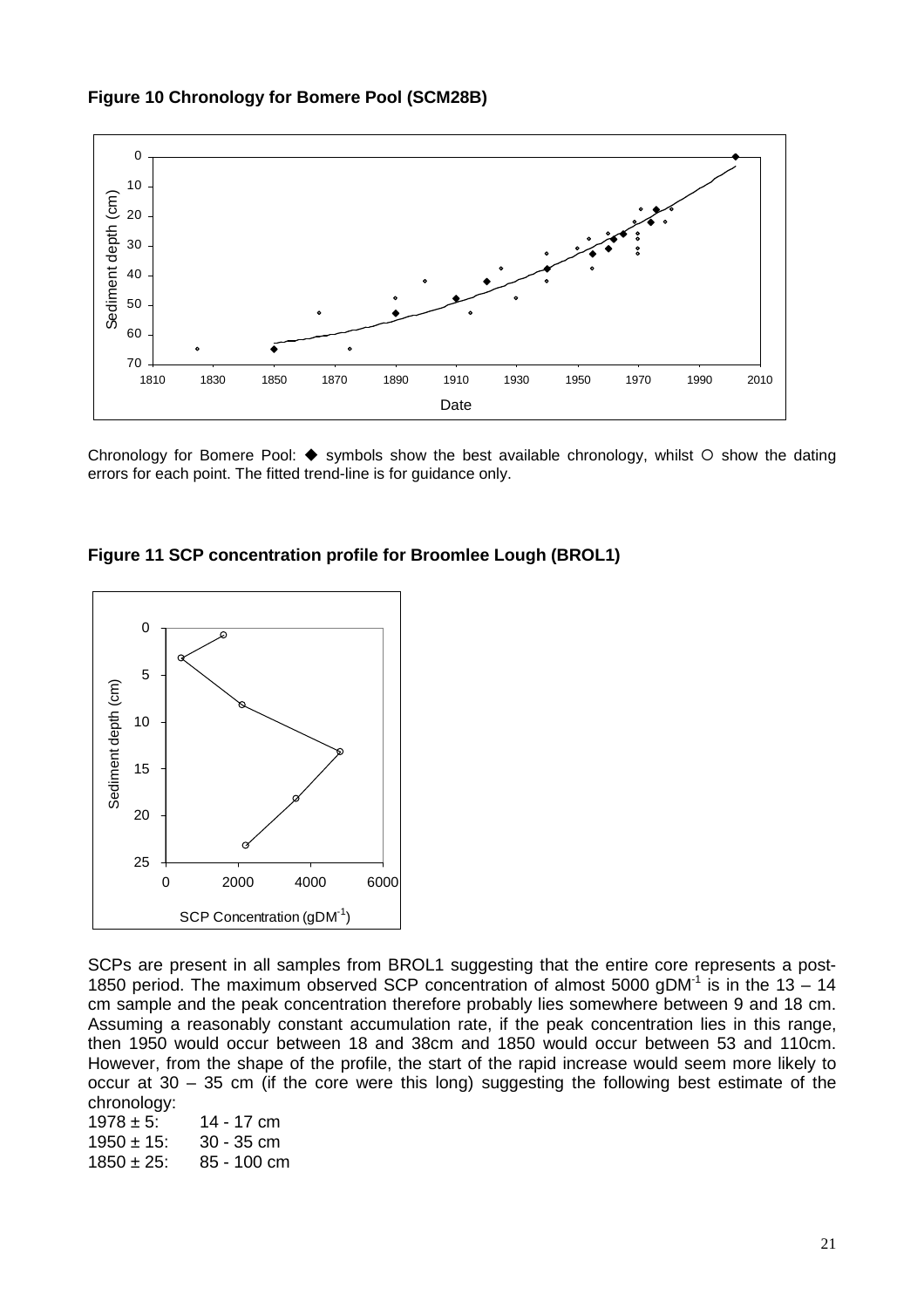**Figure 12 SCP concentration profile for Cotswold Park Lake No. 12 (COTS1)** 



SCPs are present in all samples from COTS1 suggesting that the entire core represents a post-1850 period. It should be noted that Cotswold Park Lake No. 12 is an artificial waterbody. The date of creation is uncertain but given that it is a restored gravel pit it is unlikely to date back to as early as 1850. Whilst the SCP concentration peak (c.  $6000$  gDM<sup>-1</sup> in the 5 - 6 cm) is not very well defined, if we assume that the profile is reliable, then the maximum concentration probably lies somewhere between 3 and 8 cm. Assuming a reasonably constant accumulation rate, if the peak concentration lies in this range, then 1950 would occur between 4.5 and 12.5cm. However, the shape of the profile indicates that the start of the rapid increase most likely occurs at the lower end of this range suggesting the following best estimate of the chronology:<br>1978  $\pm$  5:  $\qquad$  7 - 8 cm

 $1978 \pm 5$ :  $1950 + 15$  11 - 13 cm

**Figure 13 SCP concentration profile for Ullswater (ULLS1)** 



SCPs are present in all samples from ULLS1 suggesting that the entire core represents a post-1850 period. The maximum observed SCP concentration of almost 18000 gDM $<sup>1</sup>$  is in the 18 – 19</sup>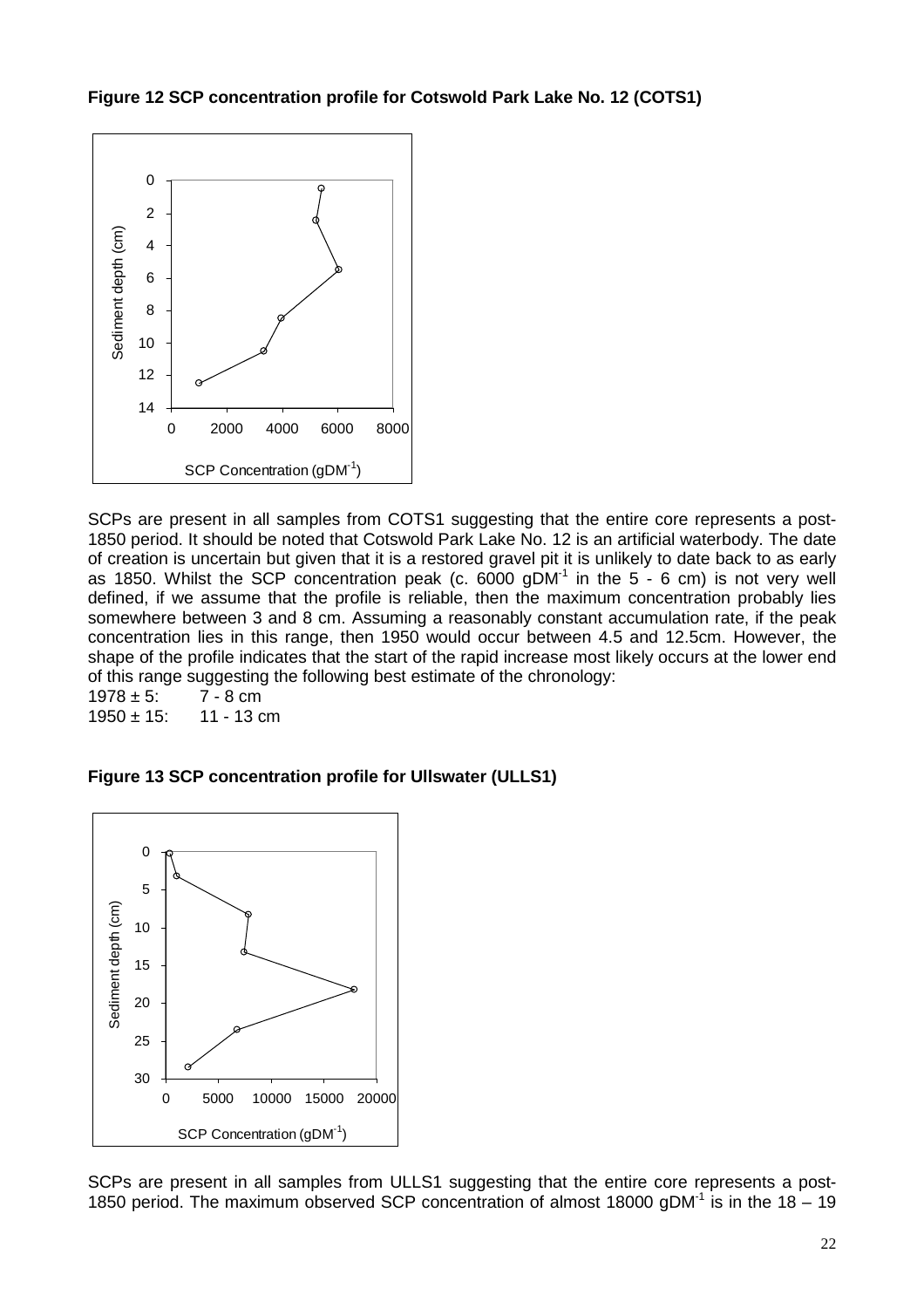cm sample and the peak concentration therefore probably lies somewhere between 14 and 23 cm. Assuming a reasonably constant accumulation rate, if the peak concentration lies in this range, then 1950 would occur between 29 and 47cm and 1850 would occur between 82 and 135 cm. However, from the shape of the profile, the start of the rapid increase seems more likely to occur at or just below the base of the core (i.e.  $28 - 32$  cm) suggesting the following best estimate of the chronology:

 $1978 \pm 5$ :  $13 - 16$  cm  $1950 \pm 15$ : 28 - 32 cm  $1850 \pm 25$ : 80 - 95 cm

#### **2.3. 3. Incomplete profiles - uninterpretable**

**Figure 14 SCP concentration profile for Blelham Tarn (BLEL1)** 



The SCP concentration profile for BLEL1 shows no real trend and no identifiable features. The presence of SCPs at every sampled depth suggests that the whole core represents a period post-1850. However, the similar concentrations throughout the core imply either a very rapid sediment accumulation rate or a disturbed sediment record.



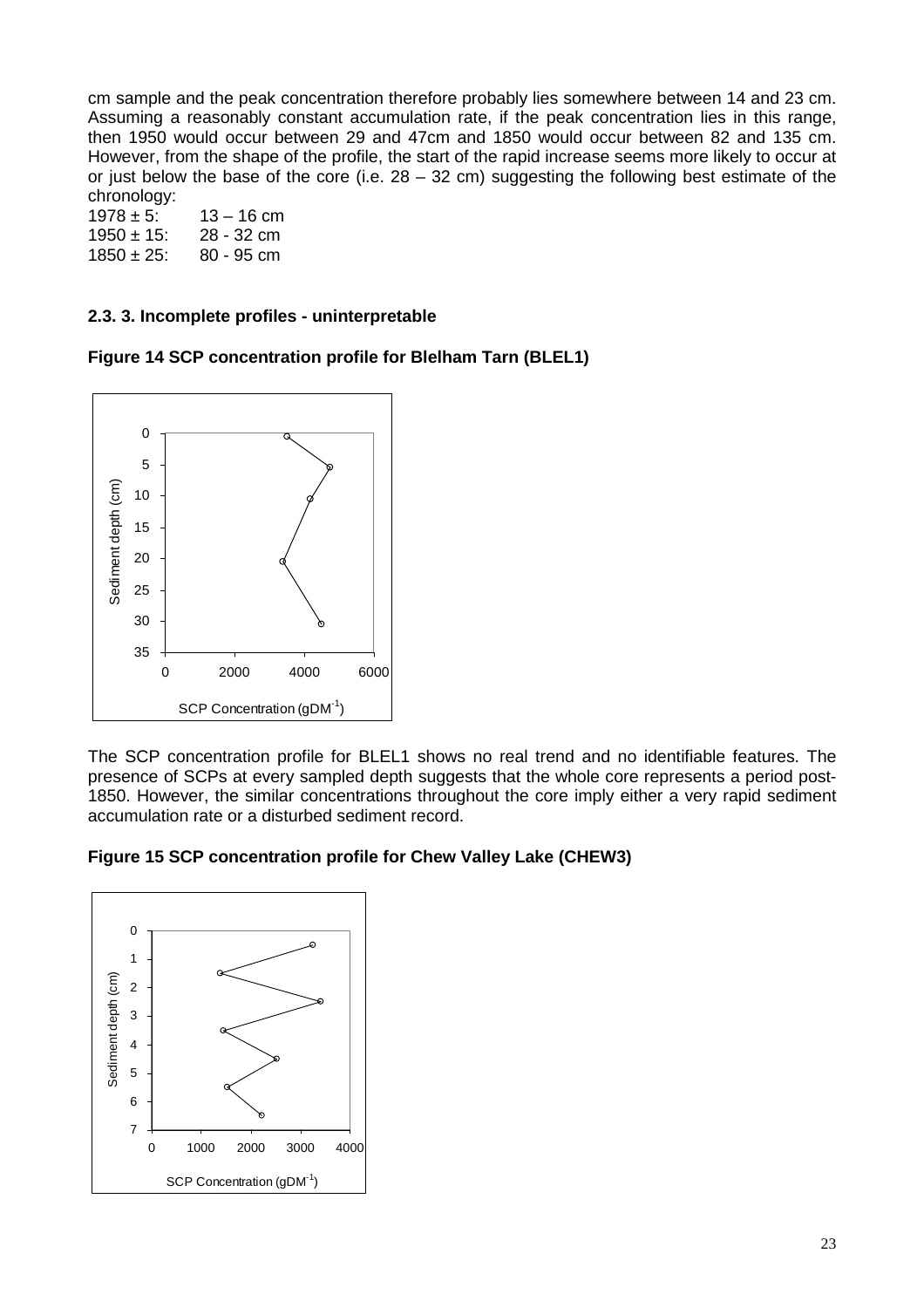The SCP concentration profile for CHEW3 shows no real trend and no identifiable features. The presence of SCPs at every sampled depth suggests that the whole core represents a period post-1850. However, the lack of trend and the highly erratic concentrations imply either a changing sediment accumulation rate or a disturbed sediment record. It should be noted that Chew Valley Lake is a reservoir and not a natural lake and, therefore, water level fluctuation may impact upon sedimentation rates.



#### **Figure 16 SCP concentration profile for Crag Lough (CRAZ1)**

The SCP concentration profile for CRAZ1 shows no identifiable features. The presence of SCPs at every sampled depth suggests that the whole core represents a period post-1850. If the profile is reliable then the peak SCP concentration probably lies between 11 and 28 cm which would suggest that the whole core covers a period of c.  $40 - 50$  years, but this is highly speculative.

**Figure 17 SCP concentration profile for Frensham Little Pond (PFRE1)** 



The SCP concentration profile for PFRE1 shows no real trend and no identifiable features. The presence of SCPs at every sampled depth suggests that the whole core represents a period post-1850. No further chronological interpretation is possible.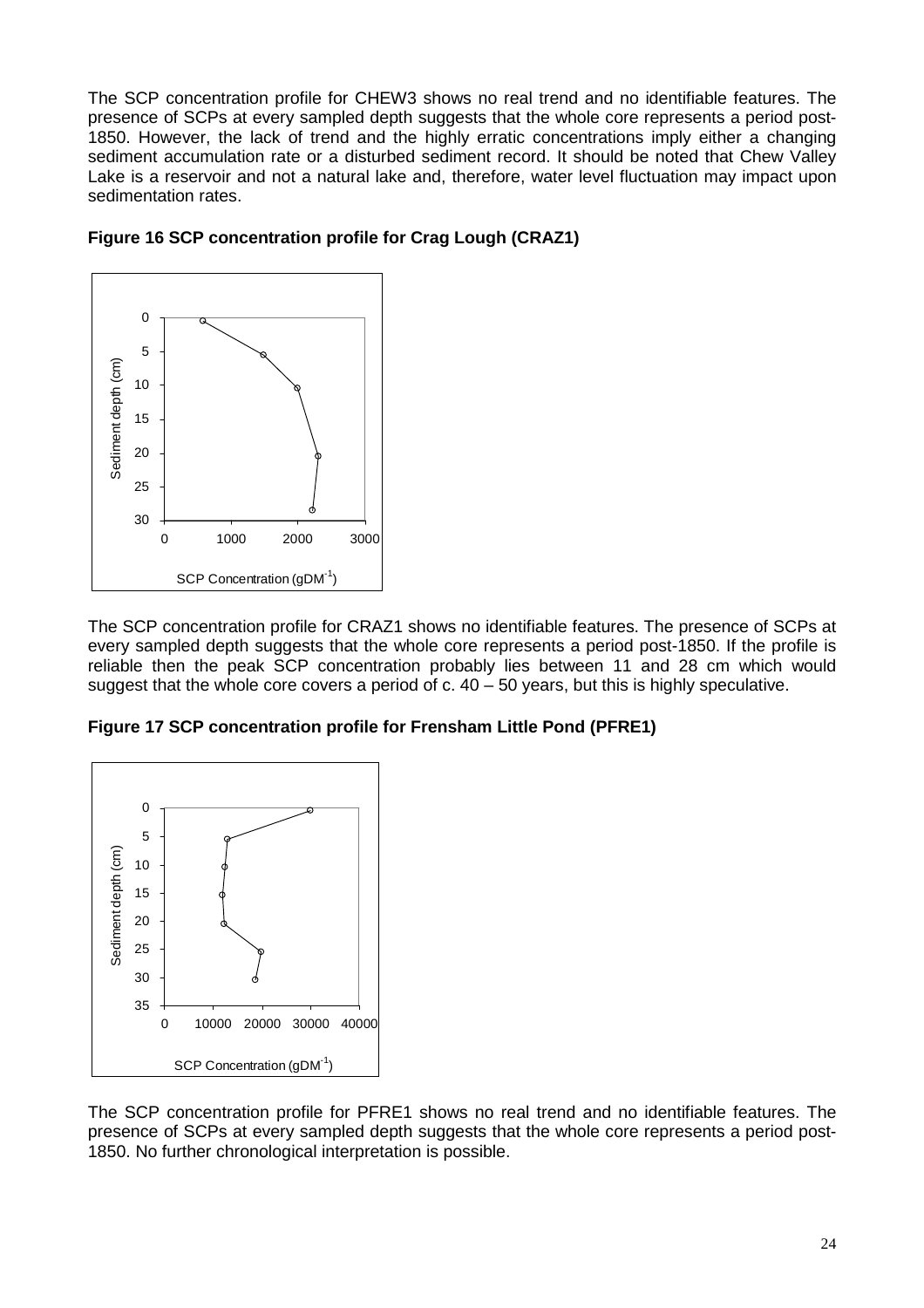**Figure 18 SCP concentration profile for Mere Mere (SCM37B)** 



The SCP concentration profile for SCM37B shows no real trend and no identifiable features. The presence of SCPs at every sampled depth suggests that the whole core represents a period post-1850. However, the lack of trend and the erratic concentrations imply either a changing sediment accumulation rate or a disturbed sediment record.

**Figure 19 SCP concentration profile for Tabley Mere (SCM40B)** 



The SCP concentration profile for SCM40B shows no real trend and no identifiable features. The presence of SCPs at every sampled depth suggests that the whole core represents a period post-1850. No further chronological interpretation is possible.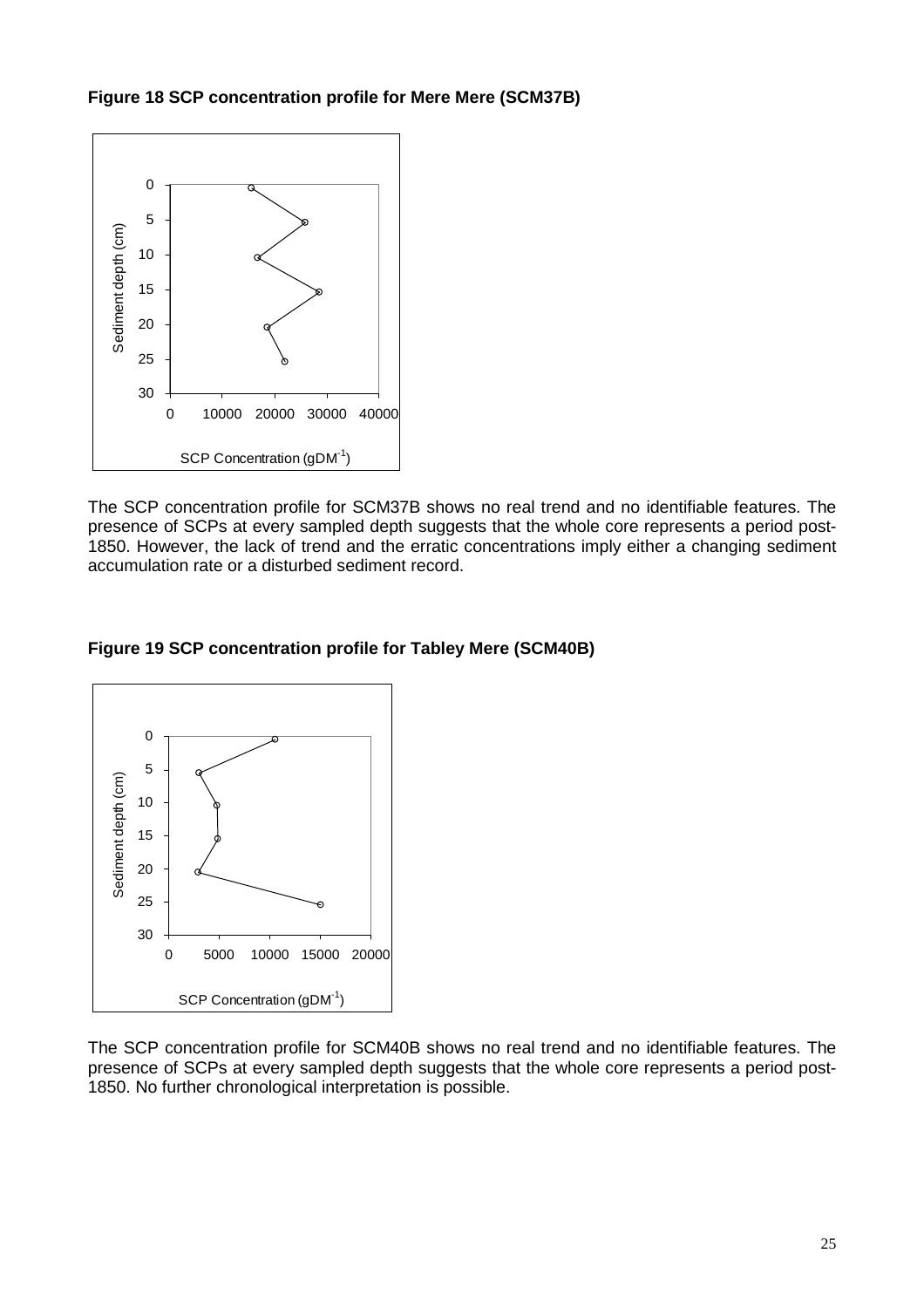**Figure 20 SCP concentration profile for Tatton Mere (SCM41B)** 



The SCP concentration profile for SCM41B shows no identifiable features. The presence of SCPs at every sampled depth suggests that the whole core represents a period post-1850. If the profile is reliable then the peak SCP concentration has not been attained at the bottom of the core, suggesting that the entire profile is post-1970, but this is highly speculative.

#### **Figure 21 SCP concentration for The Loe (TLOE1)**



The SCP concentration profile for TLOE1 shows no real trend and no identifiable features. The presence of SCPs at every sampled depth suggests that the whole core represents a period post-1850. However, the similar concentrations throughout the core imply either a very rapid sediment accumulation rate or a disturbed sediment record.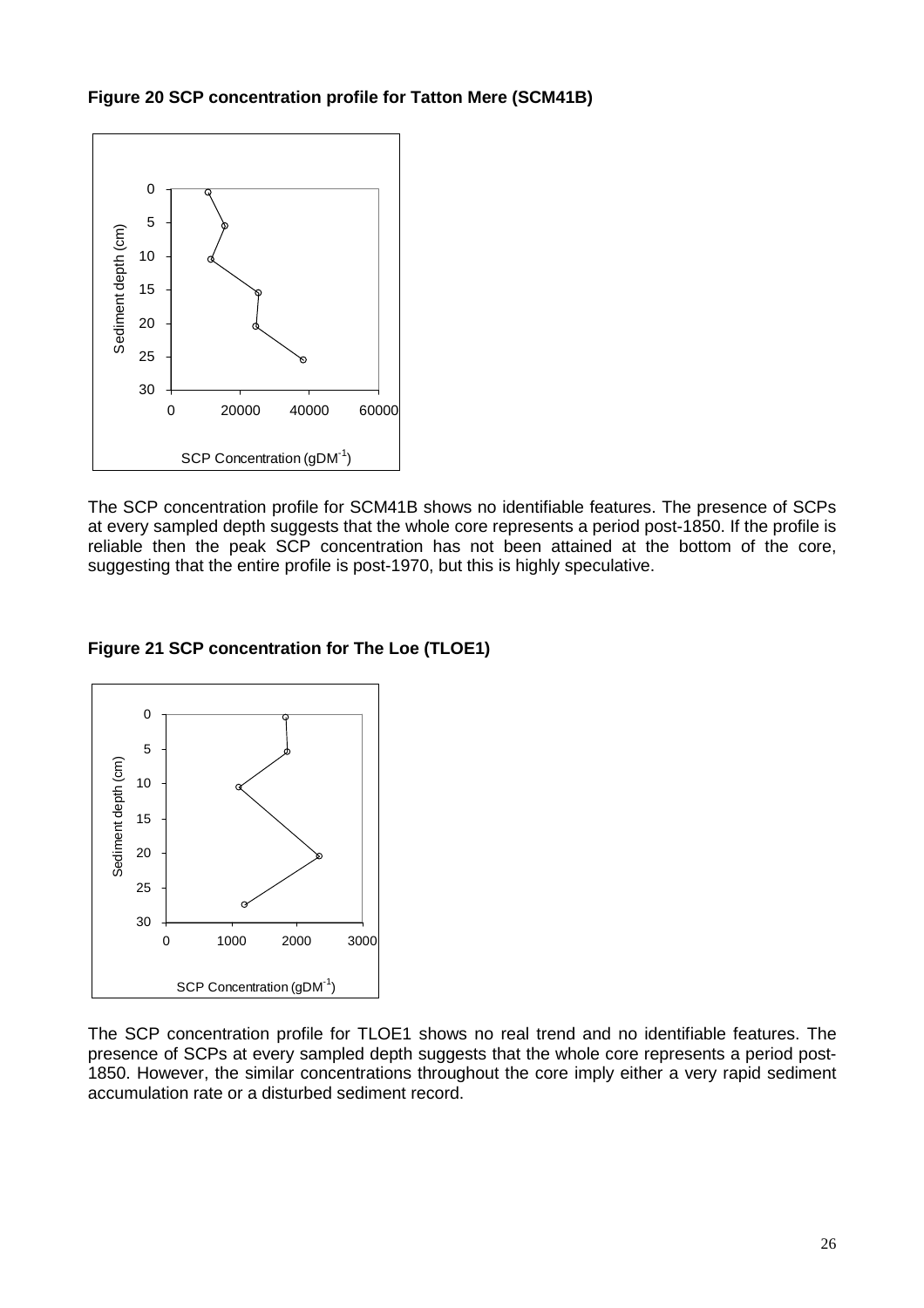#### **2.4 Summary of findings**

Nineteen cores from lakes in English SSSIs were chosen for SCP analysis. Between five and seven samples from each core, taken at roughly equidistant levels from the sediment surface to the core base, were analysed with the aim of providing a broad estimate of sediment chronology.

1. Complete profiles were observed at seven sites (Burton Mill Pond, Buttermere, Crummock Water, Derwent Water, Dozmary Pool, Frensham Great Pond and Little Sea Mere), indicating that the cores date back to at least 1850 AD.

2. Incomplete but interpretable profiles were identified at four sites (Bomere Pool, Broomlee Lough, Cotswold Park Lake No. 12 and Ullswater) which allowed a chronology to be approximated but the data suggest that these cores do not extend back as far as 1850 AD.

3. A detailed analysis of 11 samples was carried out at Bomere Pool, allowing a more complete chronology to be constructed for this core. The core displayed the typical features of UK profiles and therefore the SCP inventory method was applied to calculate the chronology. The results indicate that the core dates back to just after 1850.

4. Unfortunately, the profiles of eight lakes (Blelham Tarn, Chew Valley Lake, Crag Lough, Frensham Little Pond, Mere Mere, Tabley Mere, Tatton Mere and The Loe) were beyond interpretation and thus a chronology could not be estimated for these cores. The data suggest either a very rapid sediment accumulation rate or a disturbed sediment record. It should be noted that all of these lakes are productive systems and therefore rapid sedimentation rates might be expected. Higher resolution analysis would be required to attempt further interpretation of these profiles although it is likely that longer cores would be necessary to provide a sediment record that extends back as far as ~1850.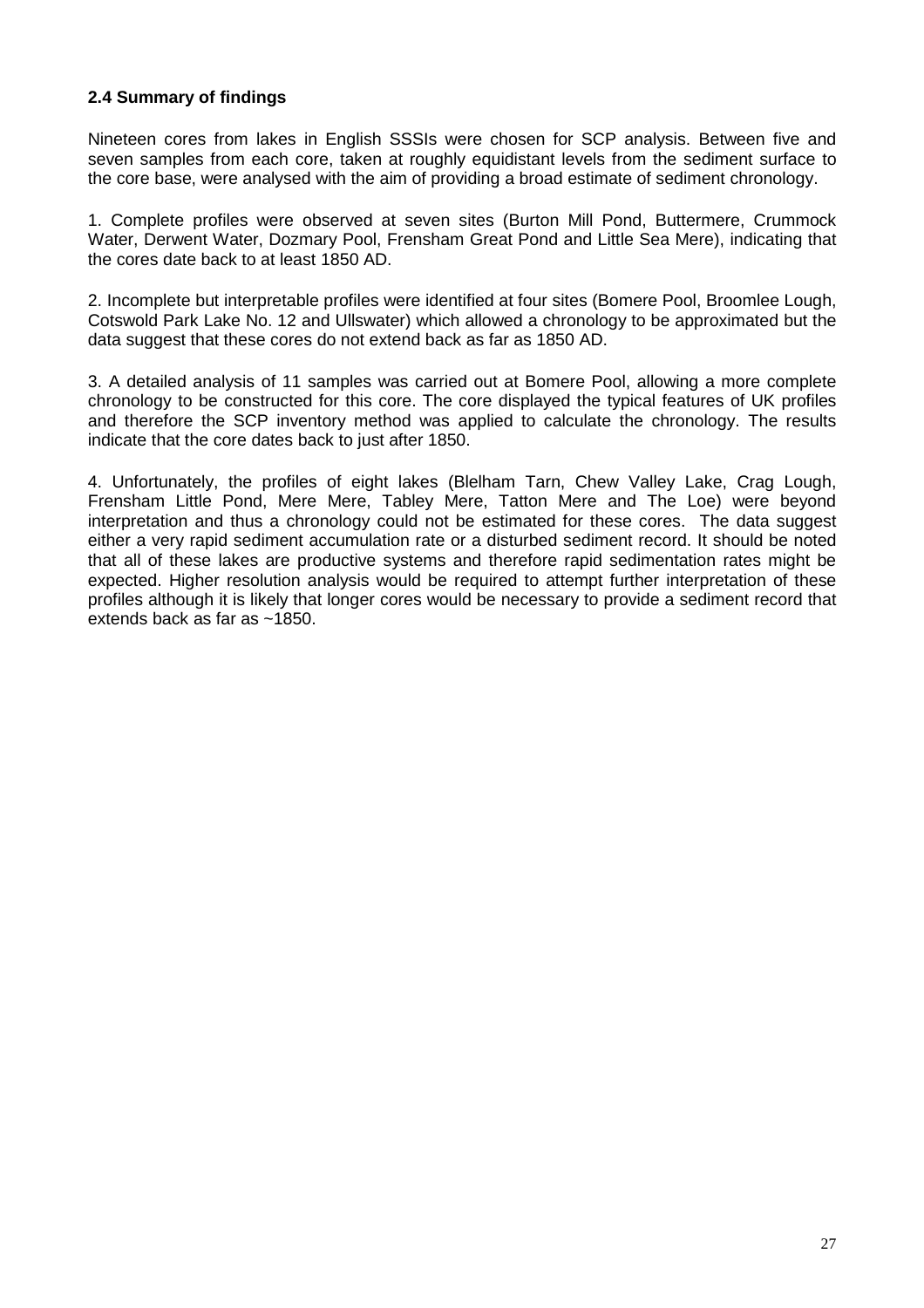### **3. AN ASSESSMENT OF ECOLOGICAL CHANGE AT 13 LAKES IN ENGLAND BASED ON DIATOM ANALYSIS**

#### **3.1 Objectives**

The aim of the diatom analysis was to build on existing work being carried out on the tops and bottoms of sediment cores within other projects, namely WFD08 (Bennion, 2004), DALES and Lake Monitoring to support Environment Agency Water Framework Directive intercalibration exercise and classification tool development, and CCW Site Condition Assessment - Phase 2. The top and bottom approach involves the analysis of only two samples per site from a sediment core (Cumming et al., 1992) and has been successfully applied by the US Environmental Protection Agency's (USEPA) Environmental Monitoring and Assessment Program for Surface Waters (EMAP-SW) (Dixit et al., 1999) and in Canada to infer changes in southeastern Ontario lakes (Reavie et al., 2002). The approach makes the assumption that the top and bottom samples represent the present day and reference conditions, respectively. For the UK, it is generally agreed that approximately 1850 AD is a suitable date against which to assess impacts for lakes as this represents a period prior to major industrialisation and agricultural intensification (Battarbee, 1999; Fozzard et al., 1999). The analysis of reference samples in this way removes the problem inherent in spatial-state schemes in which the lakes have been subject to different pressures and varying degrees of impact. The diatom data from the surface (uppermost 0.5 or 1 cm) sample of each core is used to provide information on the current diatom assemblages of the lakes. The surface sediment sample represents the last few years' accumulation of diatoms deposited from a variety of habitats within the lake.

Where available, core chronologies based on the SCP analysis detailed in Chapter 2, were used to establish the time period represented by the cores. At Derwent Water and Dozmary Pool, the sample approximating to ~1850 AD was selected to represent the reference condition but in one case (Broomlee Lough), the core did not extend back as far as 1850 and in seven cases (Blelham Tarn, Crag Lough, Frensham Little Pond, Mere Mere, Tabley Mere, Tatton Mere and The Loe) the SCP profiles could not be interpreted with any confidence. In these latter situations or in the absence of dates (Cole Mere, Rostherne Mere, White Mere), the bottom sample of the core was taken to represent the reference sample. It is accepted that aquatic systems have been subjected to anthropogenic impacts over much longer time-scales than simply the last 100-150 years and, therefore, our reference conditions are unlikely to equate to the natural or pristine state.

Whilst the top and bottom approach is useful for broadly assessing degree of change at large numbers of sites, it is a very low resolution technique and does not allow the timing and rate of change to be established. This study aimed to enhance the existing top and bottom data by analysing three additional samples per core to give a total of five samples per site. Bennion (2004) showed that this resolution was sufficient to detect broad shifts in water quality. A further objective was to employ simple measures of change, ordination methods and transfer functions to assess the degree and nature of the floristic change and to infer shifts in nutrient status.

#### **3.2 Methods**

#### **Site selection**

A total of 15 lakes in English SSSIs were selected for diatom analysis (see Table 2). The sites represent a range of lake types in the GB Lake Typology (Phillips, 2004) including low alkalinity, medium alkalinity, high alkalinity and marl systems, and with examples of both shallow and deep waters, although the dataset is slightly bias towards high alkalinity lakes (Table 1). Most of the lakes are circumneutral to alkaline and are not sensitive to acidification. Even the low alkalinity waters are only mildly acid. With the exception of Broomlee Lough, Crag Lough and Dozmary Pool which are at altitudes >200 m, the study lakes lie in relatively productive, lowland catchments and hence eutrophication is likely to be the key pressure. Further details of the sites and their chemistry are given in Table 1.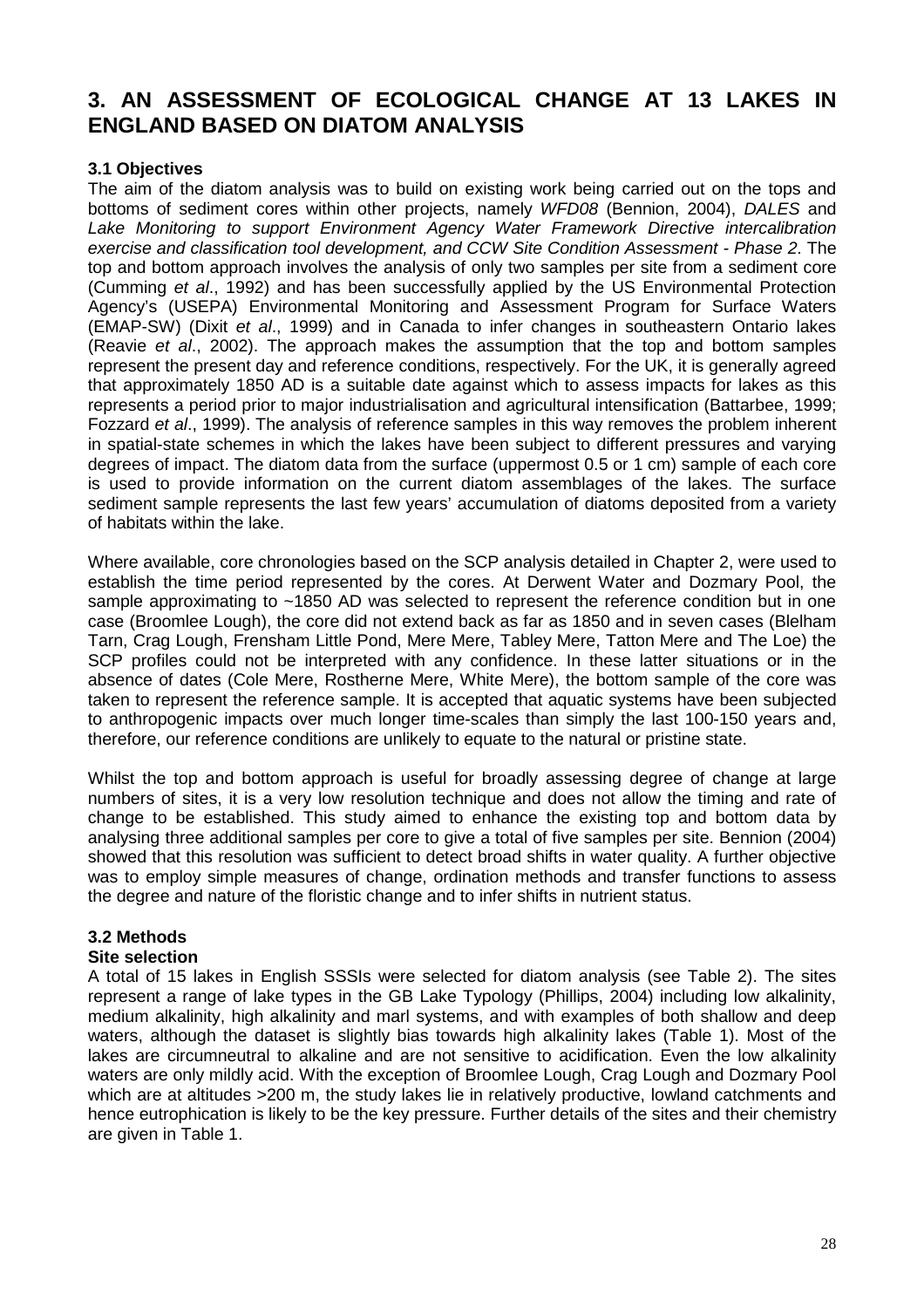#### **Field and laboratory methods**

A sediment core was taken in the summer of 2002, 2003 or 2004 from the deepest part of each lake using either a piston corer or a gravity corer. The core sampling undertaken in 2004, as part of Lake Monitoring to support Environment Agency Water Framework Directive intercalibration exercise and classification tool development, and CCW Site Condition Assessment - Phase 2, involved only a Glew gravity corer which collects short cores of typically 20-40 cm in length. It might be expected, therefore, that at very productive sites, the short cores would not extend back as far as 100 years. All cores were extruded in the field at either 0.5 cm or 1.0 cm intervals (depending on expected sediment accumulation rate).

Slides for diatom analysis were prepared from selected levels of each core (approximately 5-6 per core) covering the whole core length (see Table 2), using standard methods (Battarbee et al., 2001). Screening of the slides revealed that two sites, Cotswold Park Lake No. 12 and Chew Valley Lake, have extremely poor diatom preservation. Therefore, analysis was subsequently carried out at 13 lakes. At least 300 valves (siliceous component of the cell wall bearing the taxonomic features) were counted from each sample using a Leitz research microscope with a 100x oil immersion objective and phase contrast. Principal floras used in identification were Krammer & Lange-Bertalot (1986-1991). Five samples per core were analysed to allow the reference condition and general trend in water quality to be determined. All slides are archived at the ECRC and the data are stored in the Amphora database.

#### **Data analysis**

All diatom data were expressed as percentage relative abundance, and were screened and harmonised prior to data analysis. The full dataset of 65 samples (13 cores x 5 samples) was comprised of 287 diatom taxa. The most common 134 taxa (occurring at >1% in >2 samples) are listed in Appendix 2. Summary diagrams of the diatom changes (showing only those taxa present with a relative abundance of  $>2\%$  in at least one sample) were produced for each site using  $C^2$ (Juggins, 2003) – see Figures 22 to 34.

The degree of floristic change between the bottom sample and each of the other four samples analysed in each core was assessed using the squared chord distance dissimilarity coefficient (Overpeck et al., 1985) implemented in the statistical software R (R Development Core Team, 2004). This is preferred to other dissimilarity measures as it maximises the signal to noise ratio, it performs well with percentage data and has sound mathematical properties (Overpeck et al., 1985). The scores range from 0 to 2 whereby 0 indicates that two samples are exactly the same and 2 that they are completely different. Scores less than 0.29, 0.39, 0.48 and 0.58 indicate insignificant floristic change at the 1st, 2.5th, 5th and 10th percentile, respectively (Simpson, 2003). The 5th percentile (score <0.475) is used here to define sites with low floristic change between the bottom (reference) sample and each of the upper samples. The scores are plotted for each lake (Figures 22 to 34) to show how dissimilar the four upper samples are from the reference sample, and the values are shown in Appendix 3. The vertical line in Figures 22-34 is drawn at a squared chord distance dissimilarity score of 0.475 to illustrate which samples fall above and below this critical value.

Detrended correspondence analysis (DCA) (Hill & Gauch, 1980) was performed using CANOCO version 4.5 (ter Braak & Smilauer, 2002) to assess the direction and magnitude of floristic change at each site. Only those 134 taxa present with a maximum relative abundance of  $> 1\%$  in  $> 2$ samples were included in the ordination analyses. The results are presented as biplots of axis 1 and 2 sample scores and species scores in Figure 35. In Figure 35a, samples with similar scores on the two axes lie in close proximity, reflecting similar diatom composition. For each core, lines connect the samples in a series from core bottom to core top (see Appendix 3 for sample codes). The direction of the line indicates the direction of floristic change and its length is a measure of species turnover in Hill's standards deviation units (Hill & Gauch, 1980).

Weighted averaging (WA) regression and calibration (ter Braak & van Dam, 1989) has become a standard technique in palaeolimnology for reconstructing past environmental variables. A predictive equation known as a transfer function is generated that enables the inference of a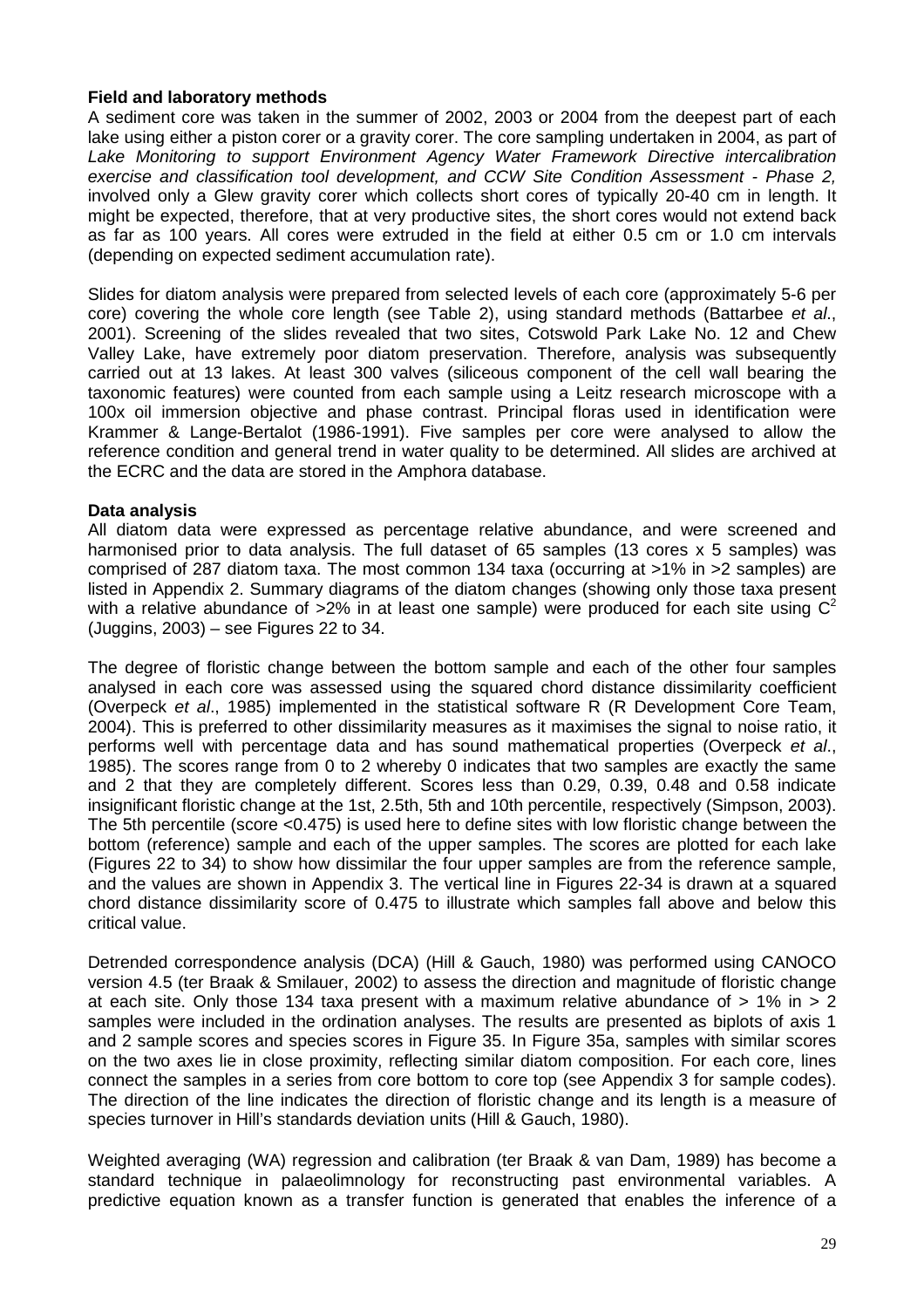selected environmental variable from fossil diatom assemblages, based on the relationship between modern surface-sediment diatom assemblages and contemporary environmental data for a large training (or calibration) set of lakes. This approach has been successfully employed to infer lake total phosphorus (TP) concentrations (Hall & Smol, 1999), whereby modern diatom TP optima and tolerances are calculated for each taxon based on their distribution in the training set, and then past TP concentrations are derived from the weighted average of the optima of all diatoms present in a given fossil sample. The methodology and the advantages of WA over other methods of regression and calibration are well documented (e.g. ter Braak & van Dam, 1989).

Given that eutrophication was thought to be the key pressure at the study lakes, diatom-TP transfer functions were applied to the diatom data for each core, following taxonomic harmonisation between the training sets and the fossil data. All taxa were included in the analysis. Reconstructions of diatom-inferred TP (DI-TP) were produced using either a Northwest European training set of 152 relatively shallow lakes (< 10 m maximum depth) with a median value for the dataset of 104 µg TP  $I^1$  and a root mean squared error of prediction (RMSEP) of 0.21  $log_{10}$  µg TP I  $1$  for the weighted averaging partial least squares two-component (WA-PLS2) model (Bennion et al., 1996), or a model based on a training set of 56 relatively large, deep lakes (> 10 m maximum depth) from Scotland, Northern Ireland, Cumbria, southern Norway and central Europe, with a median value for the dataset of 22  $\mu$ g TP  $I^1$  (Bennion *et al.*, 2004). For this dataset, the best model was generated with simple WA and inverse deshrinking (RMSEP of 0.25  $log_{10}$  µg TP  $1<sup>-1</sup>$ ) The RMSEP values were calculated using the jack-knife, or 'leave-one-out', cross validation method which better estimates the true predictive ability of the model (ter Braak & Juggins, 1993). For each core, the training set containing the greatest percentage of the taxa present in the fossil samples was selected. For all lakes, except Derwent Water where the large, deep lakes model was best suited to the data, the Northwest European model was used. For all core samples, there was good representation of the common taxa in the training sets. All reconstructions were implemented using  $C<sup>2</sup>$  (Juggins, 2003) and are shown for each site in Figures 22 to 34. The DI-TP values and the percentage of the taxa in each fossil sample that are present in the training set are given in Appendix 3.

The results are detailed below on a site by site basis. For each site, the major species shifts are described, the degree of floristic change is presented and the changes in nutrients as inferred by the diatom-TP transfer functions are discussed.

#### **3.3 Results and discussion**

#### **Blelham Tarn**

The five samples from the Blelham Tarn core, BLEL1, contained a total of 80 taxa. A summary diagram of the common taxa, many of which are planktonic forms, is shown in Figure 22. Blelham Tarn has experienced floristic change over the period represented by the core. Unfortunately the SCP profile could not be interpreted and the presence of SCPs at every sampled depth suggests that the whole core represents the post-1850 period. The lowermost sample (30 cm) is composed of taxa typical of mesotrophic conditions (e.g. Aulacoseira subarctica, Asterionella formosa, Synedra tenera/nana, Tabellaria flocculosa) but the appearance of Stephanodiscus hantzschii, a diatom associated with nutrient-rich waters and the rise in Asterionella formosa in the 20 cm sample signals enrichment of the lake. Asterionella formosa continues to occur in relatively high abundances in the upper part of the core but the upper two samples are characterised by an increase in Fragilaria crotonensis and Diatoma elongatum, indicating further ecological change. The relative abundance of Stephanodiscus hantzschii declines slightly towards the surface and conversely Aulacoseira subarctica, which had been abundant in the bottom sample, increases. Indeed, with the exception of relatively high amounts of Diatoma elongatum, the composition of the surface-sediment diatom assemblage exhibits some recovery to that seen in the lower section of the core. However, notably Tabellaria flocculosa and Synedra tenera/nana have not returned to the assemblage.

The species shifts are reflected in the squared chord distance dissimilarity scores (Figure 22). None of the scores exceed the critical value of 0.475 because the three common taxa, namely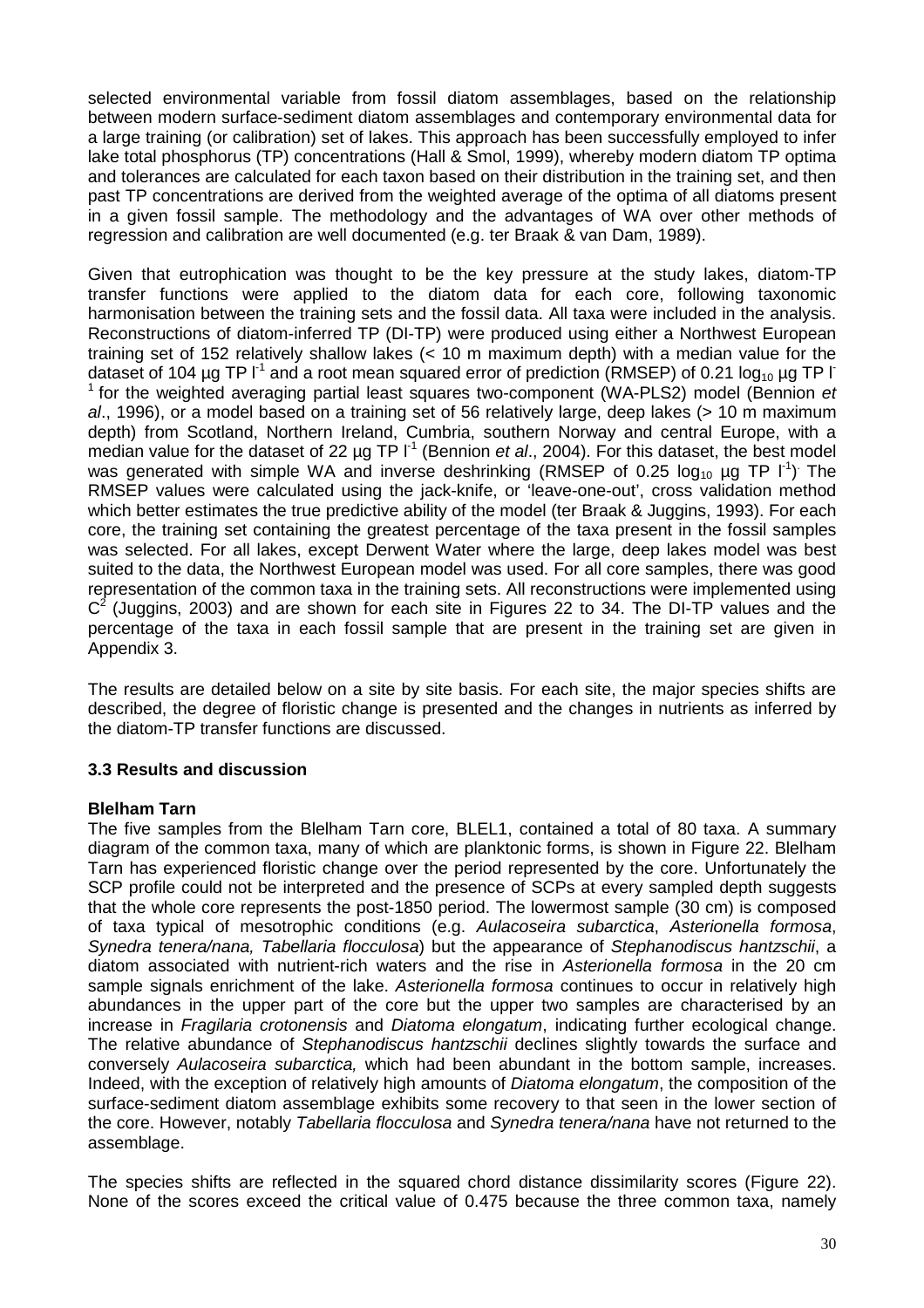Aulacoseira subarctica, Achnanthes minutissima and Asterionella formosa remain dominant components of the assemblage throughout the core. The highest dissimilarity score occurs between the bottom sample and the 5 cm sample (0.41) owing largely to the expansion of Fragilaria crotonensis and the arrival of Diatoma elongatum. The data-point for the bottom sample is located at a distance from the other samples in the core in the DCA biplot (Figure 35a) highlighting its dissimilarity. However, the close proximity of the surface sample to the 20 cm sample indicates the reversal of the diatom assemblage to a community similar to that observed in the lower part of the core. The general enrichment trend is reflected in the DI-TP reconstruction where values increase from ~30 µg  $I^1$  in the bottom sample to ~60 µg  $I^1$  in the middle part of the record. The DI-TP subsequently declines to 50  $\mu$ g l<sup>1</sup> in the surface sample, indicating a slight recovery. The latter is somewhat higher than the current annual mean TP of the lake (28  $\mu$ g l<sup>-1</sup>) suggesting that the model over-estimates TP values for this site.

#### **Broomlee Lough**

The five samples from the Broomlee Lough core, BROL1, were diverse, containing a total of 139 taxa. A summary diagram of the common taxa, over 90% of which are non-planktonic, is shown in Figure 23. Broomlee Lough has experienced floristic change over the period represented by the core which is estimated to date back to only ~1960 on the basis of the SCP profile. The two lowermost samples (1960 & 1970 AD) are comprised of a diverse, non-planktonic diatom community typical of relatively nutrient-rich, alkaline waters, including Achnanthes minutissima, Fragilaria pinnata, Amphora pediculus, Navicula jaernefeltii and Gomphonema angustum. Many of these are epiphytic taxa, commonly found attached to plant surfaces especially in shallow, clearwater lakes. The 10 cm and 5 cm samples, dated to 1985 and 1995, respectively, see an expansion in the relative abundance of the benthic Fragilaria spp. (e.g. F. construens var. venter, F. pinnata and F. brevistriata), which are frequently observed growing in situ on sediment surfaces, at the expense of Achnanthes minutissima and a number of other typical epiphytic taxa that were observed in the 20 cm and 25 cm samples. Navicula hungarica and Rhoicosphenia curvata, taxa associated with nutrient-rich, alkaline conditions appear for the first time in the 10 cm sample. These shifts may signal a degree of nutrient enrichment and potential habitat loss as the benthic Fragilaria taxa replace those diatoms more frequently associated with plant substrates. Further changes are seen in the surface sample, most notably an increase in Navicula minuscula var. muralis, Nitzschia palea and Cyclotella pseudostelligera. The benthic Fragilaria spp. remain an important part of the assemblage but Achnanthes minutissima recovers to a relative abundance similar to that observed in the lowermost samples.

The species shifts are reflected in the squared chord distance dissimilarity scores (Figure 23). The dissimilarity scores between the bottom sample and the 10 cm and 5 cm samples both exceed the critical value of 0.475 (0.67) indicating significant compositional change. The slightly lower score for the surface sample can be explained by the recent increase in Achnanthes minutissima. The higher abundance of this taxon at the top of the core is also reflected in the DCA biplot (Figure 35) by the close proximity of the surface sample to the 20 cm sample. However, the data-point for the bottom sample is located at a distance from the other samples in the core highlighting that floristic change has occurred since 1960. The observed species shifts result in a gradual increase in DI-TP values from ~60 µg  $I^1$  in the bottom sample to ~160 µg  $I^1$  in the middle part of the record (1985 AD). The DI-TP subsequently declines to 77 ug  $I^1$  in the surface sample, indicating a reduction in TP concentrations over the last two decades. The latter value is considerably higher than the current annual mean TP of the lake (18  $\mu$ g l<sup>-1</sup>) suggesting that the model over-estimates TP values for this site.

#### **Cole Mere**

The five samples from the Cole Mere core, SCM02E, contained a total of 73 taxa. A summary diagram of the common taxa is shown in Figure 24. Cole Mere has experienced floristic change over the period represented by the core; the main species shifts being seen in the planktonic forms. SCP analysis was not undertaken on this core and therefore a chronology has not been established. The lowermost sample was comprised of both non-planktonic, alkaline taxa (e.g. Navicula submuralis, Navicula scutelloides, Amphora pediculus, Achnanthes lanceolata) and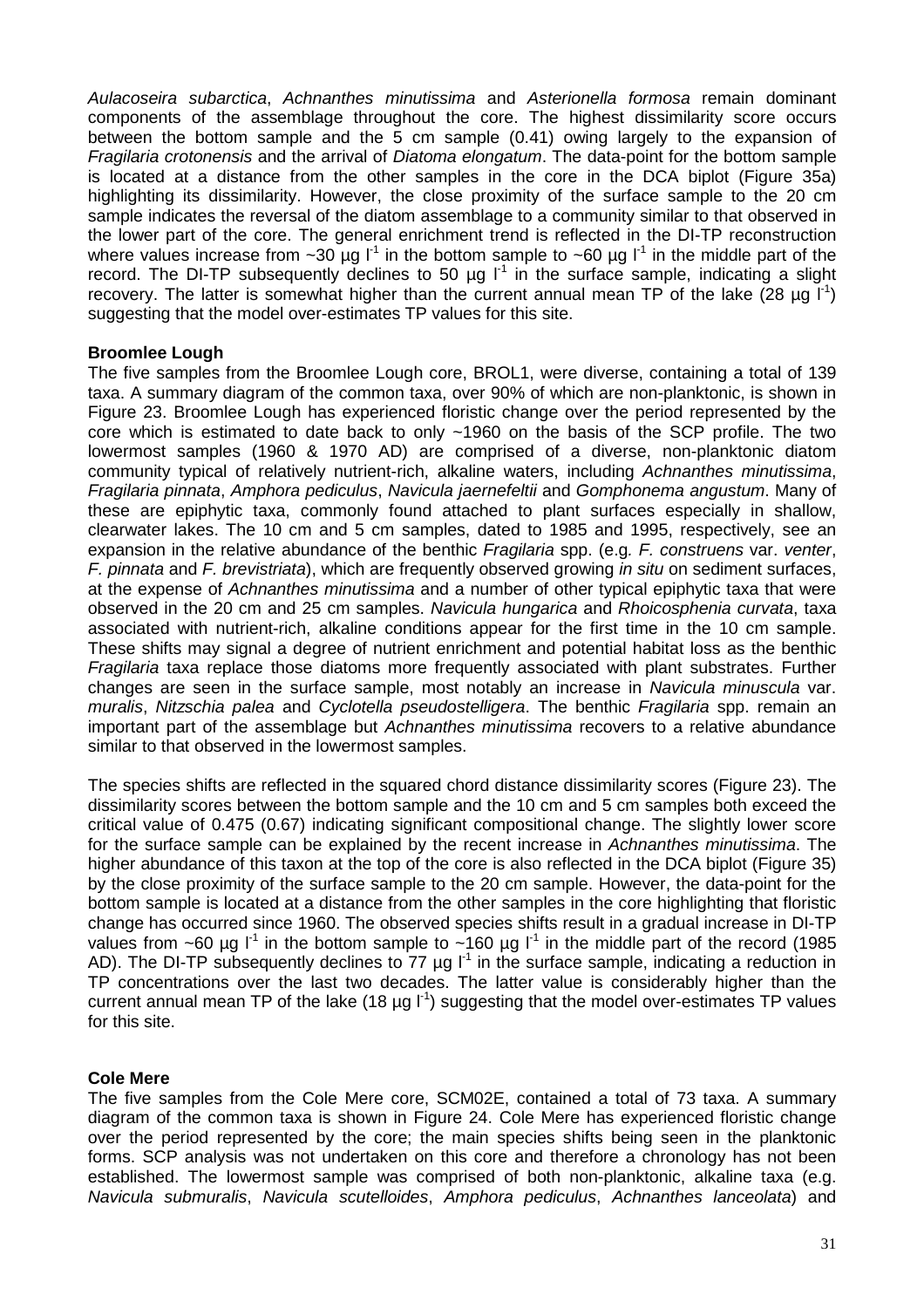planktonic forms typical of alkaline, relatively productive waters (e.g. Stephanodiscus neoastraea, Cyclotella radiosa, Stephanodiscus parvus). The 20 cm saw a marked decline in Stephanodiscus neoastraea, and the disappearance of Cyclotella radiosa along with a number of non-planktonic taxa. Conversely, planktonic species typically associated with early phases of enrichment expanded (e.g. Aulacoseira granulata and its variety angustissima, Stephanodiscus parvus). These floristic changes indicate a loss of habitats for the non-planktonic species, and the replacement of planktonic diatoms typically associated with intermediate nutrient concentrations with those more commonly observed in highly nutrient-rich lakes. However, the presence of Stephanodiscus parvus in the bottom-most sample suggests that the lake has been relatively nutrient-rich for the whole period represented by the core. The planktonic taxa continued to dominate the assemblages in the 10 cm and 5 cm samples with a further rise in Stephanodiscus parvus and an increase in Fragilaria crotonensis and Asterionella formosa. The surface sample was comprised of the same main taxa as the previous two samples but was characterised by higher abundance of Cyclostephanos tholiformis and Aulacoseira islandica, taxa commonly found in the plankton of nutrient-rich, alkaline waters.

The species shifts are reflected in the squared chord distance dissimilarity scores (Figure 24). The dissimilarity scores between the bottom sample and the mid-core samples are just below the critical value of 0.475. The higher score for the surface sample (0.635) can be explained by the recent increase in Cyclostephanos tholiformis and Aulacoseira islandica, taxa which were not observed in the bottom sample. The sample scores in the DCA biplot (Figure 35a) move from lower left to upper right reflecting the gradual compositional change in the sediment record. The early species shifts in the lower part of the core result in a slight increase in DI-TP values from ~110 µg  $I^1$  in the bottom sample to ~130-140 µg  $I^1$  in the middle part of the record. The DI-TP for the surface sample is 107  $\mu$ g l<sup>-1</sup>, indicating a small reduction in TP concentrations in recent times. The latter value is in good agreement with the current annual mean TP of the lake (118 µg  $I<sup>-1</sup>$ ) suggesting that the model provides reasonable estimates of TP for this site.

#### **Crag Lough**

The five samples from the Crag Lough core, CRAZ1, were diverse containing a total of 126 taxa. A summary diagram of the common taxa is shown in Figure 25. There have been moderate floristic changes over the period represented by the core which, according to the SCP profile, most likely represents a period of approximately 40 – 50 years. The assemblages were dominated by nonplanktonic taxa typical of alkaline, shallow lakes throughout the sediment record. The most abundant taxa in the bottom sample are Achnanthes minutissima, Fragilaria pinnata and Cocconeis placentula. The bottom sample also contains a number of taxa that are not seen in such high relative abundances in the four upper samples, namely *Fragilaria capucina var. gracilis*, Tabellaria flocculosa, Synedra acus, Fragilaria virescens var. exigua, Gomphonema pumilum and Fragilaria intermedia. The three main species, Achnanthes minutissima, Fragilaria pinnata and Cocconeis placentula, continue to be important components of the assemblages in the central part of the core (20 and 10 cm samples) and a number of other non-planktonic taxa increase in relative abundance including Amphora pediculus, Fragilaria elliptica, Achnanthes lanceolata, Navicula cryptocephala, and Fragilaria construens var. venter. Based on the ecological preferences of the taxa, these species shifts appear to signal a slight rise in productivity. Further subtle changes are seen in the two upper samples as the planktonic taxon, Stephanodiscus parvus, expands slightly and small increases are observed in a number of the Navicula taxa (e.g. N. menisculus, N. crytocephala, N. reichardtiana). These changes most likely indicate further enrichment.

The modest floristic changes are reflected in the squared chord distance dissimilarity scores (Figure 25). The dissimilarity scores between the bottom sample and the three mid-core samples are all below the critical value of 0.475 and the score of 0.484 for the surface sample just exceeds the critical value. Similarly, the samples in the DCA biplot (Figure 35a) are all in relatively close proximity although the data point for the bottom sample is positioned to the left of the other core samples reflecting it's slightly different composition. The species shifts in the lower part of the core result in a slight increase in DI-TP values from ~70 µg l<sup>-1</sup> in the bottom sample to ~80 µg l<sup>-1</sup> in the 20 cm sample and a further increase to ~130  $\mu q$   $I^1$  in the 10 cm sample, largely due to the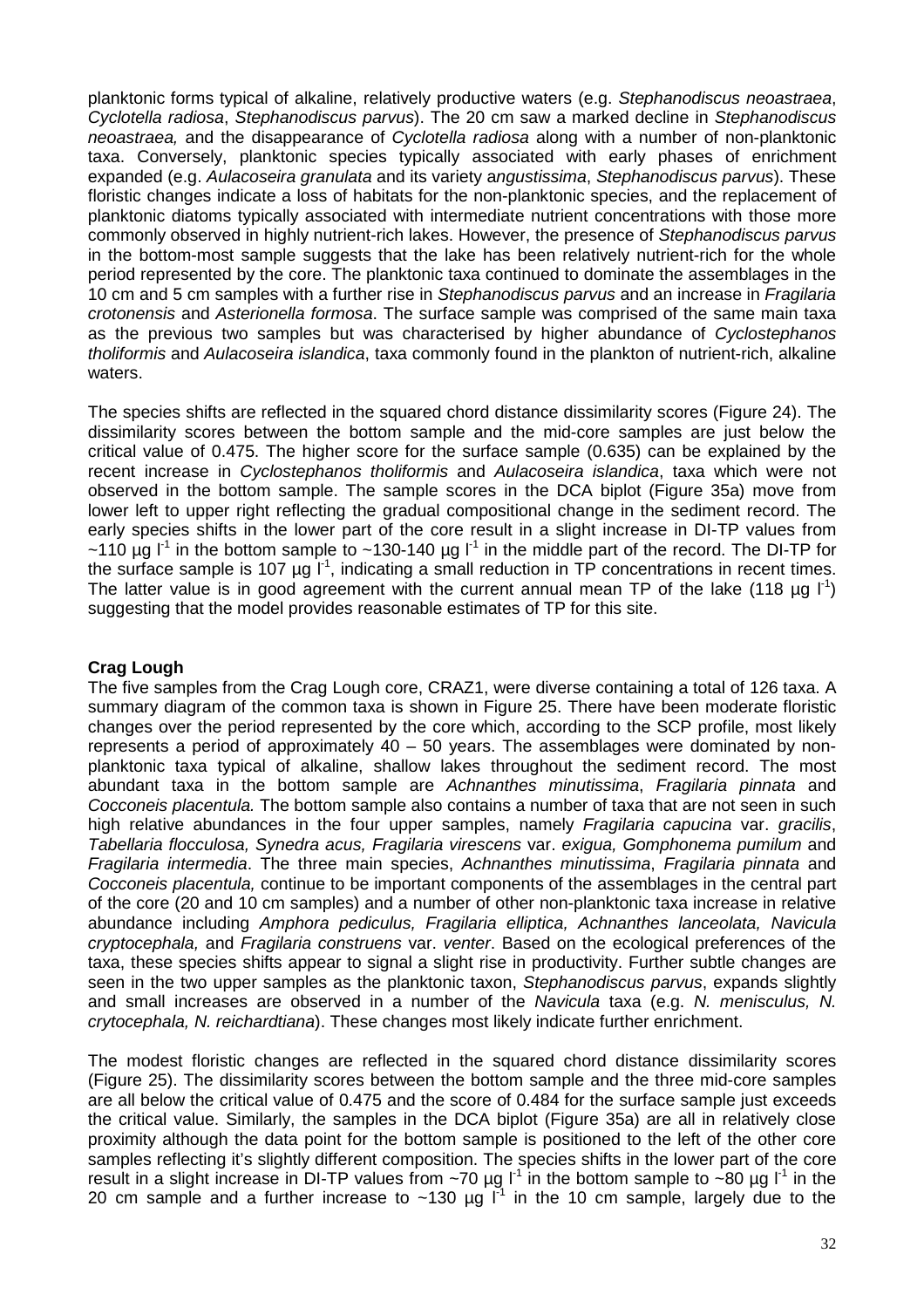expansion of the Fragilaria taxa at the expense of Achnanthes minutissima. The DI-TP values for the two upper samples remain high at  $~100$  µg  $l^1$ . The latter value is considerably higher than the current annual mean TP of the lake (20  $\mu$ g l<sup>-1</sup>) suggesting that the model over-estimates TP values for this site.

The diatom assemblages of Crag Lough are similar to those of the neighbouring Broomlee Lough with the same common taxa in the sediment records of both sites (Achnanthes minutissima, Fragilari pinnata, Fragilaria construens var. venter, Amphora pediculus). The floristic similarity is shown by the close positioning of the sample scores for the two cores in the DCA biplot (Figure 35). The diatom assemblages of both lakes experience an increase in Fragilaria taxa and the arrival of a number of taxa indicative of more productive waters in the uppermost samples. Therefore, whilst both sites continue to be dominated by non-planktonic diatom taxa typical of moderate nutrient concentrations, reflecting clearwater and availability of plant substrates, there have been a number of notable ecological shifts that appear to indicate slight nutrient enrichment over the last three or four decades.

#### **Derwent Water**

The five samples from the Derwent Water core, DERW1, contained a total of 101 taxa. A summary diagram of the common taxa is shown in Figure 26. There was little floristic change in the period represented by the core, which is estimated by the SCP analysis to cover the period from ~1850 AD, with the exception of the surface sample which was markedly different from the assemblages in the four lower samples. The latter were relatively diverse and were co-dominated by Achnanthes minutissima and the planktonic diatom Cyclotella comensis, with Brachysira vitrea also relatively abundant. These taxa are typical of deep, oligotrophic, slightly acid to circumneutral waters and have been observed as the dominant diatoms in the reference samples of many lakes of this type in the UK (e.g. Bennion, 2004; Bennion et al., 2004). The 10 cm and 5 cm samples, dated to 1950 and 1978 respectively, contained slightly higher relative abundances of a few of the more "mesotrophic" taxa which may signal the start of enrichment. The surface sample, however, was notably different with higher percentages of Asterionella formosa and Tabellaria flocculosa than seen in the lower samples and the arrival of three taxa not previously recorded in the core, Cocconeis placentula, Fragilaria brevistriata and Aulacoseira subarctica. Consequently the relative abundances of Achnanthes minutissima, Cyclotella comensis and Brachysira vitrea declined. These shifts indicate a slight increase in the productivity of the lake as the expanding and new taxa are commonly associated with higher trophic status than those taxa in decline.

The relative stability of the diatom assemblages in the Derwent Water core is reflected in the low squared chord distance dissimilarity scores (Figure 26). The dissimilarity scores between the bottom sample and the three mid-core samples are well below the critical value of 0.475 and even that for the surface sample is only 0.426 owing to the continued presence of the same two codominant taxa throughout the core. Similarly, the samples in the DCA biplot (Figure 35a) are all in close proximity although the data points tend to move from left (bottom sample) to right (surface sample) reflecting some degree of compositional change, albeit it relatively low. The very subtle species shifts in the middle part of the core result in a slight increase in DI-TP values from  $\sim$ 7 ug l<sup>-1</sup> in the bottom two samples to  $\sim$ 9 µg  $I^{-1}$  in the 10 cm and 5 cm samples. There is a further increase to 11  $\mu$ g l<sup>-1</sup> in the surface sample, due to the expansion of the taxa commonly associated with more productive waters. The latter value is lower than the current annual mean TP of the lake (27 µg  $\vert$ <sup>1</sup>) suggesting that the large lakes model under-estimates TP values for this site.

#### **Dozmary Pool**

The five samples from the Dozmary Pool core, EN17A, contained a total of 66 taxa. A summary diagram of the common taxa is shown in Figure 27. Dozmary Pool has experienced major floristic change over the period represented by the core, which is estimated by the SCP data to extend back to before 1850 AD. The two lower samples (dated to pre-1850 and ~1850) were comprised of three predominant taxa, Aulacoseira perglabra, Eunotia incisa and Frustulia rhomboides, diatoms which are associated with oligotrophic, relatively acid conditions. The first change occurred at the 10 cm sample, dated to ~1940, when Frustulia rhomboides increased at the expense of Eunotia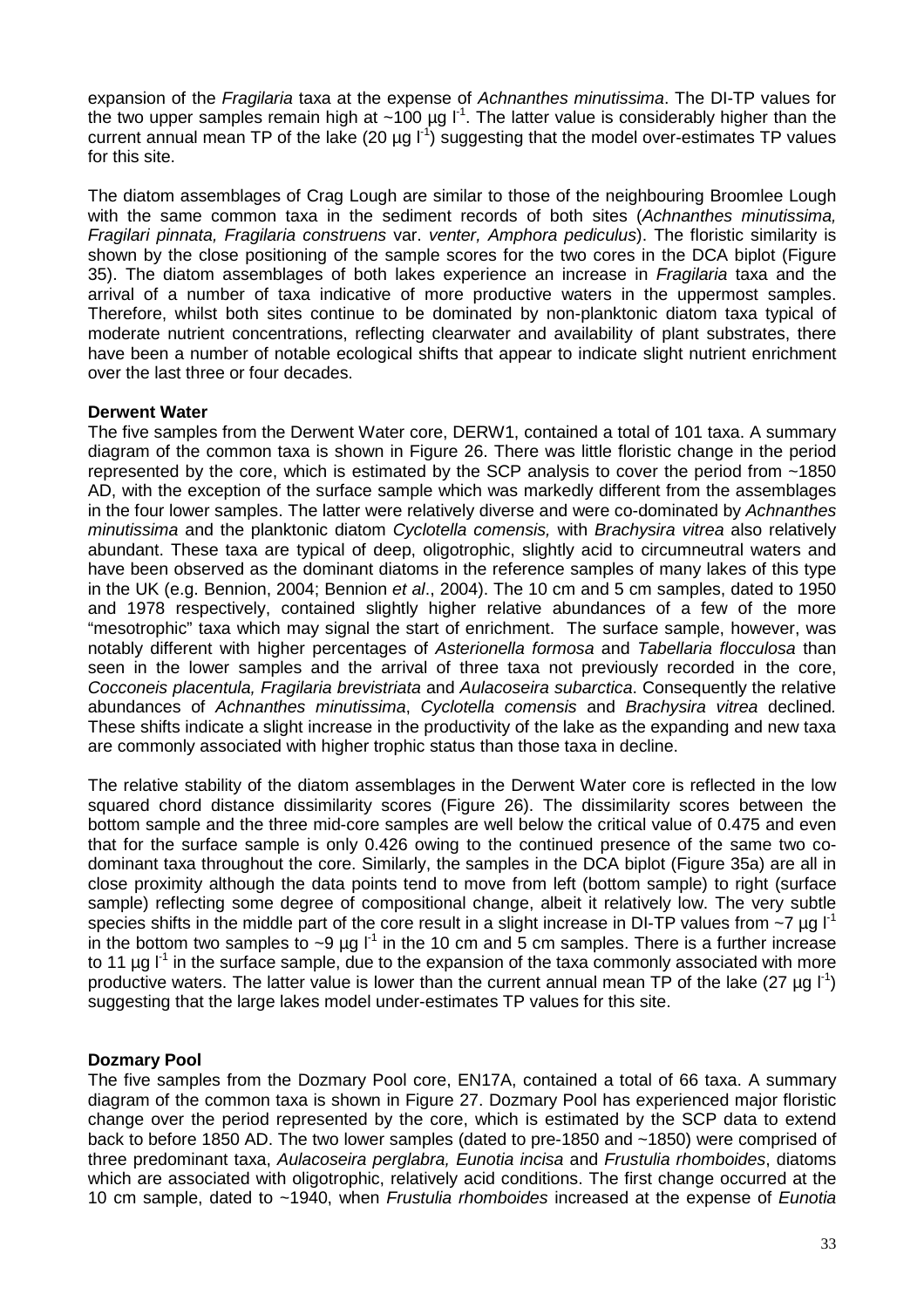incisa. However, a more notable change was observed at the 5 cm sample, dated to ~1960, when the abundance of Frustulia rhomboides decreased from ~40% to less than 5% and a number of new taxa arrived, namely Fragilaria virescens var. exigua, Fragilaria elliptica, Cymbella hebridica, Fragilaria constricta, Tabellaria flocculosa, Eunotia intermedia and Gomphonema parvulum. These shifts most likely indicate an increase in lake productivity and possibly alkalinity as many of the new arrivals favour less acid conditions with moderate nutrient concentrations. A further floristic change was seen in the surface sample with the decline of Aulacoseira perglabra and the arrival of more new taxa including Navicula atomus, Navicula cocconeiformis, Achnanthes minutissima, Nitzschia gracilis, and Amphora libyca. Thus, the surface sample has a very different diatom assemblage from that of the two lowermost core samples being comprised of taxa typically associated with relatively nutrient-rich, shallow lakes rather than the acid, nutrient-poor flora of the bottom assemblages.

The species shifts are reflected in the squared chord distance dissimilarity scores (Figure 27). The dissimilarity scores between the bottom sample and the 15 cm and 10 cm samples are very low but those for the two upper samples are well in excess of the critical value with a very high value of 1.26 for the surface sample. The sample scores in the DCA biplot (Figure 35a) move from left to right reflecting the compositional change in the sediment record and the large distances between data points reflect the large degree of change. The early species shifts in the core do not result in any change in DI-TP with values of 1-2  $\mu$ g l<sup>-1</sup> for the lower four samples (pre-1960). The DI-TP for the surface sample, however, is markedly higher with a value of 27  $\mu$ g l<sup>-1</sup> and this is in good agreement with the current annual mean TP of the lake (37  $\mu$ g l<sup>-1</sup>) suggesting that the model provides reasonable estimates of TP for this site. The data indicate that Dozmary Pool has experienced considerable enrichment over the last 40 years although higher analytical resolution is required to estimate the rate of change and to explore the timing and nature of the species shifts over this period in more detail.

#### **Frensham Little Pond**

The five samples from the Frensham Little Pond core, PFRE1, contained a total of 92 taxa. A summary diagram of the common taxa is shown in Figure 28. The diatom assemblages are dominated by the same three non-planktonic Fragilaria taxa  $(F.$  brevistriata, F. pinnata and F. construens) throughout the period represented by the sediment core. Unfortunately the SCP profile could not be interpreted and the presence of SCPs at every sampled depth suggests that the whole core represents the post-1850 period. These Fragilaria taxa are frequently observed in high abundances in shallow, alkaline lakes and can grow attached to plants, stones or typically sediment surfaces where light penetration is sufficient (Bennion et al., 2001). A number of floristic changes were evident, however, towards the top of the core (from 5 cm upwards) when Aulacoseira ambigua increased and two other planktonic taxa, Fragilaria crotonensis and Aulacoseira granulata, appeared for the first time. The increase in the planktonic component of the diatom community suggests that there have been habitat shifts with a move away from clearwater conditions which favour the attached forms. This may have been brought about by higher nutrient concentrations.

The relative stability of the diatom assemblages in the Frensham Little Pond core is reflected in the low squared chord distance dissimilarity scores (Figure 28). The dissimilarity scores between the bottom sample and the three mid-core samples are well below the critical value of 0.475 and even that for the surface sample is only 0.414 owing to the continued presence of the same three Fragilaria taxa throughout the core. The samples in the DCA biplot (Figure 35a) are in relatively close proximity although the data points for the two uppermost samples are at some distance from the three lower core samples, reflecting the recent compositional change. There is no clear trend in the DI-TP reconstruction with high values of  $~140-180$  µg  $l^1$  throughout the core. The modelled values are considerably higher than the current annual mean TP of the lake (65 µg  $\vert$ <sup>-1</sup>) suggesting that the model over-estimates TP values for this site.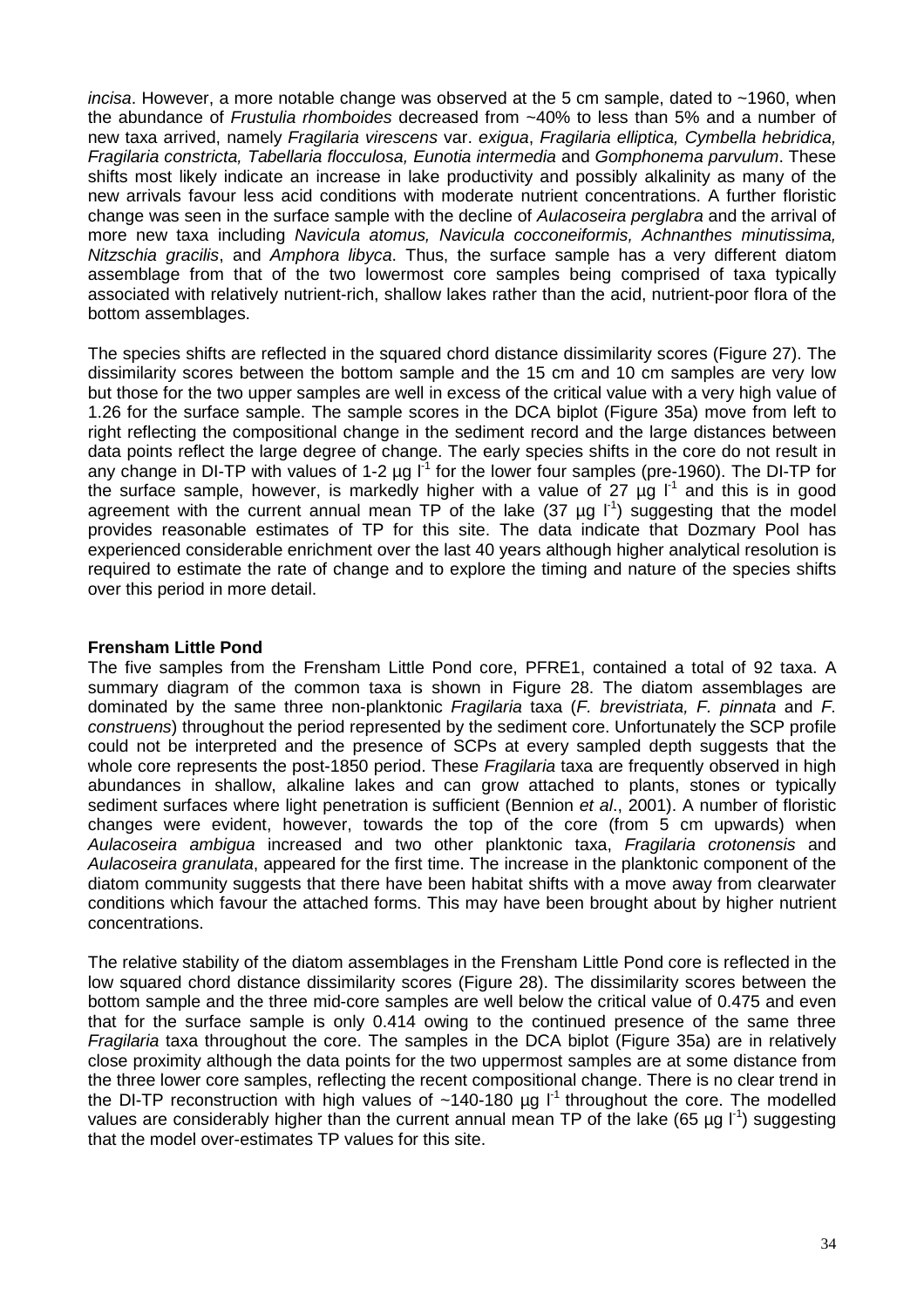#### **Mere Mere**

The five samples from the Mere Mere core, SCM37B, contained a total of 97 taxa. A summary diagram of the common taxa is shown in Figure 29. There has been only modest floristic change over the period of the core. The SCP profile could not be interpreted and the presence of SCPs at every sampled depth suggests that the whole core represents the post-1850 period. Indeed the lack of trend and the erratic SCP concentrations imply either a changing sediment accumulation rate or a disturbed sediment record. The two co-dominant taxa, occurring in approximately equal relative abundances, throughout the core were Aulacoseira ambigua and Asterionella formosa. These are planktonic forms, commonly associated with relatively deep, circumneutral to alkaline lakes of moderate nutrient concentrations. In the two lowermost samples the remainder of the assemblage was comprised of a diverse mix of planktonic (e.g. Cyclotella radiosa, Aulacoseira granulata) and non-planktonic (e.g. Cocconeis placentula, Fragilaria construens var. venter, Achnanthes minutissima) taxa generally found in alkaline, mesotrophic waters. The most notable change occurred at the 10 cm sample when Aulacoseira subarctica markedly increased in relative abundance from  $\sim$ 2% below this level in the core to  $\sim$ 15% and furthermore to  $\sim$ 20% in the 5 cm sample. Subsequently, the abundance of this taxon declined to 10% at the sediment surface. Other changes include the higher relative abundance of Aulacoseira granulata in the three uppermost samples, and the appearance of Stephanodiscus parvus albeit in small amounts.

The relatively small floristic changes are reflected in the low squared chord distance dissimilarity scores (Figure 29). The dissimilarity scores between the bottom sample and all four upper samples are below the critical value of 0.475. Similarly, the samples in the DCA biplot (Figure 35a) are all in relatively close proximity although the data points for the 10 cm and 5 cm samples are the most distant from the bottom sample reflecting the higher amounts of *Aulacoseira subarctica* in this midcore section. There is no clear trend in the DI-TP reconstruction with intermediate TP values of  $\sim$ 50-60 µg l<sup>-1</sup> throughout the core. The very slight decrease in DI-TP for the 10 cm and 5 cm samples arises largely because of the high abundance of Aulacoseira subarctica which has a lower TP optimum in the training set than Asterionella formosa and Aulacoseira ambigua. The DI-TP for the surface sample is 58  $\mu$ g l<sup>-1</sup> and is in good agreement with the current annual mean TP of the lake (53  $\mu$ g l<sup>-1</sup>). It is difficult to interpret the diatom changes in Mere Mere in terms of water quality shifts but the data do suggest that the lake has been relatively nutrient-rich for the whole period represented by the sediment core.

#### **Rostherne Mere**

The five samples from the Rostherne Mere core, SCM39B, contained a total of 85 taxa. A summary diagram of the common taxa is shown in Figure 30. There were major floristic changes over the time period represented by the core but SCP analysis was not undertaken and therefore a chronology was not established. The assemblages were dominated by planktonic forms, typical of nutrient-rich, alkaline lakes that are deep enough to stratify and support a diverse planktonic community, including Asterionella formosa, Fragilaria crotonensis, Stephanodiscus parvus, Stephanodiscus neoastraea, Stephanodiscus hantzschii, Aulacoseira granulata var. angustissima, Aulacoseira subarctica, and Cyclostephanos dubius. The relative abundances of these taxa fluctuated markedly from one sample to another: the bottom sample was comprised of roughly equal percentages of Asterionella formosa, Fragilaria crotonensis, Stephanodiscus parvus, Stephanodiscus neoastraea, and Aulacoseira granulata var. angustissima; the 20 cm sample was dominated by Asterionella formosa with high amounts of Stephanodiscus parvus and Stephanodiscus hantzschii; the 10 cm sample was dominated by Aulacoseira granulata var. angustissima with high amounts of Aulacoseira subarctica; the 5 cm sample was composed of roughly equal percentages of Stephanodiscus neoastraea, Aulacoseira granulata var. angustissima, Asterionella formosa and Cycostephanos dubius; and the surface sample was dominated by Asterionella formosa with a reasonably high amount of Stephanodiscus hantzschii.

The shifts in the planktonic taxa are reflected in the squared chord distance dissimilarity scores (Figure 30). The dissimilarity scores between the bottom sample and all of the four upper core samples are high with all but the 5 cm sample exceeding the critical value of 0.475. Similarly, the relatively large distances between data points in the DCA biplot (Figure 35a) reflect the large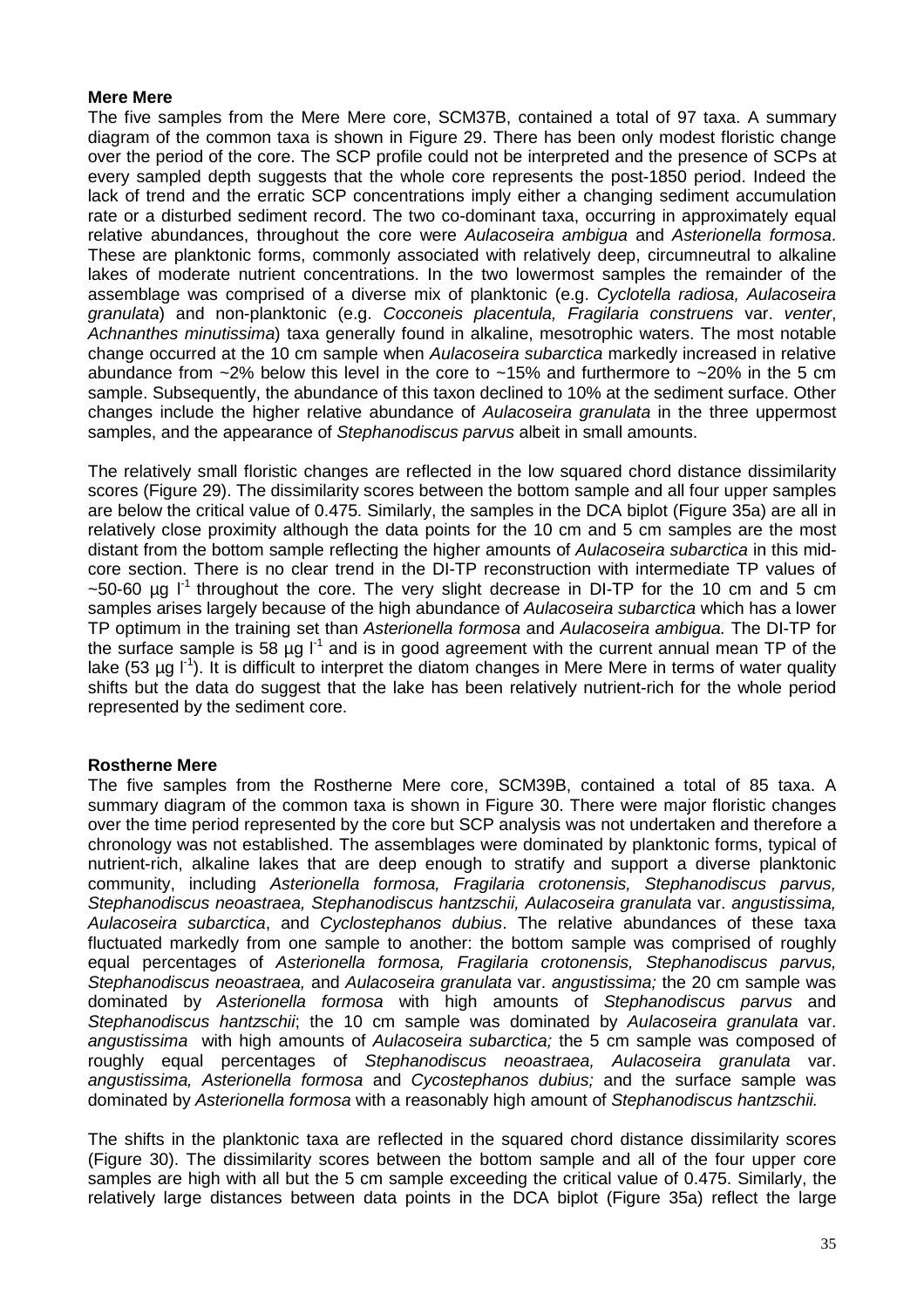amount of compositional change in the sediment record. There is no clear trend in the DI-TP reconstruction with high TP values of  $~100-140$  µg  $l^1$  throughout the core. The DI-TP for the surface sample is 136  $\mu$ g l<sup>-1</sup> and is in good agreement with the current annual mean TP of the lake  $(144 \mu g I<sup>1</sup>)$ . It is difficult to interpret the floristic changes in Rostherne Mere in terms of water quality shifts but the data do suggest that the lake has been relatively nutrient-rich for the whole period represented by the sediment core. A higher analytical resolution is required to explore the timing and nature of the species shifts in more detail.

#### **Tabley Mere**

The five samples from the Tabley Mere core, SCM40B, contained a total of 79 taxa. A summary diagram of the common taxa is shown in Figure 31. There was only very subtle floristic change over the period represented by the core. Unfortunately the SCP profile could not be interpreted and the presence of SCPs at every sampled depth suggests that the whole core represents the post-1850 period. The assemblages were comprised of the same main taxa throughout the sediment record, namely three non-planktonic Fragilaria taxa (F. brevistriata, F. pinnata and F. construens var. venter), Cocconeis placentula (typically found attached to plant surfaces) and two small centric, planktonic taxa, Stephanodiscus parvus and Stephanodiscus hantzschii. The three Fragilaria taxa were present in roughly equal percentages in all five samples analysed, constituting ~40% of the total assemblage. However, above the 10 cm sample Stephanodiscus hantzschii increased slightly at the expense of Stephanodiscus parvus and two other planktonic taxa, Cyclotella atomus and Cyclostephanos invistitatus, both commonly associated with highly nutrientrich waters, increased in importance. Cocconeis placentula concomitantly declined. These changes suggest slight enrichment of the lake in recent times.

The relatively small floristic changes are reflected in the low squared chord distance dissimilarity scores (Figure 31). The dissimilarity scores between the bottom sample and all four upper samples are well below the critical value of 0.475. Similarly, the samples in the DCA biplot (Figure 35a) are all in relatively close proximity reflecting the dominance of the same major taxa throughout the sediment record. There is no clear trend in the DI-TP reconstruction with very high TP values of ~210-250 µg  $I^1$  throughout the core. The DI-TP for the surface sample is 228 µg  $I^1$  and is in reasonable agreement with the current annual mean TP of the lake (327  $\mu$ g l<sup>-1</sup>) although it does under-estimate. It is difficult to interpret the diatom changes in Tabley Mere in terms of water quality shifts. Nevertheless the data suggest that the lake has been highly nutrient-rich for the whole period represented by the sediment core and has experienced slight ecological change in recent times possibly in response to nutrient enrichment.

#### **Tatton Mere**

The five samples from the Tatton Mere core, SCM41B, contained a total of 88 taxa. A summary diagram of the common taxa is shown in Figure 32. There was only very subtle floristic change over the period represented by the core with the assemblages being comprised of the same major taxa throughout the sediment record. Unfortunately the SCP profile could not be interpreted and the presence of SCPs at every sampled depth suggests that the whole core represents the post-1850 period. Indeed the peak SCP concentration has not been attained at the bottom of the core, suggesting that the entire profile represents the post-1970 period, but this is highly speculative. Stephanodiscus parvus was the dominant taxon throughout the core and other important planktonic taxa included Stephanodiscus hantzschii, Aulacoseira ambigua and Asterionella formosa. The benthic Fragilaria taxa were also present throughout, constituting approximately 15-20% of the whole assemblage. The most noteworthy shifts were the decrease in Stephanodiscus hantzschii, a diatom typically associated with highly nutrient-rich waters, above the 20 cm sample, and concomitant increases in Asterionella formosa, a planktonic diatom commonly found in lakes with intermediate nutrient concentrations, and the benthic Fragilaria spp. These changes suggest a decrease in lake productivity in recent times.

The relatively small floristic changes are reflected in the low squared chord distance dissimilarity scores (Figure 32). The dissimilarity scores between the bottom sample and all four upper samples are below the critical value of 0.475. In contrast to the other sites in this study, the samples in the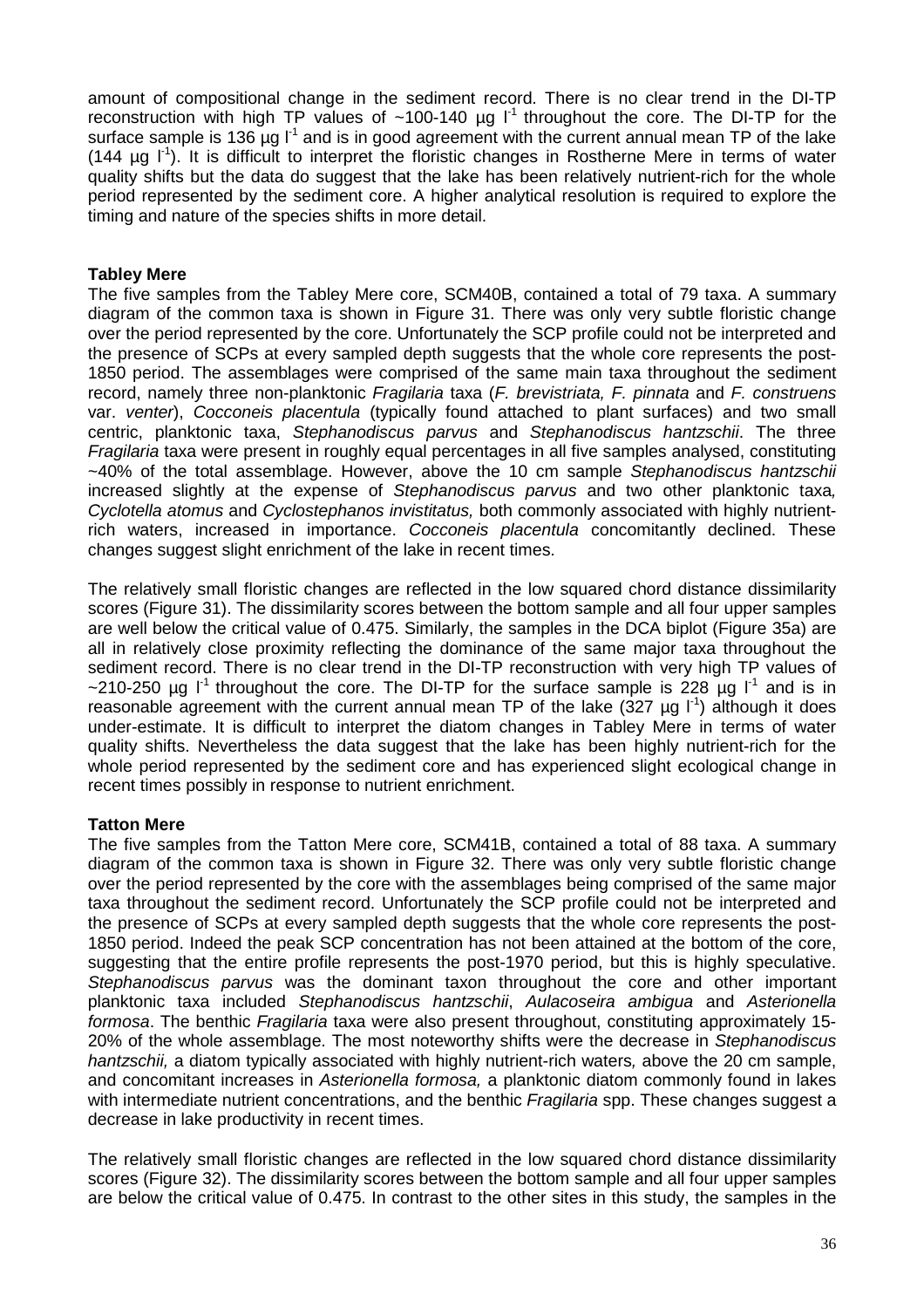DCA biplot (Figure 35a) generally track from upper right to lower left of the plot as they move from core bottom towards the core top. This reflects the decline in taxa associated with strongly nutrient conditions. There is a general downward trend in the DI-TP reconstruction with high TP values of ~140 µg  $I^1$  at the bottom of the core, decreasing gradually to 98 µg  $I^1$  at the surface sample. The latter is in good agreement with the current annual mean TP of the lake (105 µg  $I<sup>1</sup>$ ). The data, therefore, suggest that the lake has experienced slight ecological change in recent times, most likely in response to a decline in nutrient concentrations.

#### **The Loe**

The five samples from The Loe core, TLOE1, contained a total of 83 taxa. A summary diagram of the common taxa is shown in Figure 33. The Loe has experienced moderate floristic change over the period represented by the core. Unfortunately the SCP profile could not be interpreted and the presence of SCPs at every sampled depth suggests that the whole core represents the post-1850 period. Two planktonic taxa, Aulacoseira granulata var. angustissima and Asterionella formosa, were present in relatively constant abundances throughout the core. However, shifts were seen in some of the other major taxa. The two lowermost samples were comprised of a diverse range of non-planktonic, circumneutral to alkaline taxa including Achnanthes minutissima, Amphora veneta, Navicula gregaria and Cocconeis placentula, as well as planktonic forms typical of alkaline, relatively productive waters, namely Aulacoseira granulata var. angustissima, Asterionella formosa, Fragilaria crotonensis, Stephanodiscus parvus and Cyclotella meneghiniana.. From the 10 cm sample upwards, there was a marked decline in the non-planktonic taxa with a notable decrease in Achnanthes minutissima. Conversely, the planktonic species typically associated with enrichment expanded, particularly Fragilaria crotonensis, Stephanodiscus parvus and Cyclotella meneghiniana. These floristic changes indicate a loss of habitats for the non-planktonic species and their replacement by a plankton dominated diatom community typical of nutrient-rich lakes.

The species shifts are reflected in the squared chord distance dissimilarity scores (Figure 33) whereby the score between the bottom sample and the 20 cm sample is lower than that between the bottom sample and the three upper samples. Nevertheless the continued presence of the same set of taxa throughout the sediment record resulted in dissimilarity scores below the critical value of 0.475. The sample score for the bottom sample is positioned at a distance from the other core samples in the DCA biplot (Figure 35a) and samples move in the general direction from left to right reflecting the gradual compositional change towards taxa associated with nutrient-rich waters. The diatom shifts result in an increase in DI-TP values from ~90  $\mu$ g l<sup>-1</sup> in the bottom sample to ~126  $\mu$ g I<sup>-1</sup> in the surface sample, suggesting that The Loe has experienced enrichment in recent times. The latter value is in reasonably good agreement with the current annual mean TP of the lake (93 µg l-<sup>1</sup>) although the model does appear to slightly overestimate the measured TP concentration.

#### **White Mere**

The five samples from the White Mere core, SCM09C, contained a total of 88 taxa. A summary diagram of the common taxa is shown in Figure 34. There were major floristic changes over the time period represented by the core but SCP analysis was not undertaken and therefore a chronology was not established. The lowermost sample is relatively diverse and is comprised of both non-planktonic (e.g. Fragilaria pinnata, Achnanthes minutissima, Navicula vitabunda, Amphora pediculus and Cocconeis placentula) and planktonic taxa (e.g. Stephanodiscus parvus, Aulacoseira granulata and Aulacoseira granulata var. angustissima) typical of alkaline, relatively nutrient-rich lakes. The subsequent sample (20 cm) sees a marked decline in the abundance of the non-planktonic diatoms and a considerable increase in Stephanodiscus parvus from 15 to 40%. A number of other planktonic taxa appear in the 20 cm sample including Stephanodiscus hantzschii, Aulacoseira ambigua and Asterionella formosa. The increase in planktonic forms at the expense of the non-planktonic ones indicates a shift in habitat availability with loss of substrates for the epiphytic and epipelic taxa, possibly associated with deterioration in the light climate. The diatom changes suggest that conditions became more favourable for the growth of the plankton. Many of the non-planktonic taxa that declined between the bottom and the 20 cm sample do not appear in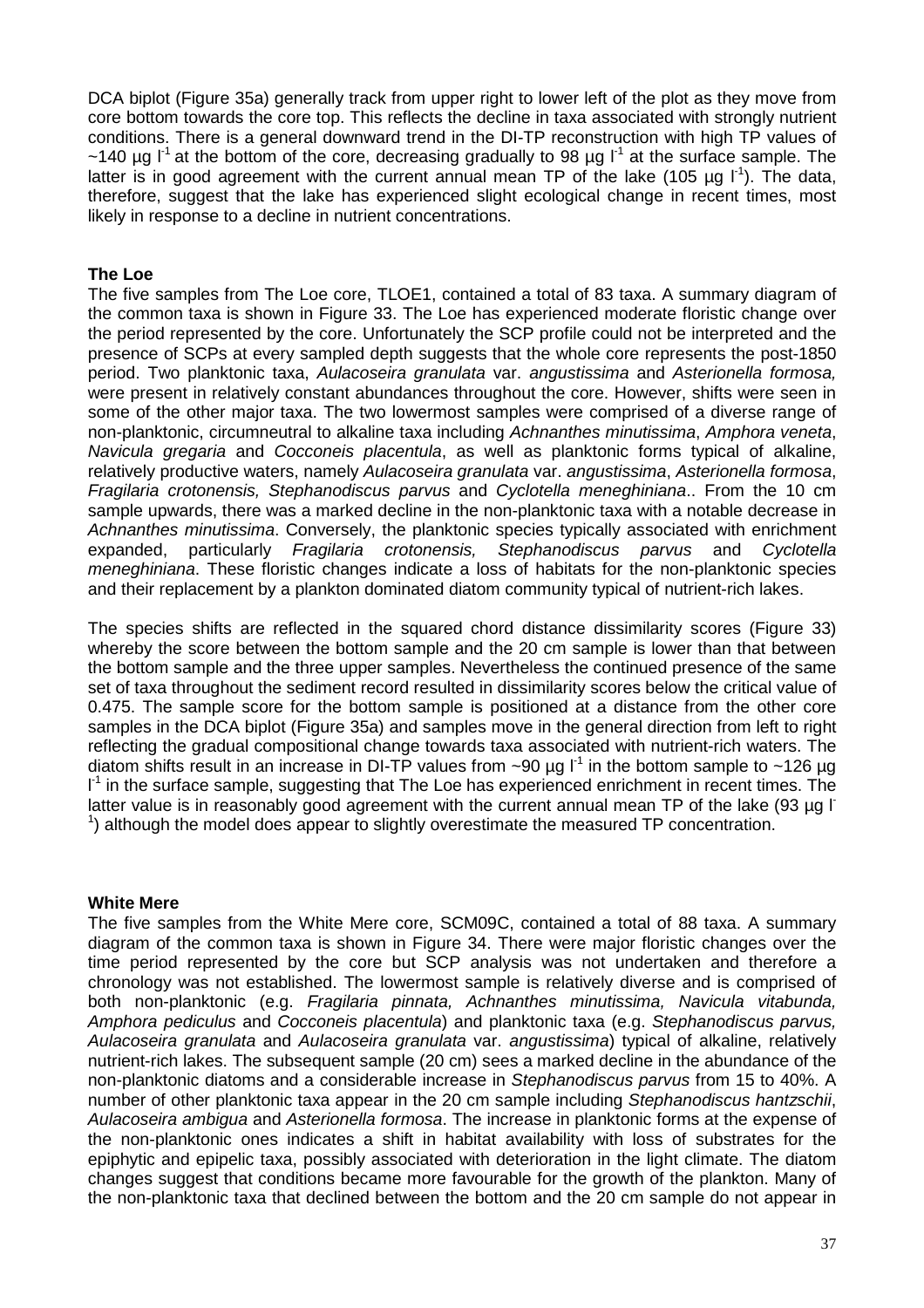the upper core at all. However, further changes in the plankton occur above the 20 cm sample with a decrease in Stephanodiscus parvus back to ~20%, expansion of Aulacoseira granulata and Asterionella formosa and the appearance of three other species, Cyclostephanos invisitatus and Cyclostephanos tholiformis in relatively small amounts, and Aulacoseira islandica with relative abundances of ~10%. The expansion of Asterionella formosa and the arrival of Aulacoseira islandica suggests that lake productivity may have declined in recent times as these are taxa commonly associated with waters of intermediate rather than high nutrient levels. However, the simultaneous appearance of *Cyclostephanos invisitatus* and *Cyclostephanos tholiformis*, both taxa typically found in strongly nutrient-rich lakes, seems to contradict this suggestion.

The diatom shifts are reflected in the squared chord distance dissimilarity scores (Figure 34). The dissimilarity scores between the bottom sample and the three upper core samples are high with all exceeding the critical value of 0.475. Similarly, the relatively large distances between data points in the DCA biplot (Figure 35a) reflect the large amount of compositional change in the sediment record. As for many of the study sites, the direction of change is from the lower left to the upper right of the plot as the assemblages become comprised of higher percentages of planktonic taxa typical of nutrient-rich waters. The DI-TP reconstruction infers a decline in TP concentrations with a high TP value of ~180 µg  $I^1$  at the bottom of the core, decreasing gradually to ~122 µg  $I^1$  at the surface. The latter considerably under-estimates the extremely high current annual mean TP of the lake (477  $\mu$ g l<sup>-1</sup>) and suggests that the model may under-estimate values throughout the White Mere core. The lower TP values in the upper core are due to the higher relative amounts of Asterionella formosa and Aulacoseira islandica which have lower TP optima in the training set than Stephanodiscus parvus. That said, it is surprising that the DI-TP results do not indicate an increase in TP between the bottom and 20 cm sample as Stephanodiscus parvus expands. The high DI-TP at the base of the core is most likely due largely to the high abundance of Fragilaria pinnata as this taxon has a very high TP optimum in the training set. The non-planktonic Fragilaria taxa are not especially useful indicators of trophic status and they have been reported to create problems with diatom-P transfer functions in a number of studies (e.g. Bennion et al., 2001; Sayer, 2001). In summary, it is difficult to interpret the floristic changes in White Mere in terms of water quality shifts as an interpretation based on ecological preferences of the taxa appears to be at odds with that inferred by the transfer function. Nonetheless, the data suggest that the lake has been relatively nutrient-rich for the whole period represented by the sediment core but it has undergone ecological change within that time. The most likely explanation for the observed changes is a period of enrichment between the 35 and 20 cm sample followed by a more recent phase of slightly reduced nutrient concentrations.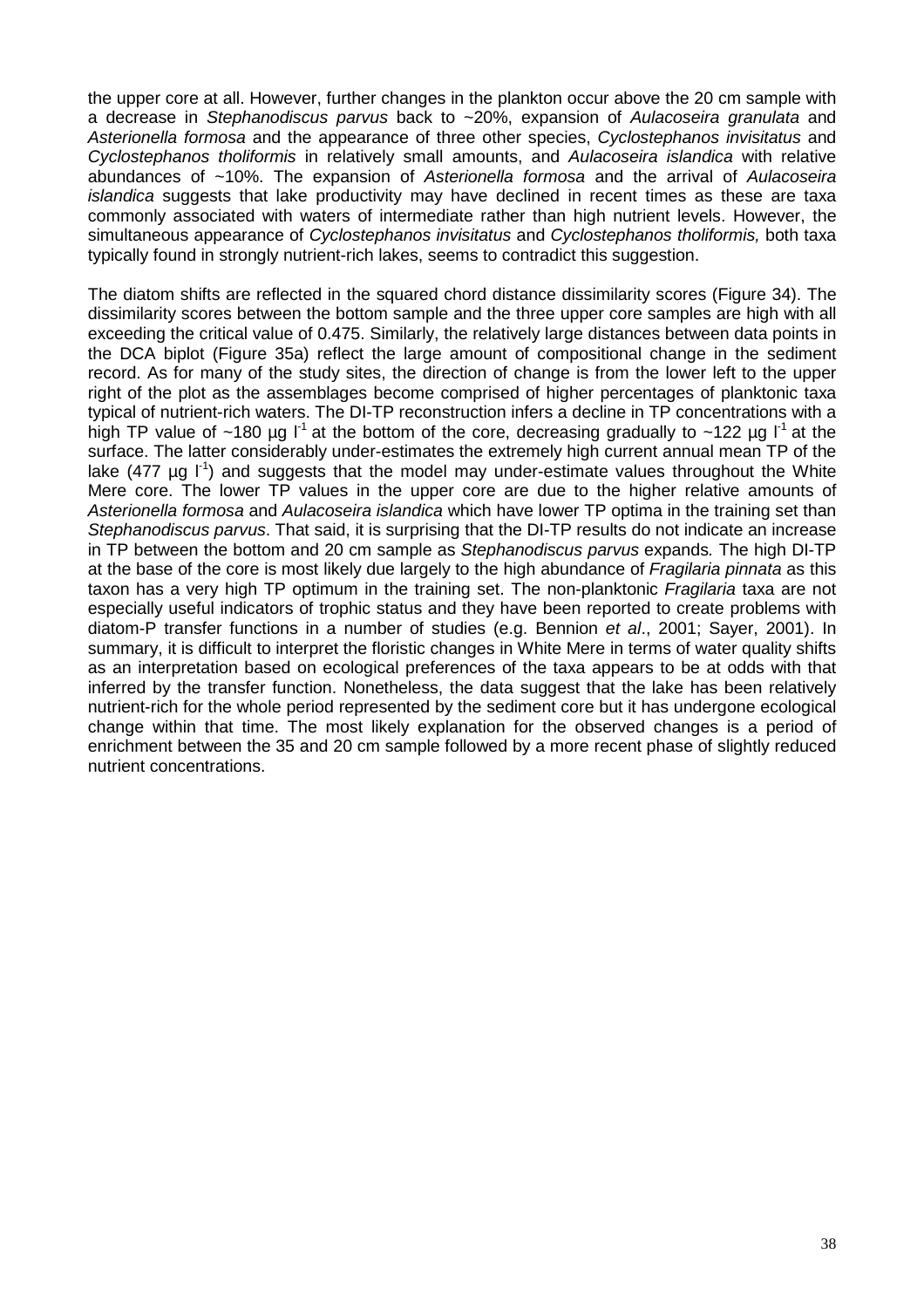**Figure 22 Summary diagram of diatom changes (% relative abundance), squared chord distance dissimilarity scores and diatom-inferred total**  Figure 22 Summary diagram of diatom changes (% relative abundance), squared chord distance dissimilarity scores and diatom-inferred total<br>phosphorus (DI-TP µg l¨) in the Blelham Tarn core, BLEL1 **phosphorus (DI-TP µg l-1) in the Blelham Tarn core, BLEL1** 

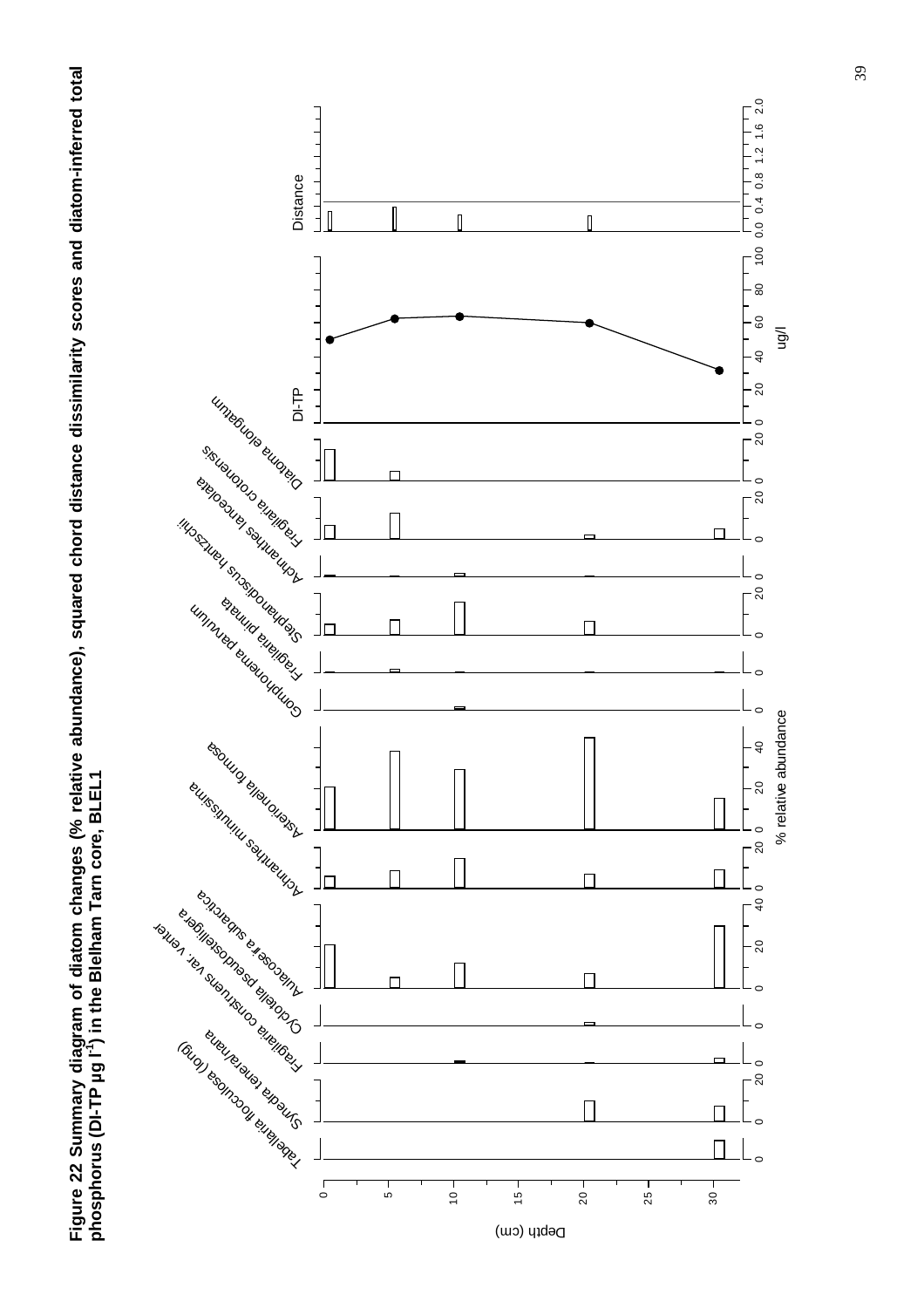

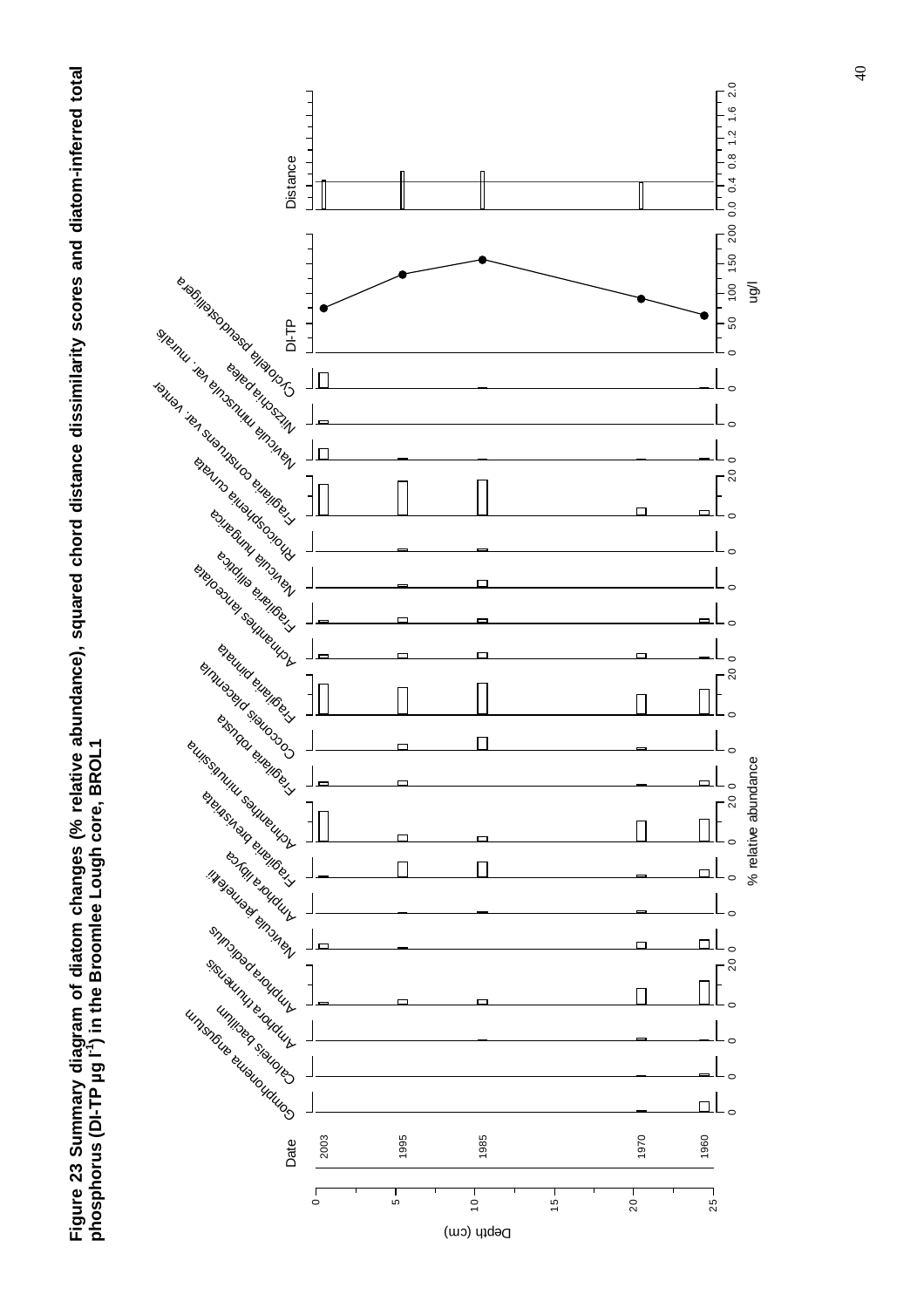

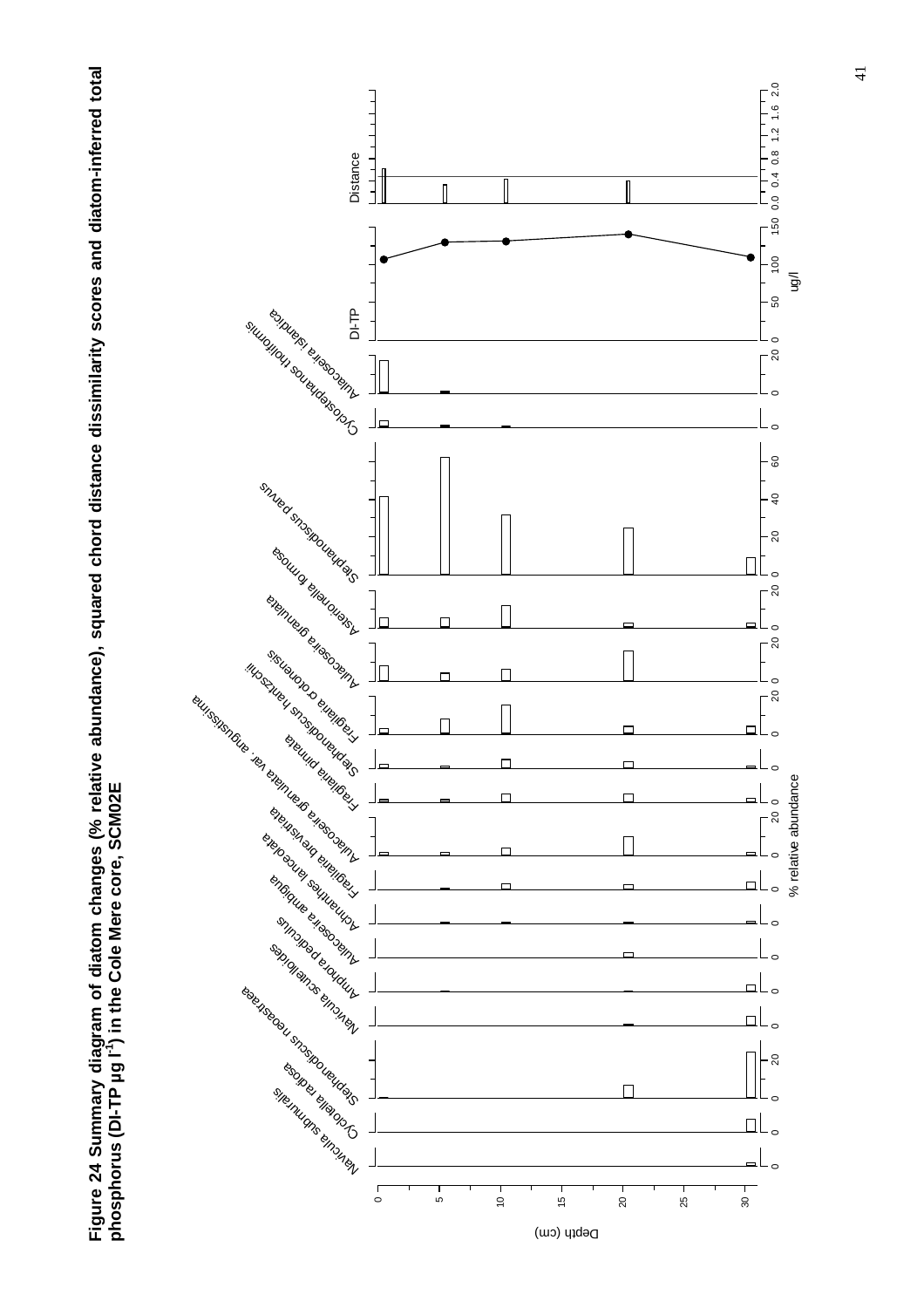

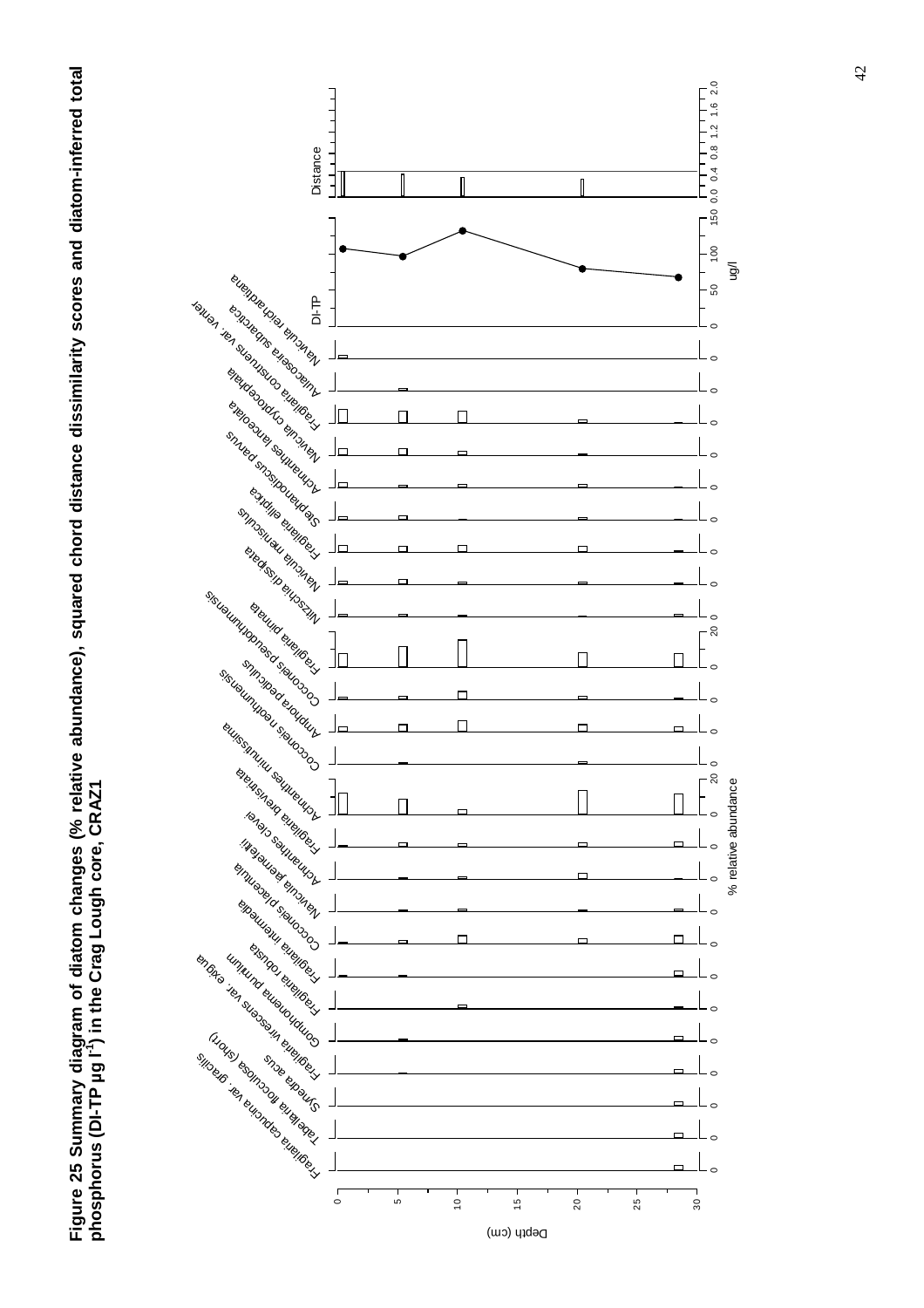



43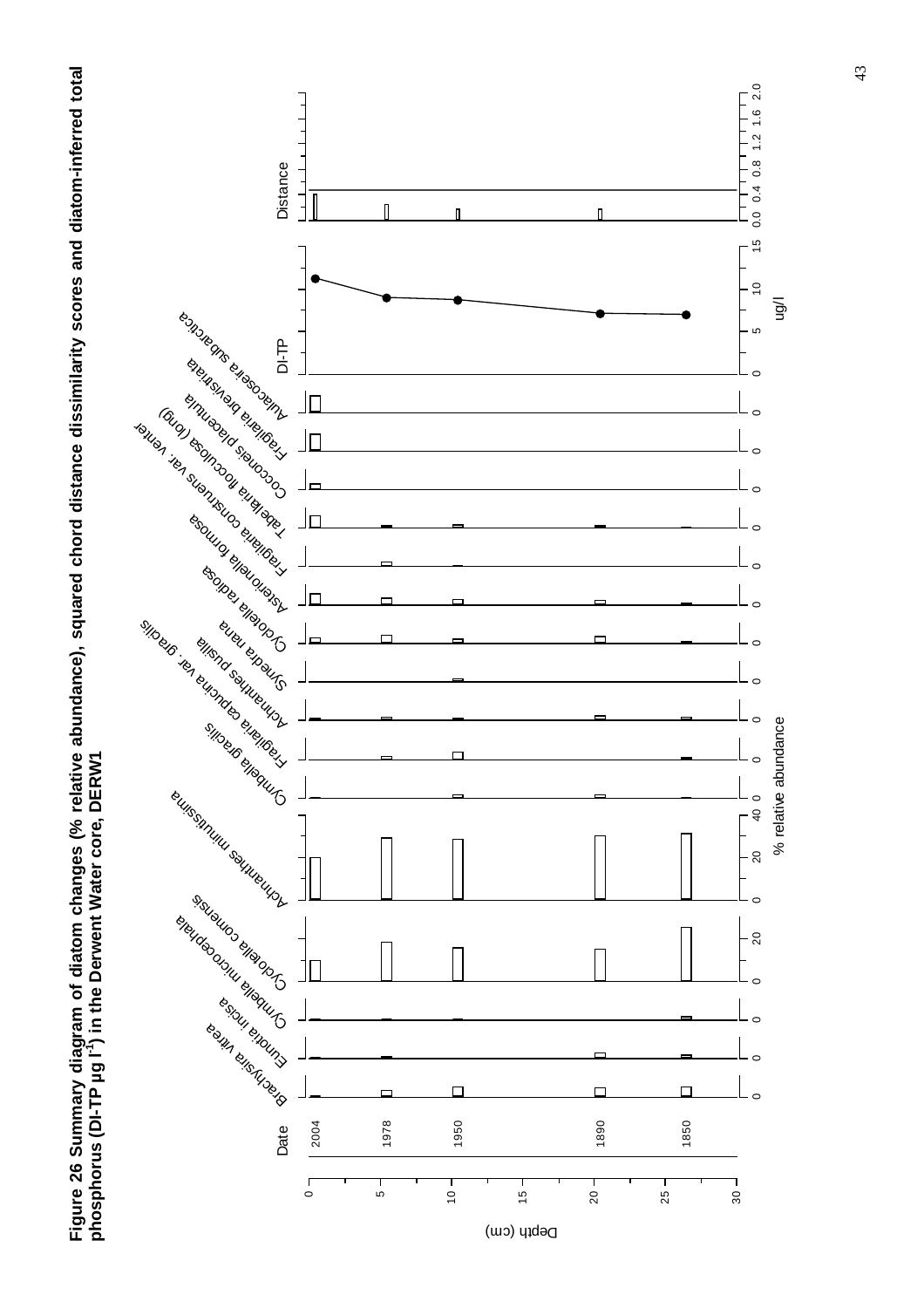**Figure 27 Summary diagram of diatom changes (% relative abundance), squared chord distance dissimilarity scores and diatom-inferred total**  Figure 27 Summary diagram of diatom changes (% relative abundance), squared chord distance dissimilarity scores and diatom-inferred total<br>phosphorus (DI-TP µg l¨) in the Dozmary Pool core, EN17A **phosphorus (DI-TP µg l-1) in the Dozmary Pool core, EN17A** 

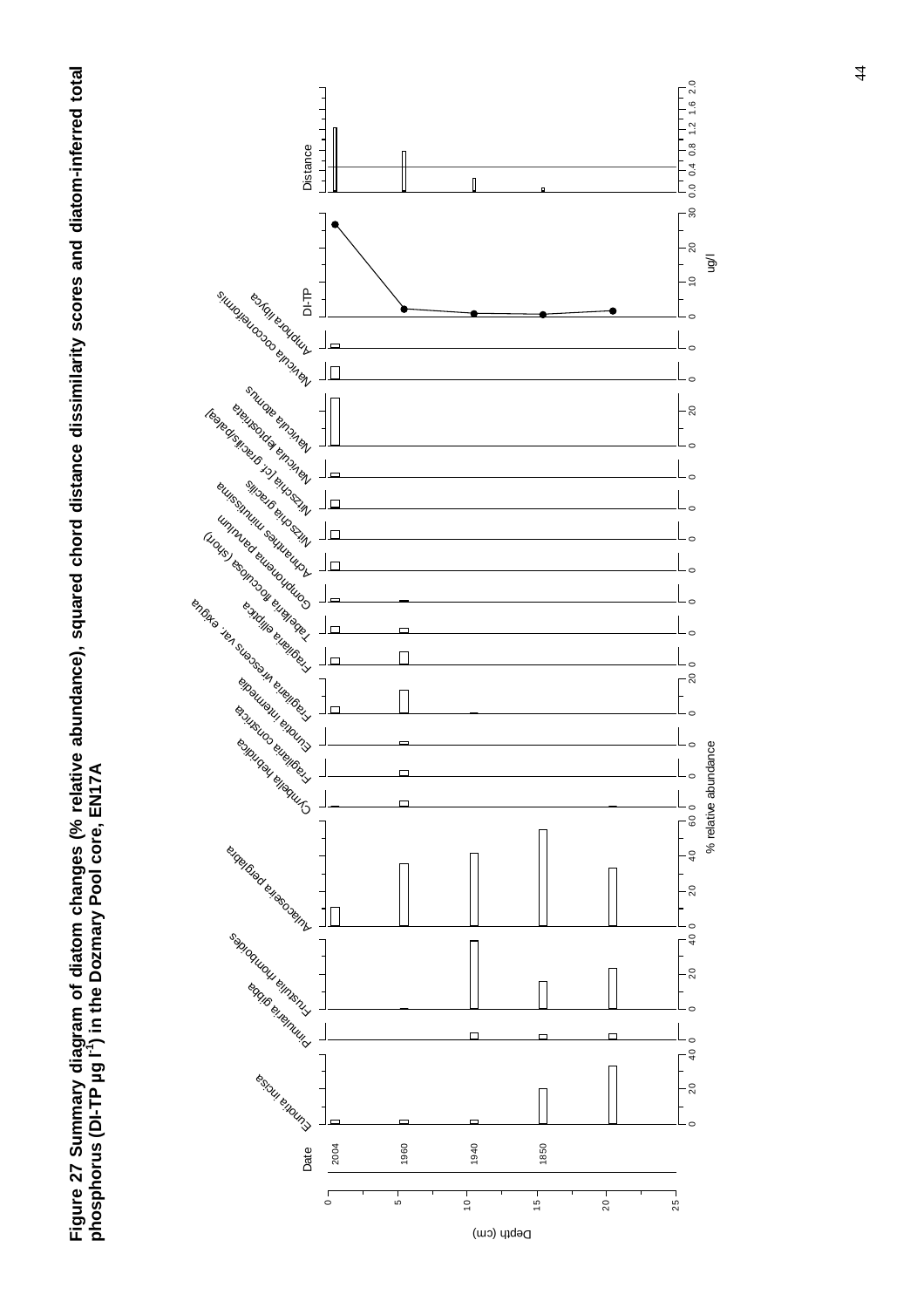**Figure 28 Summary diagram of diatom changes (% relative abundance), squared chord distance dissimilarity scores and diatom-inferred total**  Figure 28 Summary diagram of diatom changes (% relative abundance), squared chord distance dissimilarity scores and diatom-inferred total<br>phosphorus (DI-TP µg l¨) in the Frensham Little Pond core, PFRE1 **phosphorus (DI-TP µg l-1) in the Frensham Little Pond core, PFRE1** 

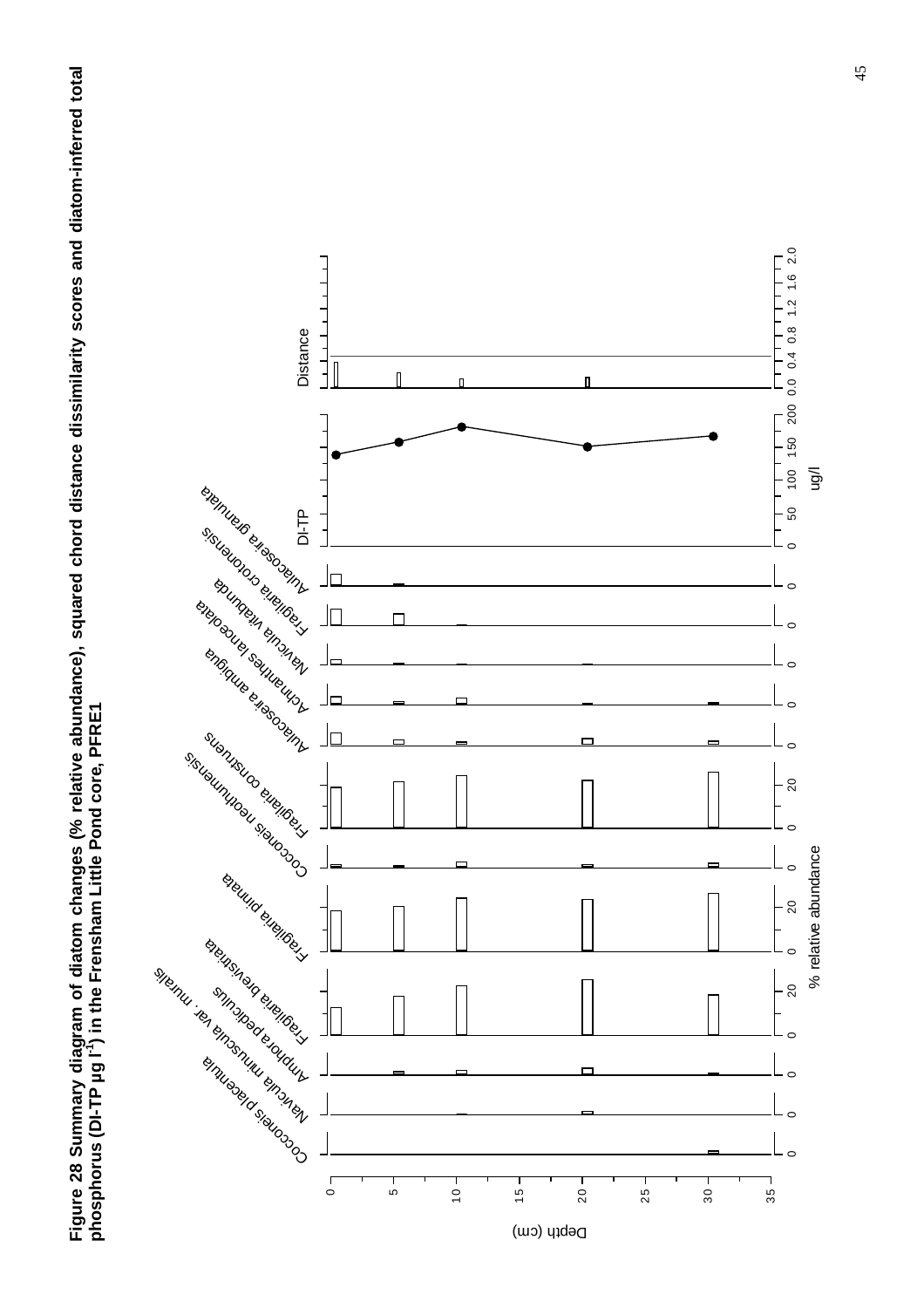**Figure 29 Summary diagram of diatom changes (% relative abundance), squared chord distance dissimilarity scores and diatom-inferred total**  Figure 29 Summary diagram of diatom changes (% relative abundance), squared chord distance dissimilarity scores and diatom-inferred total<br>phosphorus (DI-TP µg l¨) in the Mere Mere core, SCM37B **phosphorus (DI-TP µg l-1) in the Mere Mere core, SCM37B** 

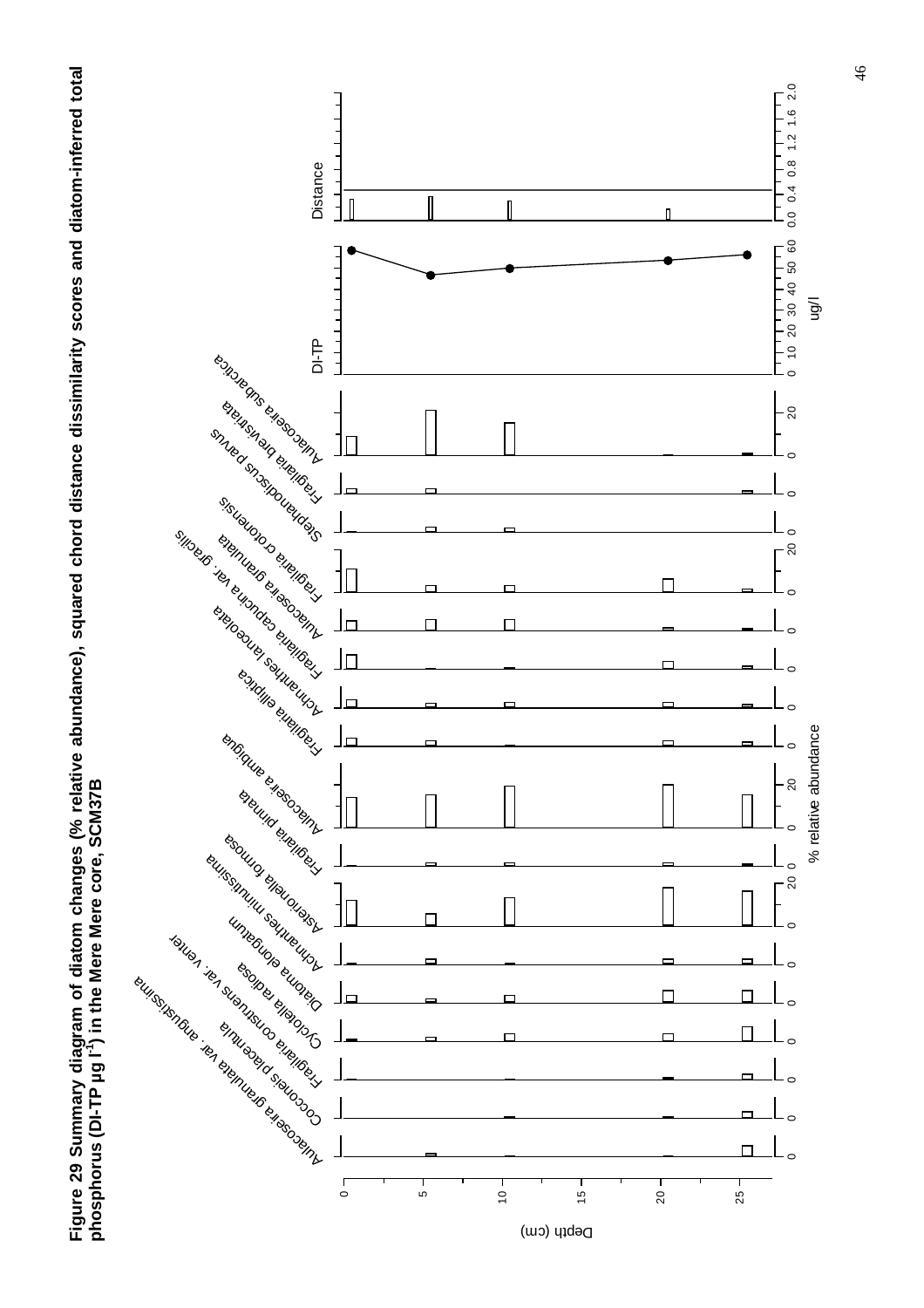

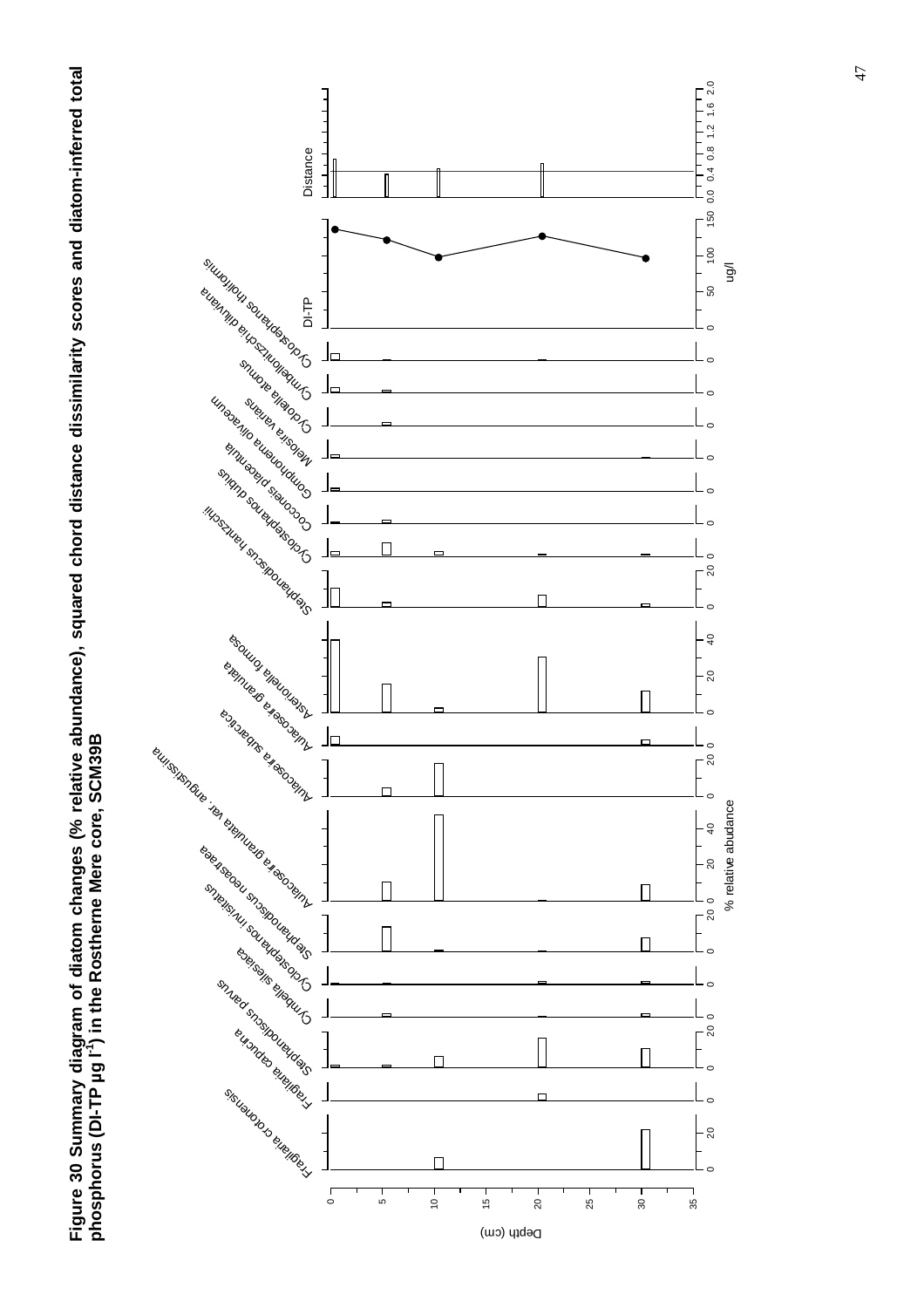**Figure 31 Summary diagram of diatom changes (% relative abundance), squared chord distance dissimilarity scores and diatom-inferred total**  Figure 31 Summary diagram of diatom changes (% relative abundance), squared chord distance dissimilarity scores and diatom-inferred total<br>phosphorus (DI-TP µg l¨<sup>1</sup>) in the Tabley Mere core, SCM40B **phosphorus (DI-TP µg l-1) in the Tabley Mere core, SCM40B** 

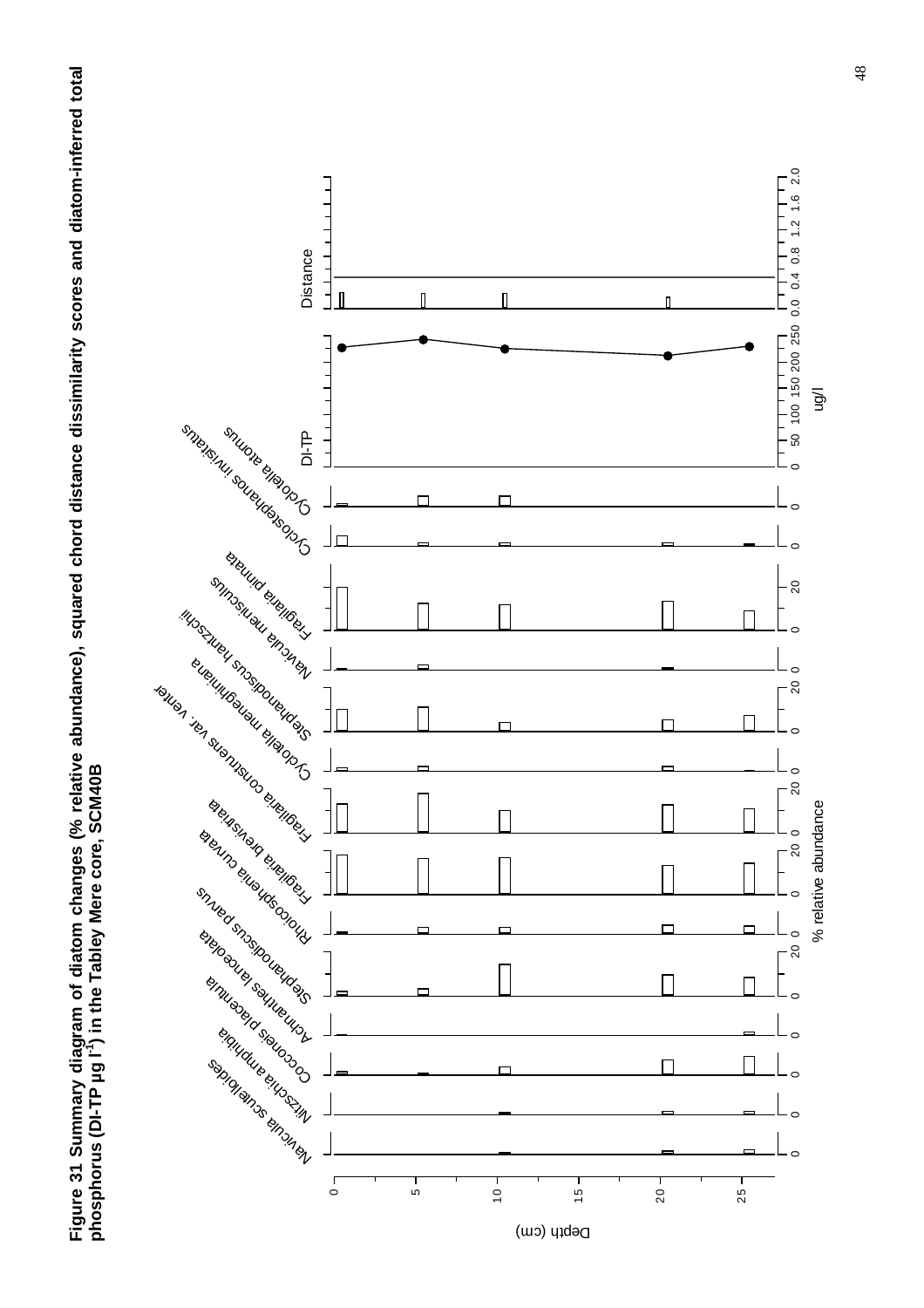

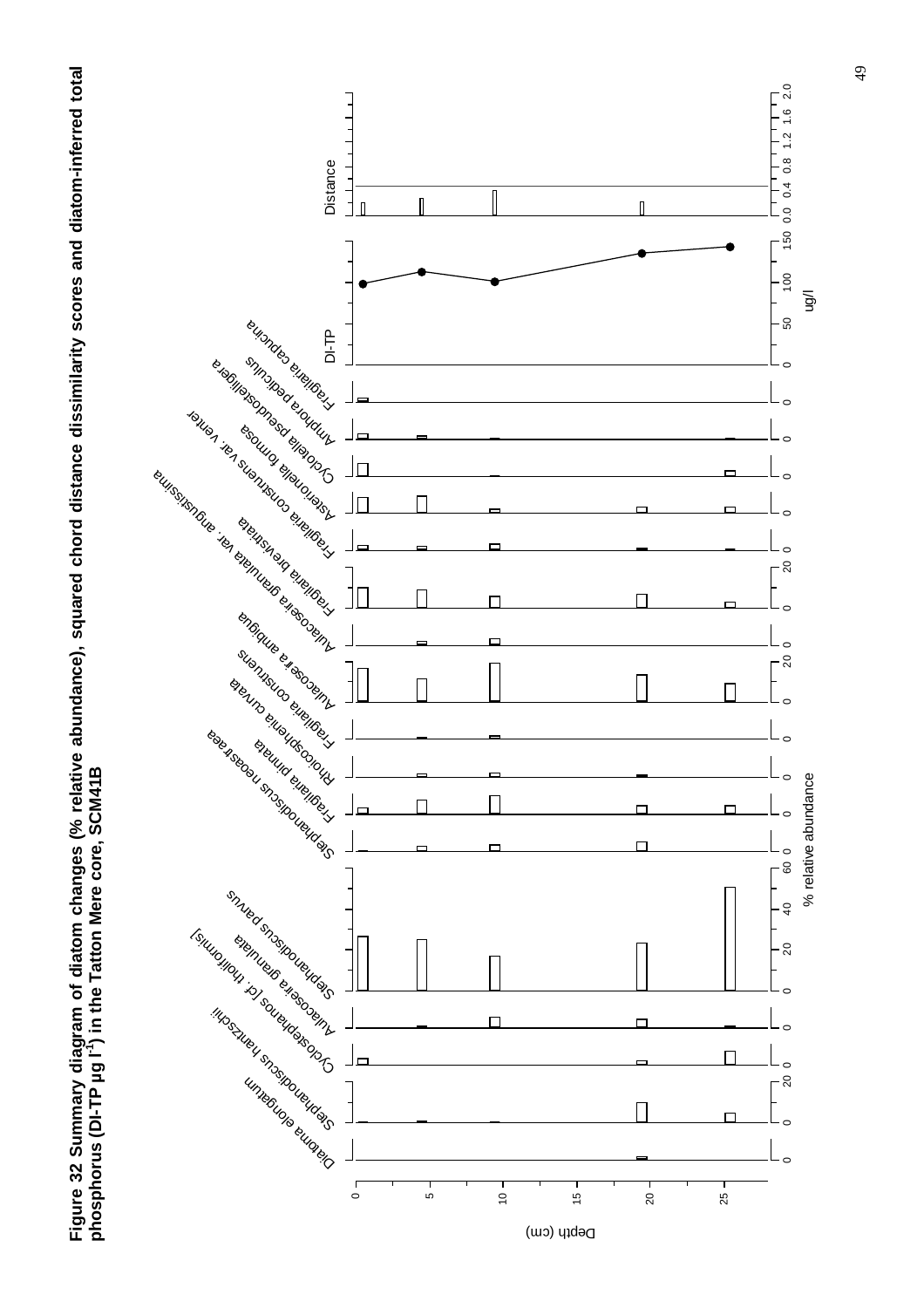**Figure 33 Summary diagram of diatom changes (% relative abundance), squared chord distance dissimilarity scores and diatom-inferred total**  Figure 33 Summary diagram of diatom changes (% relative abundance), squared chord distance dissimilarity scores and diatom-inferred total<br>phosphorus (DI-TP µg l¨) in The Loe core, TLOE1 **phosphorus (DI-TP µg l-1) in The Loe core, TLOE1** 

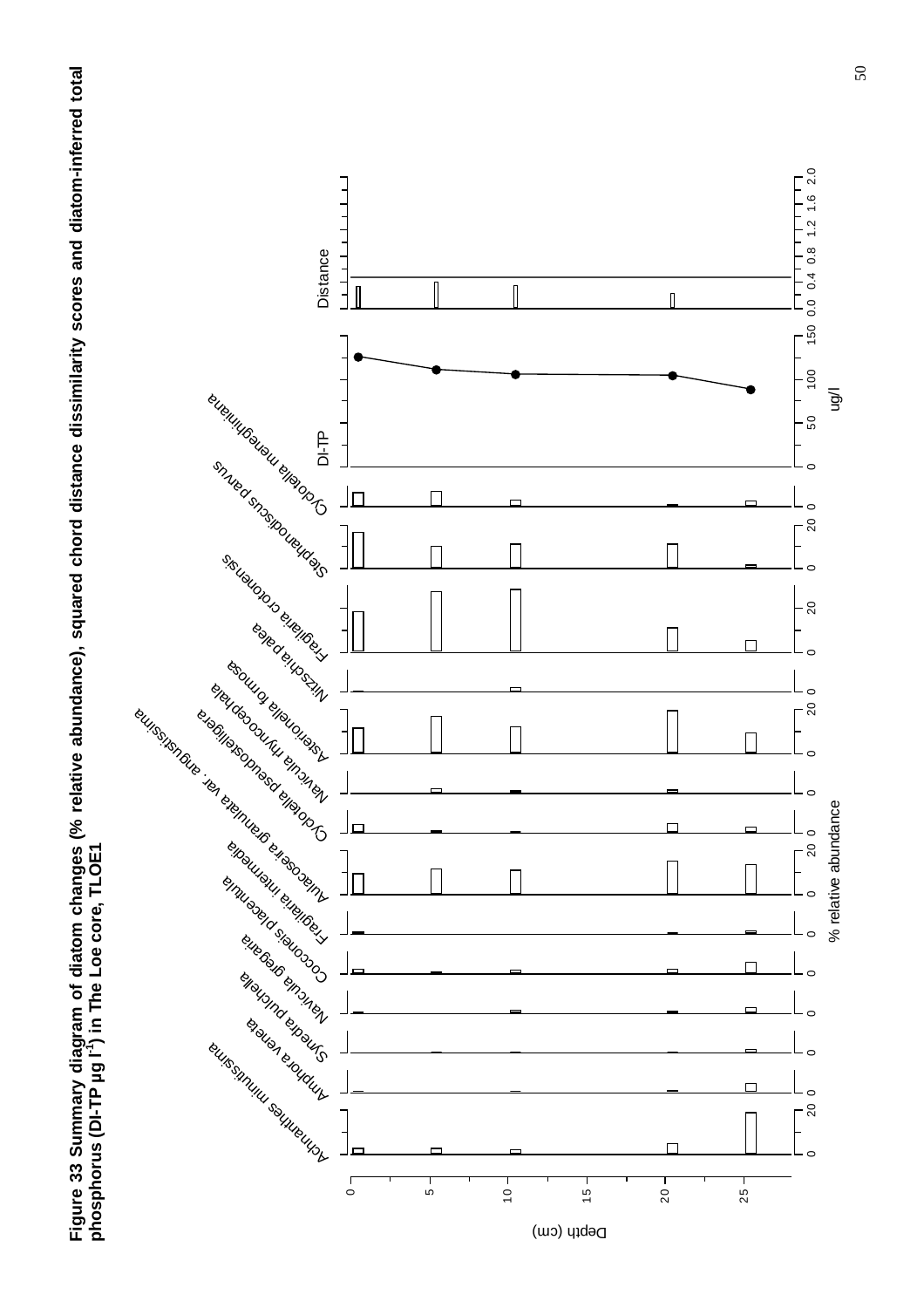



51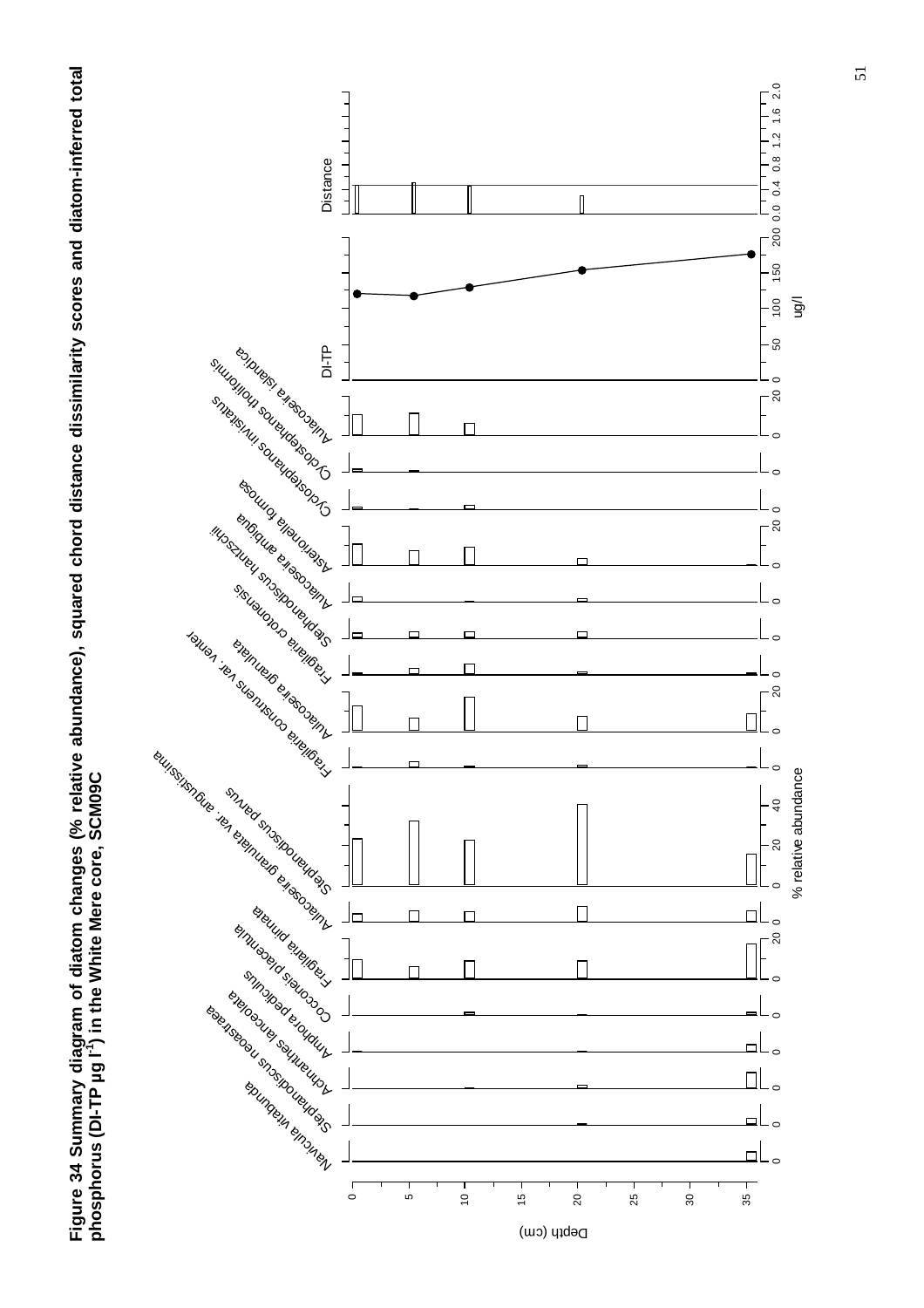

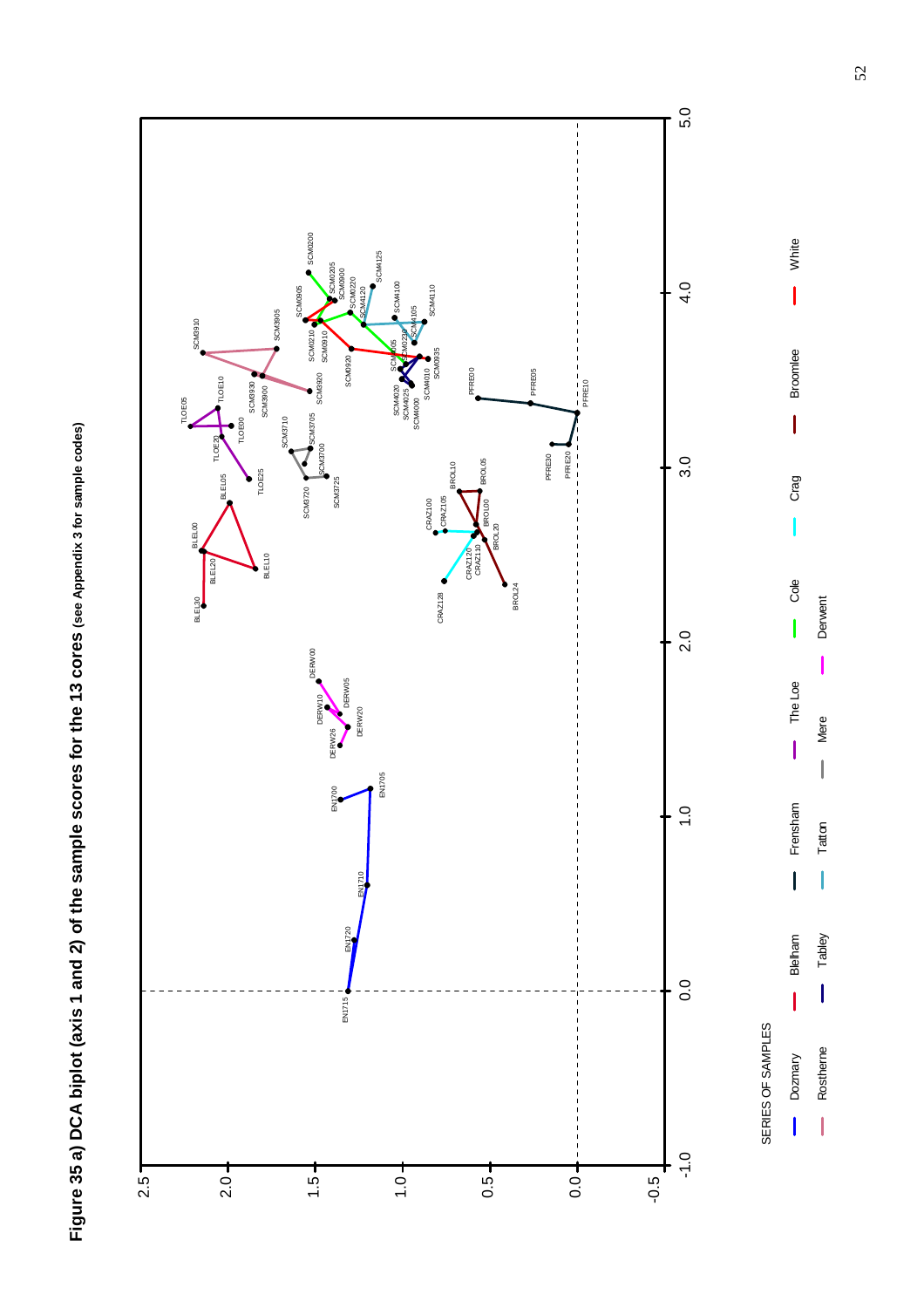#### **Figure 35 b) DCA biplot (axis 1 and 2) of the species scores for the 13 cores**

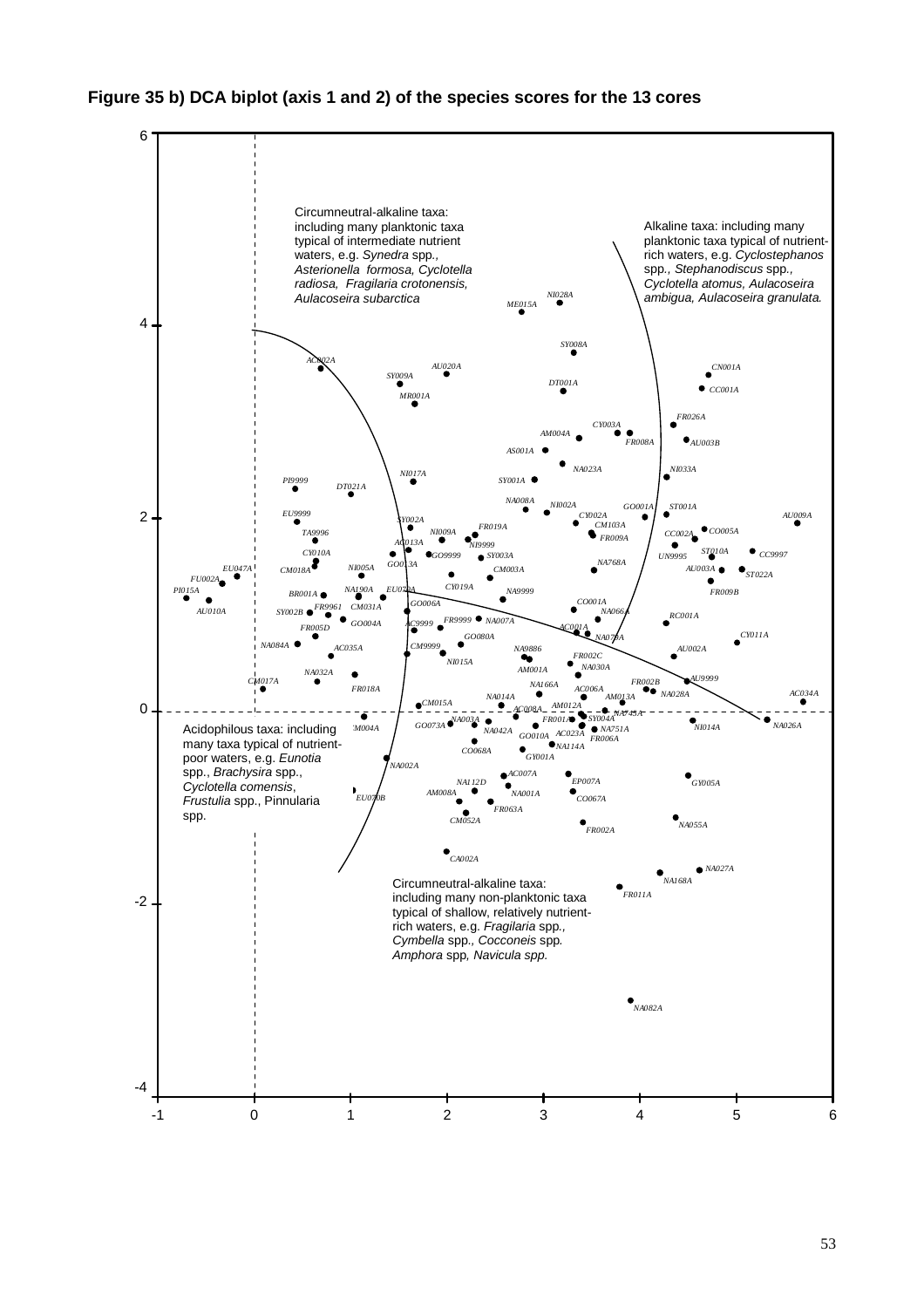#### **3.4 Summary of findings**

Diatom analysis was carried out on thirteen cores. Five samples per core were analysed to allow the reference condition and general trend in water quality to be determined. The degree of floristic change between the bottom sample and each of the other four samples analysed in each core was estimated using the squared chord distance dissimilarity coefficient, and detrended correspondence analysis (DCA) was performed to assess the direction and magnitude of floristic change at each site. Given that eutrophication was thought to be the key pressure at the study lakes, weighted averaging-based, diatom-TP transfer functions were applied to the diatom data for each core. The results are summarised in Table 4 and an overview of the findings is discussed below.

| Lake name             | <sup>1</sup> Trophic<br>change? | <sup>2</sup> Significant<br>floristic<br>change? | <sup>3</sup> Transfer function<br>performance |
|-----------------------|---------------------------------|--------------------------------------------------|-----------------------------------------------|
| <b>Blelham Tarn</b>   | then $\downarrow$               | <b>No</b>                                        | Over-estimates                                |
| <b>Broomlee Lough</b> | then $\mathbf{l}$               | Yes                                              | Over-estimates                                |
| Cole Mere             | then $\downarrow$               | Yes                                              | OK                                            |
| Crag Lough            |                                 | Yes                                              | Over-estimates                                |
| Derwent Water         |                                 | <b>No</b>                                        | Under-estimates                               |
| Dozmary Pool          |                                 | Yes                                              | OK.                                           |
| Frensham Little Pond  |                                 | <b>No</b>                                        | Over-estimates                                |
| Mere Mere             | ?                               | <b>No</b>                                        | <b>OK</b>                                     |
| <b>Rostherne Mere</b> | ?                               | Yes                                              | <b>OK</b>                                     |
| <b>Tabley Mere</b>    | ↑?                              | <b>No</b>                                        | <b>OK</b>                                     |
| <b>Tatton Mere</b>    |                                 | <b>No</b>                                        | <b>OK</b>                                     |
| The Loe               |                                 | <b>No</b>                                        | <b>OK</b>                                     |
| <b>White Mere</b>     | then $\downarrow$ ?             | Yes                                              | Under-estimates                               |

| Table 4 Summary results from the diatom analysis of 13 cores |  |  |  |  |
|--------------------------------------------------------------|--|--|--|--|
|--------------------------------------------------------------|--|--|--|--|

 $1$ ↑ increase in trophic status;  $\downarrow$  decrease in trophic status;? uncertain. Assessment of trophic change is based on a combination of species shifts and transfer function results.<br><sup>2</sup> Change was deemed cignificant where the squared shard div

 Change was deemed significant where the squared chord distance dissimilarity scores between the core bottom and any of the upper samples exceeded the critical value of 0.475.

 $3$  Based on comparison of DI-TP for the surface sample with current measured annual mean TP.

In summary, ten of the thirteen sites appear to have experienced enrichment over the period represented by the cores, based on a combination of the species shifts and the results of the transfer functions (Table 4). In four of these ten sites (Blelham Tarn, Broomlee Lough, Cole Mere and White Mere), there is evidence of ecological recovery towards the top of the cores, possibly arising from a reduction in nutrient concentrations. Tatton Mere is the only site to exhibit a consistent decrease in productivity over the sediment record but this may be because the core represents a very short period of time. The SCP data suggest that the entire profile may represent the post-1970 period. Two sites, Mere Mere and Rostherne Mere, exhibit floristic change but it is difficult to interpret the observed shifts in terms of trophic change.

In six sites (Broomlee Lough, Cole Mere, Crag Lough, Dozmary Pool, Rostherne Mere and White Mere) the diatom changes were large enough to result in squared chord distance dissimilarity scores that were significant at the  $5^{th}$  percentile (i.e. > 0.475). At the remaining seven sites, the floristic changes were subtle or relatively modest and were not sufficient to produce scores >0.475. In many cases this was because the same main taxa were present throughout the sediment record but there were often important changes in their relative abundance indicative of ecological alterations and possible shifts in trophic status.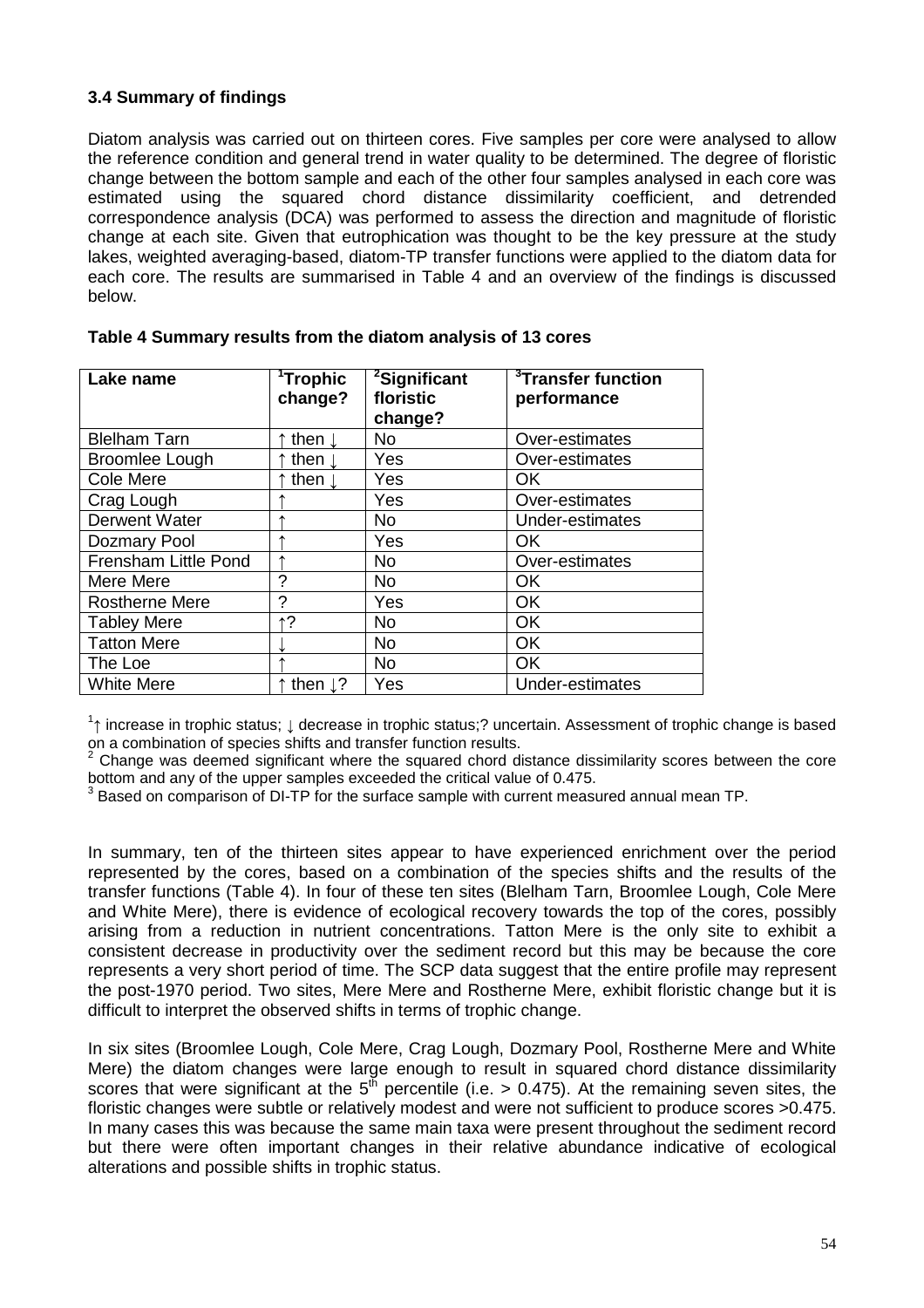Axis 1 of the DCA biplot (Figure 35) appears to represent an alkalinity or productivity gradient with the unproductive samples and their associated taxa to the left of the figure and the more alkaline, nutrient-rich samples and taxa to the right. For example, Dozmary Pool and Derwent Water, positioned on the left of the diagram, are both classified as low alkalinity waters in the GB typology; Blelham Tarn and The Loe, positioned in the centre of axis 1, are classified as medium alkalinity waters; and the Meres and Frensham Little Pond, located to the right of the plot, are classified as high alkalinity waters. It is interesting to note that the two lakes classified as marl systems, Broomlee and Crag Lough, are positioned towards the centre of axis 1 suggesting that their floras are more akin to medium alkalinity systems than high alkalinity ones. The shift towards a more nutrient-rich diatom flora in the studied cores is reflected in the trajectories of the sample scores on the DCA biplot (Figure 35). In almost every case, with the exception of Tatton Mere, there is a general pattern from left to right as the samples move from the core bottom to the core top. The switch-back evident at some sites mirrors the return of the assemblage (at least to some degree) to that seen in the lower part of the core (e.g. Blelham Tarn and Broomlee Lough) and suggests that the lake is experiencing some degree of recovery.

Axis 2 of the DCA biplot appears to represent a depth gradient and hence the plot differentiates between the floras of the deep and shallow lakes. The deep sites are positioned to the upper part of the plot (Figure 35), e.g. Derwent Water, Blelham Tarn, The Loe, Mere Mere, Rostherne Mere, Cole Mere, White Mere and Tatton Mere, whilst the shallow lakes are located in the lower part of the diagram, e.g. Crag Lough, Broomlee Lough, Frensham Little Pond and Tabley Mere. This reflects the higher abundance of non-planktonic, attached forms in the shallow systems where littoral production is likely to dominate, in contrast to the deep Cumbrian lakes and kettle-hole basins of the Meres which stratify and support a relatively diverse planktonic community. Dozmary Pool, albeit a shallow waterbody, is positioned to the far left of the plot owing to the very different assemblage of this lake compared with the other study sites. The assemblages of Dozmary Pool are dominated by taxa typical of acid waters whereas all of the other lakes have circumneutral to alkaline floras.

The study highlights a number of biogeographical similarities in the diatom assemblages of the sites. For instance, all of the Cheshire-Shropshire Meres are located to the far right of Figure 35 reflecting a degree of similarity in their diatom assemblages. Their diatom floras are typical of eutrophic conditions even in the core bottom samples, indicating that the sites have been relatively nutrient rich for the whole of the period represented by the sediment cores. It is thought that the phosphorus-rich apatite geology gives rise to naturally high levels of TP in this region (Reynolds, 1979). Unfortunately, for these sites, the SCP profiles either could not be interpreted or SCP analysis was not carried out and, therefore, the time period represented by the sediment records could not be established. Where SCP analysis was undertaken, namely at Mere Mere, Tabley Mere and Tatton Mere, the data suggest either a very rapid sediment accumulation rate or a disturbed sediment record. Given that the meres are lowland systems in productive catchments, rapid sedimentation rates might be expected. Hence, it is likely that longer cores would be necessary to provide sediment records that extend back as far as ~1850 thereby enabling a more reliable assessment of change in ecological status from reference condition.

The diatom assemblages of Crag Lough are similar to those of the neighbouring Broomlee Lough with the same common taxa in the sediment records of both sites (Achnanthes minutissima, Fragilaria pinnata, Fragilaria construens var. venter, Amphora pediculus). The floristic similarity is shown by the close positioning of the sample scores for the two cores in the DCA biplot (Figure 35). The diatom assemblages of both lakes experience an increase in Fragilaria taxa and the arrival of a number of taxa indicative of more productive waters in the uppermost samples. Therefore, whilst both sites continue to be dominated by non-planktonic diatom taxa typical of moderate nutrient concentrations, reflecting clearwater and availability of plant substrates, there have been a number of notable ecological shifts that appear to indicate slight nutrient enrichment over the last three or four decades. These very shallow, marl sites currently support a diverse macrophyte flora with clearwater conditions (Ben Goldsmith, pers. comm.). Macrophytes are likely to play a role in maintaining good water quality through uptake of nutrients and provision of refuges for phytoplankton grazers. The relatively low percentage of planktonic diatoms in the recent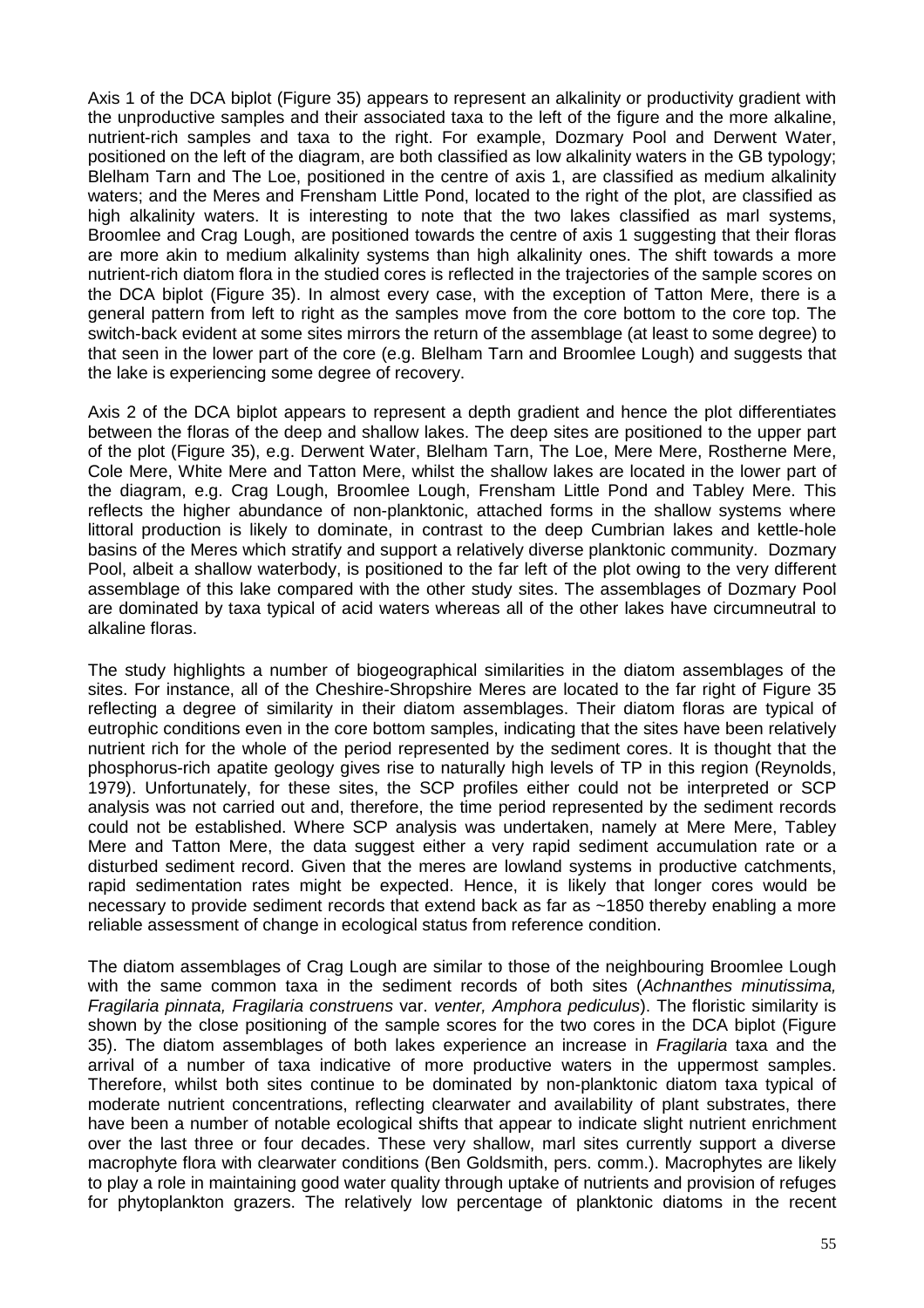assemblages of these two lakes suggests that they have not switched to algal-dominated, turbid conditions (cf. the alternative stable states theory of Scheffer et al., 1993). Nevertheless, it is worth noting that the planktonic diatom, *Cyclotella pseudostelligera*, appears in small amounts in the surface sample of Broomlee Lough, having not been observed in similar percentages in the lower core sections, and the planktonic species, Stephanodiscus parvus, increases slightly in Crag Lough, perhaps providing an early warning that an ecologically important threshold has been crossed. In contrast, Frensham Little Pond, does not currently support any submerged macrophytes and notable increases in the planktonic diatoms Aulacoseira ambigua. Fragilaria crotonensis and Aulacoseira granulata were observed in the core. The increase in the planktonic component of the diatom community suggests that there have been habitat shifts with a move away from clearwater conditions which would have favoured the attached forms. This may have been brought about by higher nutrient concentrations.

Application of the diatom transfer functions to the fossil diatom assemblages in the 13 cores met with variable success. Comparison of the DI-TP for the surface sample of each core with the current annual mean TP concentration of that lake was used to assess the ability of the transfer function to produce good estimates of historical TP values for a site. In seven lakes, there was good agreement between the modelled and measured data but in four sites the model overestimated current values and in two sites the model under-estimated current concentrations (see Table 4). When making this comparison, however, one has to bear in mind the shortcomings of the measured nutrient chemistry which has its own potential errors in terms of unrepresentative sampling locations, contamination, analytical error and so on (Bennion & Smith, 2000). Three of the lakes where DI-TP over-estimates current TP values are shallow systems where Fragilaria taxa are abundant. The non-planktonic *Fragilaria* spp. typically dominate the diatom assemblages of shallow, alkaline waters, such as those observed here, and are cosmopolitan taxa with relatively low sensitivity to changes in water chemistry. Their distributions are not related directly to epilimnetic chemistry but rather to habitat availability. Consequently they cause problems with diatom reconstructions and these have been reported in a number of shallow lake studies (e.g. Bennion *et al.*, 2001; Sayer, 2001). The other lake where the transfer function appeared to overestimate measured TP was Blelham Tarn. This was largely due to the relatively high abundance of Stephanodiscus hantzschii which has a very high TP optimum in the Northwest European training set. In contrast, DI-TP under-estimated current TP concentrations for Derwent Water. This is most likely because the large lakes model was applied to this core and the training set contains many oligotrophic lakes with TP concentrations considerably lower than those currently measured in Derwent Water (27  $\mu$ g l<sup>-1</sup>). Similarly, the Northwest European model under-estimated TP values of White Mere. This is a hypertrophic lake with currently very high TP concentrations (477  $\mu$ g l<sup>-1</sup>) and therefore is more likely to be nitrogen or light limited.

One limitation of the present study is that not all of the cores could be dated and even some of the cores where the SCP profile could be interpreted did not extend back more than around 50 years. Sediment accumulation rates are site specific and it is unlikely that our cores cover comparable time periods. The lack of a chronology is of less concern where the diatom assemblages remain stable throughout the core but it becomes a greater limitation when interpreting the data from sites that exhibit floristic change as we have no estimate of the time at which the changes occurred. Longer cores would need to be collected and a higher resolution of SCP or radiometric dating carried out to provide a more detailed assessment of the nature and timing of ecological changes at these sites over longer timescales. Analysis of remains of other biological elements preserved in lake sediment cores, such as cladocera, chironomids and macrofossils, would allow ecological reference conditions to be defined in a more holistic way than can be achieved using the diatom record alone, and would provide valuable information on changes in ecological structure and function (e.g. Sayer et al., 1999; Bennion, 2001).

Nevertheless, the study illustrates that even relatively low resolution analysis of sediment cores can produce valuable information on reference conditions and extent of ecological change in lakes. Simple techniques such as dissimilarity scores, ordination analyses and transfer functions applied to palaeoecological data can act as powerful tools for characterising lake types, defining both ecological and chemical reference conditions and assessing deviation from the reference state.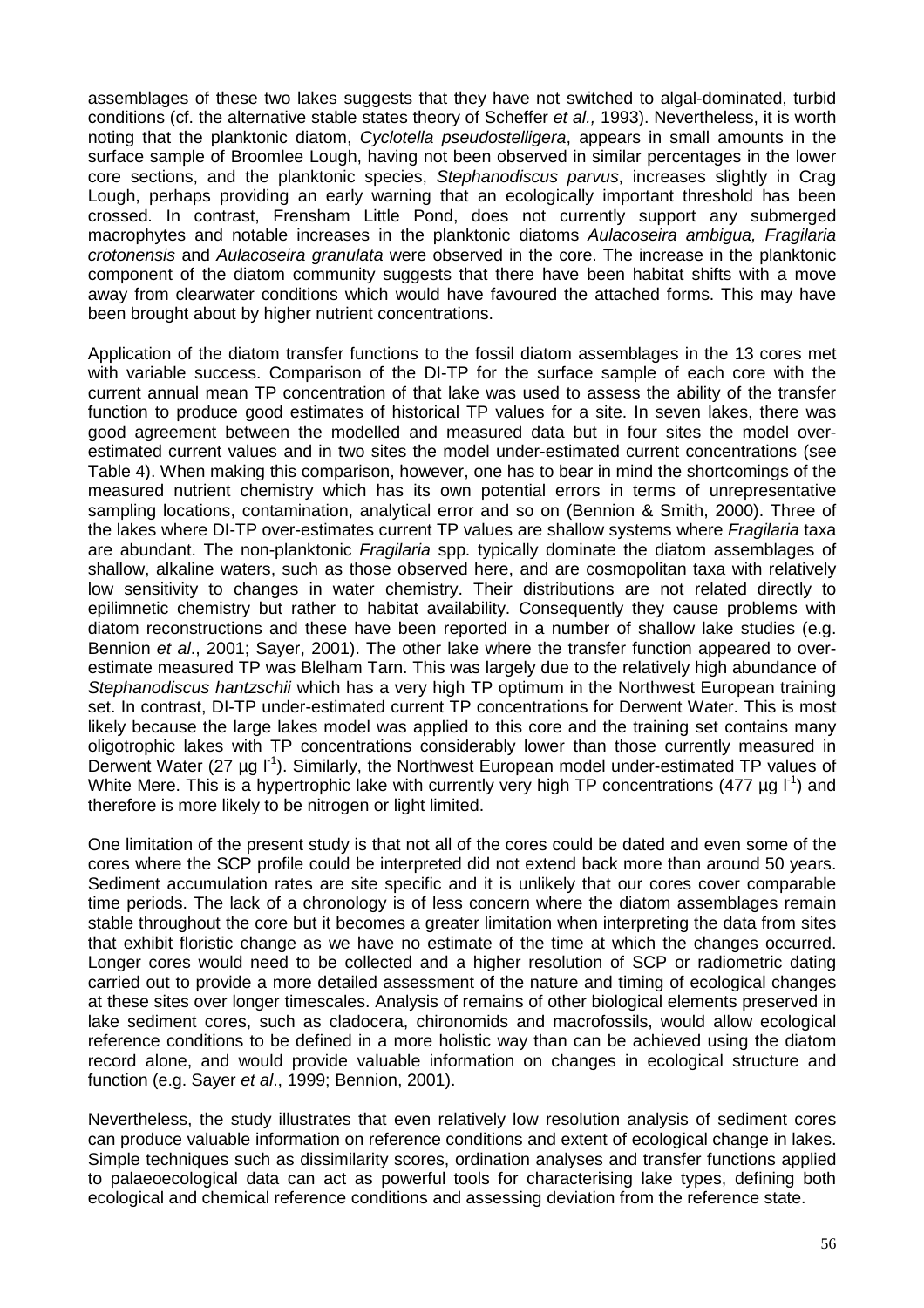## **REFERENCES**

Battarbee R.W. (1999) The importance of palaeolimnology to lake restoration. Hydrobiologia 395/396, 149 -159.

Battarbee, R.W., Charles, D.F., Dixit, S.S. & Renberg, I. (1999) Diatoms as indicators of surface water acidity. The Diatoms: Applications for the Environmental and Earth Sciences (eds E.F. Stoermer & J.P. Smol), pp. 85-127. Cambridge University Press, Cambridge.

Battarbee R.W., Jones V.J., Flower R.J., Cameron N.G., Bennion H., Carvalho L. & Juggins S. (2001) Diatoms. In: Smol J.P, Birks H.J.B. & Last W.M (eds.), Tracking Environmental Change Using Lake Sediments. Volume 3: Terrestrial, Algal, and Siliceous Indicators, Kluwer Academic Publishers, Dordrecht, The Netherlands, pp. 155 -202.

Bennion, H. (2001). Assessing the value of plant macrofossil records in shallow lakes. Final report to NERC for research grant NER/M/S/2000/00320. Unpublished report.

Bennion, H., Juggins, S. & Anderson, N.J. (1996) Predicting epilimnetic phosphorus concentrations using an improved diatom-based transfer function and its application to lake eutrophication management. Environmental Science and Technology, 30, 2004-2007.

Bennion, H. & Smith, M. A. (2000). Variability in the water chemistry of ponds in south-east England, with special reference to the seasonality of nutrients and implications for modelling trophic status. Hydrobiologia, 436, 145-158.

Bennion, H., Appleby, P.G. & Phillips, G.L. (2001). Reconstructing nutrient histories in the Norfolk Broads: implications for the application of diatom-phosphorus transfer functions to shallow lake management. Journal of Paleolimnology, 26, 181-204.

Bennion, H., Fluin, J. & Simpson, G.L. (2004) Assessing eutrophication and reference conditions for Scottish freshwater lochs using subfossil diatoms. Journal of Applied Ecology, 41, 124-138.

Bennion, H. (2004). Identification of reference lakes and evaluation of palaeoecological approaches to define reference conditions for UK (England, Wales, Scotland & Northern Ireland) ecotypes. Final Report to the Scotland and Northern Ireland Forum for Environmental Research, Project WFD08: 149 pp.

Birks, H.J.B. (1998) Numerical tools in palaeolimnology - progress, potentialities, and problems. Journal of Paleolimnology, 20, 307-332.

Bowers, J. (2004). Examining the influence of landuse on reconstructed lake trophic history for two lakes in Shropshire. Unpublished undergraduate dissertation, University College London.

Cumming, B.F., Smol, J.P., Kingston, J.C., Charles, D.F., Birks, H.J.B., Camburn, K.E., Dixit, S.S., Uutala, A.J. & Selle, A.R. (1992) How much acidification has occurred in Adirondack region lakes (New York, USA) since preindustrial times? Canadian Journal of Fisheries and Aquatic Sciences, 49, 128-141.

Dixit, S.S., Smol, J.P., Charles, D.F., Hughes, R.M., Paulsen, S.G. & Collins, G.B. (1999) Assessing water quality changes in the lakes of the northeastern United States using sediment diatoms. Canadian Journal of Fisheries and Aquatic Sciences, 56, 131-152.

European Union (2000) Establishing a framework for community action in the field of water policy. Directive of the European Parliament and of the Council 2000/60/EC. PE-CONS 3639/1/00 REV 1, Luxembourg.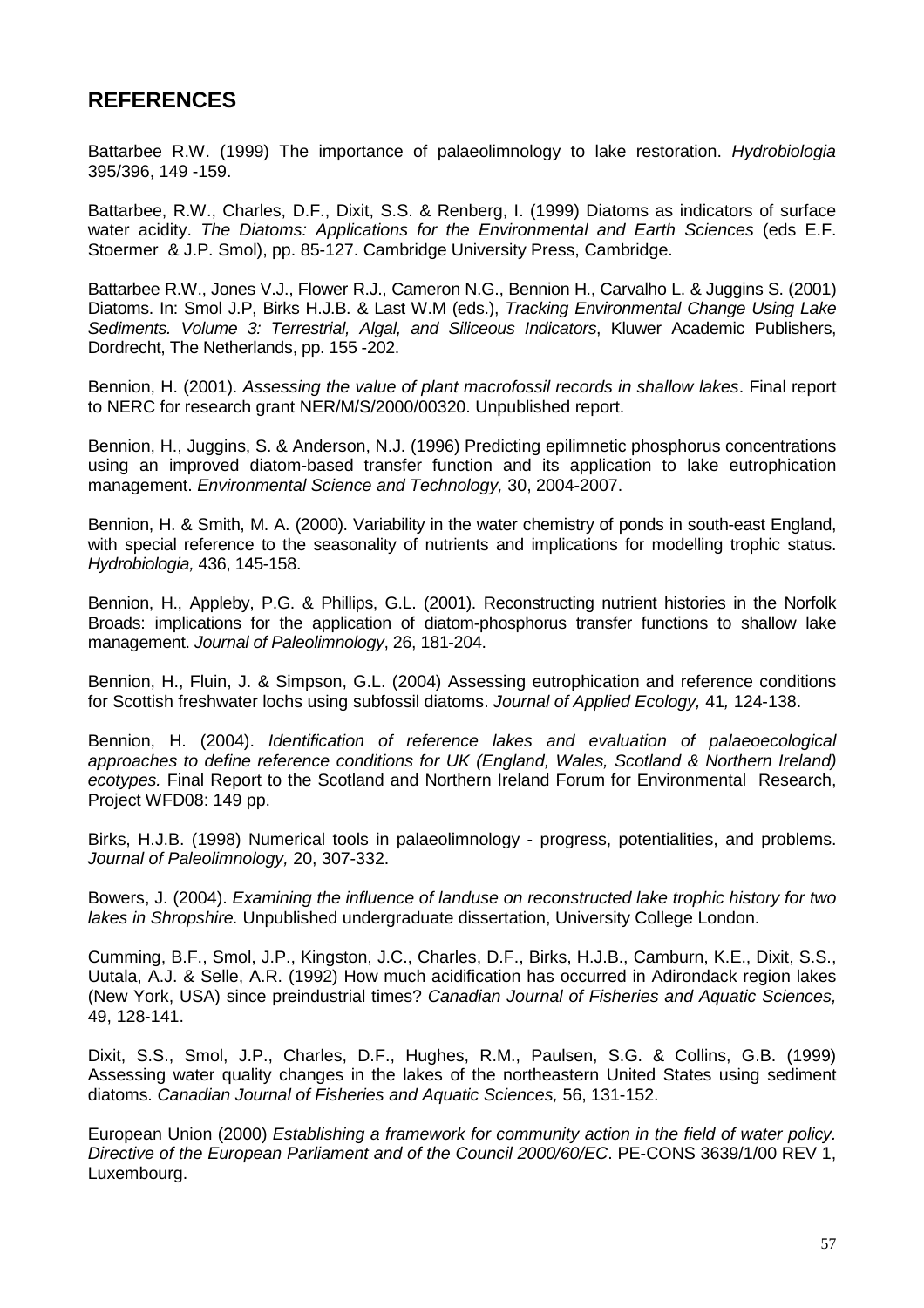Fozzard I.R., Doughty C.R., Ferrier R.C., Leatherland T.M. & Owen R. (1999) A quality classification for management of Scottish standing waters. Hydrobiologia, 395/396, 433-453.

Hall, R.I. & Smol, J.P. (1999) Diatoms as indicators of lake eutrophication. The Diatoms: Applications for the Environmental and Earth Sciences (eds E.F. Stoermer & J.P. Smol), pp. 128- 168. Cambridge University Press, Cambridge.

Hill, M.O. & Gauch, H.G. (1980) Detrended correspondence analysis, an improved ordination technique. Vegetatio, 42, 47-58.

Juggins, S. (2003).  $C^2$  User guide. Software for ecological and palaeoecological data analysis and visualisation. University of Newcastle, Newcastle upon Tyne, UK, 69 pp.

Kauppila, T., Moisio, T. & Salonen, V.P. (2002) A diatom-based inference model for autumn epilimnetic total phosphorus concentration and its application to a presently eutrophic boreal lake. Journal of Paleolimnology, 27, 261-273.

Kingston, J.C., Birks, H.J.B., Uutala, A.J., Cumming, B.F. & Smol, J.P. (1992) Assessing trends in fishery resources and lake water aluminium from palaeolimnological analyses of siliceous algae. Canadian Journal of Fisheries and Aquatic Sciences, 49, 116-127.

Krammer, K. & Lange-Bertalot, H. (1986-1991) Bacillariophyceae. 1-4 Teil. Süsswasserflora von Mitteleuropa (eds H. Ettl, J. Gerloff, H. Heynig & D. Mollenhauer). Gustav Fischer Verlag, Stuttgart.

Overpeck J.T., Webb T. & Prentice I.C. (1985) Quantitative interpretation of fossil pollen spectra dissimilarity coefficients and the method of modern analogs. Quaternary Research, 23, 87-108.

Phillips, G.L. (2004) Guidance on Typology for Lakes for the UK (Draft Paper). UKTAG Work Programme Task 2.a(i) – Typology for Lakes for the UK. UK Technical Advisory Group on the Water Framework Directive.

Pollard P. & Huxham M. (1998) The European Water Framework Directive: a new era in the management of aquatic ecosystem health? Aquatic Conservation: Marine and Freshwater Ecosystems, 8, 773 -792.

R Development Core Team (2004). R: A language and environment for statistical computing. R Foundation for Statistical Computing, Vienna, Austria. ISBN 3-900051-00-3, URL http://www.Rproject.org.

Reavie, E.D., Smol, J.P. & Dillon, P.J. (2002) Inferring long-term nutrient changes in southeastern Ontario lakes: comparing paleolimnological and mass-balance models. Hydrobiologia, 481, 61-74.

Reynolds, C.S. (1979) The limnology of the eutrophic meres of the Shropshire-Cheshire Plain: a review. Field Studies, 5, 93-173.

Rose, N.L. (1994) A note on further refinements to a procedure for the extraction of carbonaceous fly-ash particles from sediments. Journal of Paleolimnology,. 11, 201-204.

Rose, N.L. & Appleby, P.G. (in press) Regional applications of lake sediment dating by spheroidal carbonaceous particles: The United Kingdom. Journal of Paleolimnology.

Rose, N.L., Harlock, S., Appleby, P.G. & Battarbee, R.W. (1995) The dating of recent lake sediments in the United Kingdom and Ireland using spheroidal carbonaceous particle concentration profiles. Holocene, 5, 328-335.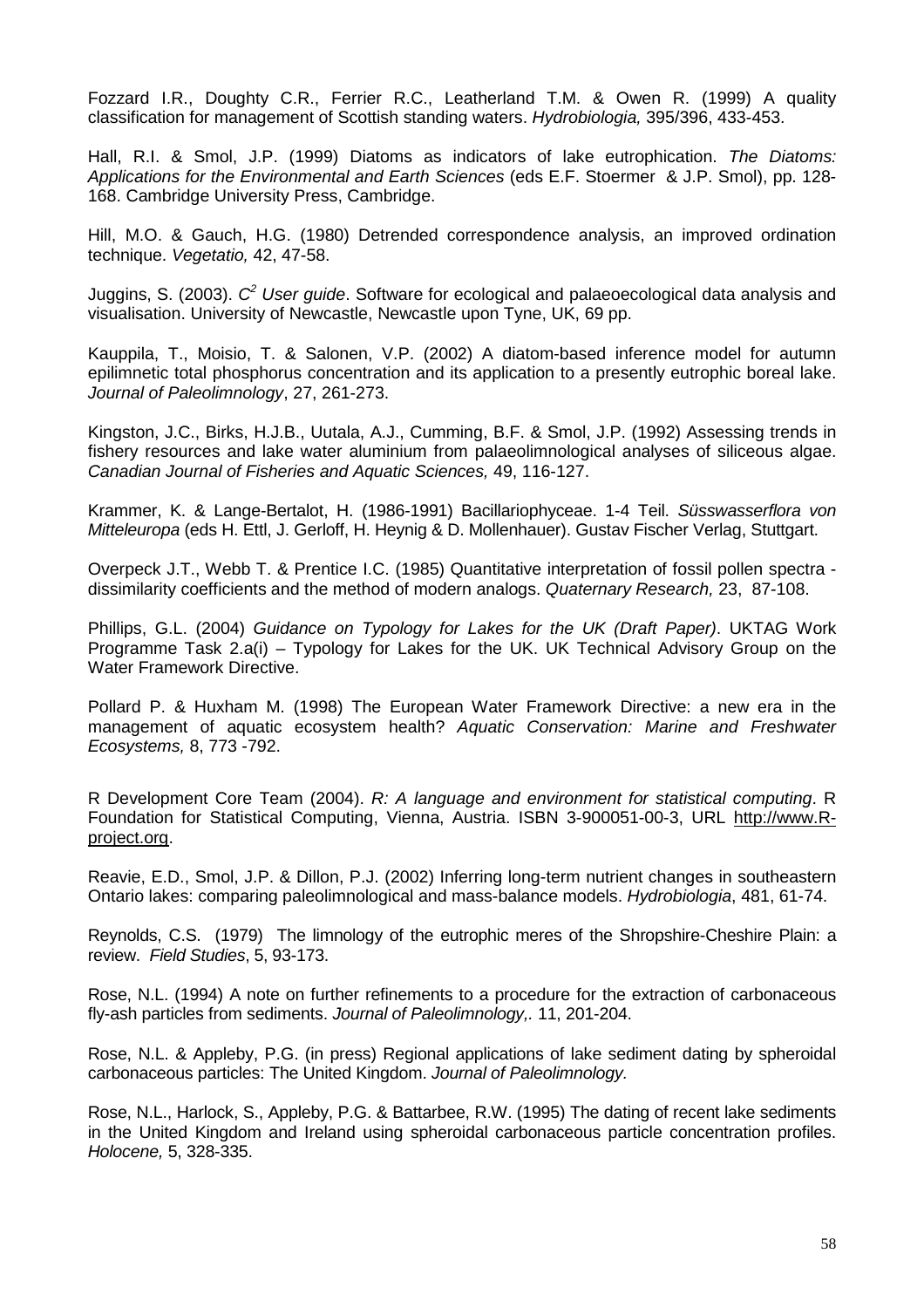Sayer, C. D. (2001) Problems with the application of diatom-total phosphorus transfer functions. Freshwater Biology, 46, 743-757.

Sayer C., Roberts N., Sadler J., David C. & Wade P.M. (1999) Biodiversity changes in a shallow lake ecosystem: a multi-proxy palaeolimnological analysis. Journal of Biogeography, 26, 97-114.

Scheffer, M., Hosper, S.H., Meijer, M-L., Moss, B. & Jeppesen, E. (1993) Alternative equilibria in shallow lakes. Trends in ecology and evolution, 8, 275-279.

Simpson G.L (2003) Defining restoration targets for acidified upland lakes using diatom and cladoceran sub-fossil remains and the modern analogue approach. Unpublished Ph.D Thesis. University of London.

Stoermer E.F & Smol J.P. (eds) (1999) The Diatoms: Applications for the Environmental and Earth Sciences. Cambridge University Press, Cambridge 469 pp.

ter Braak, C. J. F. & van Dam, H. (1989) Inferring pH from diatoms: a comparison of old and new calibration methods. Hydrobiologia, 178, 209-223.

ter Braak, C. J. F. & Juggins, S. (1993) Weighted averaging partial least squares (WA-PLS): an improved method for reconstructing environmental variables from species assemblages. Hydrobiologia, 269/270, 485-502.

ter Braak, C. J. F. & Smilauer, P. (2002) CANOCO Reference manual and CanoDraw for Windows User's guide: Software for Canonical Community Ordination (version 4.5), pp. 500. Microcomputer Power, Ithaca, New York.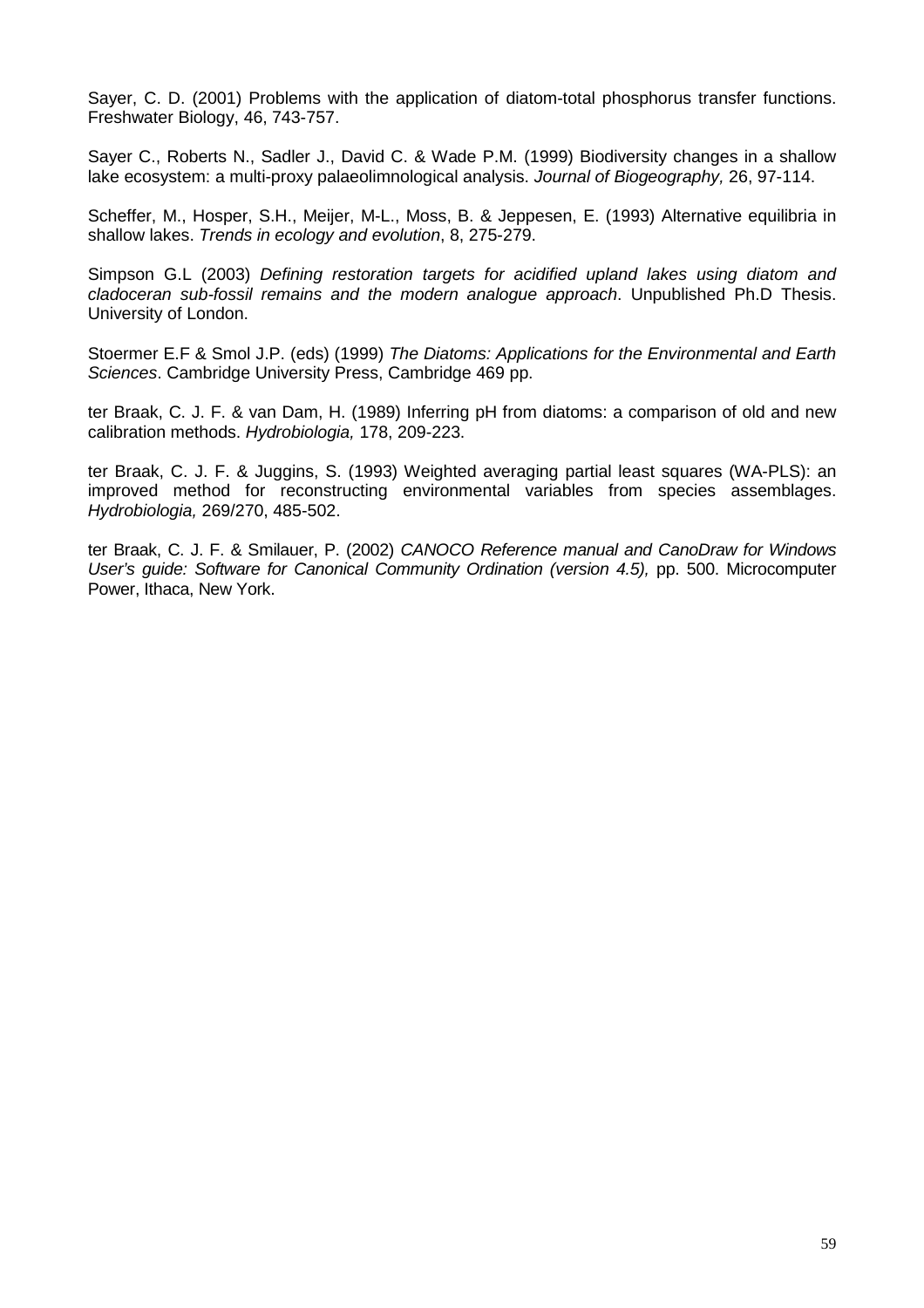## **APPENDICES**

## **Appendix 1: Spheroidal carbonaceous particle (SCP) data**

| Site                    | Core              | Mean depth | SCP concentration | 90% confidence limits |                         |
|-------------------------|-------------------|------------|-------------------|-----------------------|-------------------------|
|                         |                   | (cm)       | $(gDM^{-1})$      | $(gDM^{-1})$          |                         |
| Crummock Water          | CRUM1             | 0.75       | 3160              | 4094                  | 2226                    |
| Crummock Water          | CRUM1             | 6.25       | 13115             | 14915                 | 11316                   |
| Crummock Water          | CRUM1             | 12.25      | 488               | 826                   | 150                     |
| Crummock Water          | CRUM1             | 18.25      | 0                 | 0                     | 0                       |
| Crummock Water          | CRUM1             | 24.5       | 0                 | 0                     | $\boldsymbol{0}$        |
| Crummock Water          | CRUM1             | 30.5       | 0                 | 0                     | 0                       |
| Crummock Water          | CRUM1             | 36.5       | 0                 | 0                     | $\mathbf 0$             |
| Frensham Great Pond     | FREN1             | 1.5        | 7369              | 8607                  | 6130                    |
| Frensham Great Pond     | FREN1             | 9.5        | 2031              | 2372                  | 1689                    |
| Frensham Great Pond     | FREN1             | 17.5       | 6956              | 8293                  | 5619                    |
| Frensham Great Pond     | FREN1             | 25.5       | 6371              | 8102                  | 4639                    |
| Frensham Great Pond     | FREN1             | 33.5       | 3668              | 4629                  | 2707                    |
| Frensham Great Pond     | FREN1             | 41.5       | 322               | 546                   | 99                      |
| Frensham Great Pond     | FREN1             | 47.5       | $\pmb{0}$         | 0                     | $\pmb{0}$               |
| <b>Burton Mill Pond</b> | BURT1             | 1.5        | 164               | 325                   | $\overline{3}$          |
| <b>Burton Mill Pond</b> | BURT1             | 10.5       | 1582              | 2050                  | 1115                    |
| <b>Burton Mill Pond</b> | BURT1             | 20.5       | 1769              | 2270                  | 1269                    |
| <b>Burton Mill Pond</b> | BURT1             | 30.5       | 1398              | 1831                  | 965                     |
| <b>Burton Mill Pond</b> | BURT1             | 40.5       | 1395              | 1879                  | 912                     |
| <b>Burton Mill Pond</b> | BURT1             | 50.5       | 0                 | $\mathbf 0$           | 0                       |
| <b>Burton Mill Pond</b> | BURT1             | 70.5       | 0                 | 0                     | $\mathbf 0$             |
| Little Sea              | LITT <sub>1</sub> | 1.5        | 1529              | 2058                  | 999                     |
| Little Sea              | LITT <sub>1</sub> | 10.5       | 7192              | 8438                  | 5946                    |
| Little Sea              | LITT <sub>1</sub> | 20.5       | 2855              | 3631                  | 2079                    |
| Little Sea              | LITT1             | 30.5       | 234               | 464                   | 5                       |
| Little Sea              | LITT <sub>1</sub> | 40.5       | 1096              | 1576                  | 616                     |
| Little Sea              | LITT <sub>1</sub> | 50.5       | $\pmb{0}$         | 0                     | 0                       |
| <b>Buttermere</b>       | BUTM1             | 0.75       | 468               | 793                   | 144                     |
| <b>Buttermere</b>       | BUTM1             | 4.25       | 214               | 424                   | $\overline{\mathbf{4}}$ |
| <b>Buttermere</b>       | BUTM1             | 8.25       | 8998              | 10285                 | 7712                    |
| <b>Buttermere</b>       | BUTM1             | 12.25      | 1882              | 2579                  | 1185                    |
| <b>Buttermere</b>       | BUTM1             | 16.25      | 198               | 391                   | $\overline{\mathbf{4}}$ |
| <b>Buttermere</b>       | BUTM1             | 20.5       | 440               | 745                   | 135                     |
| <b>Buttermere</b>       | BUTM1             | 24.5       | 0                 | 0                     | 0                       |
| Ullswater               | ULLS1             | 0.25       | 438               | 742                   | 134                     |
| <b>Ullswater</b>        | ULLS1             | 3.25       | 1100              | 1722                  | 478                     |
| Ullswater               | ULLS1             | 8.25       | 7920              | 9251                  | 6589                    |
| Ullswater               | ULLS1             | 13.25      | 7455              | 8789                  | 6121                    |
| Ullswater               | ULLS1             | 18.25      | 17947             | 20019                 | 15874                   |
| Ullswater               | ULLS1             | 23.5       | 6797              | 8217                  | 5377                    |
| <b>Ullswater</b>        | ULLS1             | 28.5       | 2142              | 2806                  | 1478                    |
| Broomlee Lough          | BROL1             | 0.75       | 1606              | 2201                  | 1011                    |
| Broomlee Lough          | BROL1             | 3.25       | 434               | 735                   | 133                     |
| Broomlee Lough          | BROL1             | 8.25       | 2124              | 2751                  | 1496                    |
| Broomlee Lough          | BROL1             | 13.25      | 4835              | 5823                  | 3847                    |
| Broomlee Lough          | BROL1             | 18.25      | 3603              | 4515                  | 2692                    |
| Broomlee Lough          | BROL1             | 23.25      | 2226              | 2883                  | 1568                    |
| Derwent Water           | DERW1             | 0.5        | 7769              | 9881                  | 5657                    |
| Derwent Water           | DERW1             | 5.5        | 12538             | 14781                 | 10295                   |
| Derwent Water           | DERW1             | 10.5       | 9960              | 11995                 | 7925                    |
| Derwent Water           | DERW1             | 20.5       | 953               | 1613                  | 293                     |
| Derwent Water           | DERW1             | 26.5       | 0                 | 0                     | $\pmb{0}$               |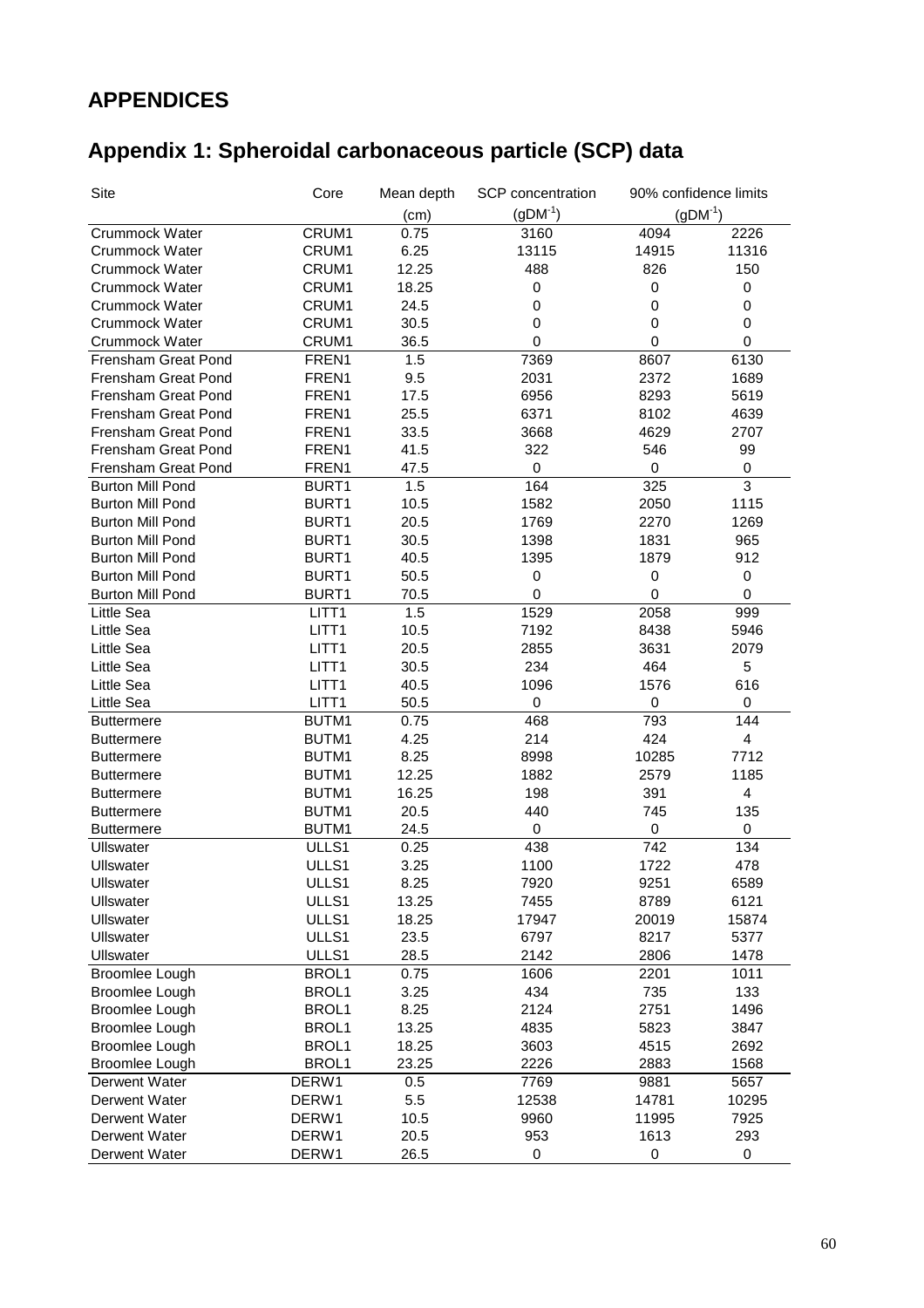| Site                                | Core           | Mean depth  | SCP concentration | 90% confidence limits |              |
|-------------------------------------|----------------|-------------|-------------------|-----------------------|--------------|
|                                     |                | (cm)        | $(gDM^{-1})$      | $(gDM^{-1})$          |              |
| <b>Tabley Mere</b>                  | SCM40B         | 0.5         | 10573             | 12376                 | 8769         |
| <b>Tabley Mere</b>                  | SCM40B         | 5.5         | 3021              | 4008                  | 2034         |
| <b>Tabley Mere</b>                  | SCM40B         | 10.5        | 4851              | 6532                  | 3170         |
| <b>Tabley Mere</b>                  | SCM40B         | 15.5        | 4918              | 6309                  | 3526         |
| <b>Tabley Mere</b>                  | SCM40B         | 20.5        | 2957              | 3874                  | 2041         |
| <b>Tabley Mere</b>                  | SCM40B         | 25.5        | 15048             | 17615                 | 12481        |
| Mere Mere                           | SCM37B         | 0.5         | 15719             | 18863                 | 12574        |
| Mere Mere                           | SCM37B         | 5.5         | 26011             | 30589                 | 21432        |
| Mere Mere                           | SCM37B         | 10.5        | 16898             | 19131                 | 14665        |
| Mere Mere                           | SCM37B         | 15.5        | 28640             | 31971                 | 25309        |
| Mere Mere                           | SCM37B         | 20.5        | 18667             | 21280                 | 16053        |
| Mere Mere                           | SCM37B         | 25.5        | 22067             | 25776                 | 18359        |
| <b>Tatton Mere</b>                  | SCM41B         | 0.5         | 11020             | 13180                 | 8860         |
| <b>Tatton Mere</b>                  | SCM41B         | 5.5         | 15800             | 18161                 | 13439        |
| <b>Tatton Mere</b>                  | SCM41B         | 10.5        | 11727             | 14073                 | 9381         |
| <b>Tatton Mere</b>                  | SCM41B         | 15.5        | 25413             | 28348                 | 22478        |
| <b>Tatton Mere</b>                  | SCM41B         | 20.5        | 24622             | 27337                 | 21907        |
| <b>Tatton Mere</b>                  | SCM41B         | 25.5        | 38495             | 41766                 | 35224        |
| Cotswold Park Lake No. 12           | COTS1          | 0.5         | 5416              | 6949                  | 3884         |
| Cotswold Park Lake No. 12           | COTS1          | 2.5         | 5235              | 6444                  | 4026         |
| Cotswold Park Lake No. 12           | COTS1          | 5.5         | 6061              | 7127                  | 4994         |
| Cotswold Park Lake No. 12           | COTS1          | 8.5         | 3999              | 4950                  | 3049         |
| Cotswold Park Lake No. 12           | COTS1          | 10.5        | 3347              | 4143                  | 2552         |
| Cotswold Park Lake No. 12           | COTS1          | 12.5        | 1005              | 1407                  | 603          |
| Chew Valley Lake                    | CHEW1          | 0.5         | 3263              | 4063                  | 2464         |
| Chew Valley Lake                    | CHEW1          | 1.5         | 1387              | 1900                  | 873          |
| Chew Valley Lake                    | CHEW1          | 2.5         | 3416              | 4532                  | 2300         |
| Chew Valley Lake                    | CHEW1          | 3.5         | 1452              | 1927                  | 978          |
| Chew Valley Lake                    | CHEW1          | 4.5         | 2526              | 3145                  | 1907         |
| Chew Valley Lake                    | CHEW1          | 5.5         | 1534              | 2102                  | 966          |
| Chew Valley Lake                    | CHEW1          | 6.5         | 2236              | 3065                  | 1408         |
| Frensham Little Pond                | PFRE1          | 0.5         | 30032             | 34420                 | 25645        |
| Frensham Little Pond                | PFRE1          | 5.5         | 13036             | 14919                 | 11152        |
| Frensham Little Pond                | PFRE1          | 10.5        | 12509             | 15011                 | 10006        |
| Frensham Little Pond                | PFRE1          | 15.5        | 11994             | 14445                 | 9543         |
| Frensham Little Pond                | PFRE1          | 20.5        | 12289             | 14324                 | 10253        |
| Frensham Little Pond                | PFRE1          | 25.5        | 19961             | 22910                 | 17012        |
| Frensham Little Pond                | PFRE1          | 30.5        | 18768             | 21606                 | 15930        |
| <b>Blelham Tarn</b>                 | BLEL1          | 0.5         | 3524              | 4745                  | 2303         |
| <b>Blelham Tarn</b>                 | BLEL1          | 5.5         | 4741              | 5902                  | 3579         |
| <b>Blelham Tarn</b>                 | BLEL1          | 10.5        | 4172              | 5228                  | 3116         |
| <b>Blelham Tarn</b>                 | BLEL1          | 20.5        | 3395              | 4447<br>5641          | 2343         |
| <b>Blelham Tarn</b><br>Dozmary Pool | BLEL1<br>EN17A | 30.5<br>0.5 | 4502<br>2393      | 2845                  | 3363<br>1942 |
| Dozmary Pool                        | EN17A          | 5.5         | 3130              | 3922                  | 2338         |
| Dozmary Pool                        | EN17A          | 10.5        | 100               | 198                   | 2            |
| Dozmary Pool                        | EN17A          | 15.5        | 0                 | 0                     | 0            |
| Dozmary Pool                        | EN17A          | 20.5        | 0                 | 0                     | 0            |
| Crag Lough                          | CRAZ1          | 0.5         | 587               | 779                   | 395          |
| Crag Lough                          | CRAZ1          | 5.5         | 1486              | 1862                  | 1110         |
| Crag Lough                          | CRAZ1          | 10.5        | 2002              | 2291                  | 1713         |
| Crag Lough                          | CRAZ1          | 20.5        | 2301              | 2605                  | 1997         |
| Crag Lough                          | CRAZ1          | 28.5        | 2214              | 2586                  | 1842         |
| The Loe                             | TLOE1          | 0.5         | 1829              | 2146                  | 1512         |
| The Loe                             | TLOE1          | 5.5         | 1858              | 2174                  | 1541         |
| The Loe                             | TLOE1          | 10.5        | 1120              | 1360                  | 881          |
| The Loe                             | TLOE1          | 20.5        | 2346              | 2789                  | 1904         |
| The Loe                             | TLOE1          | 27.5        | 1211              | 1517                  | 905          |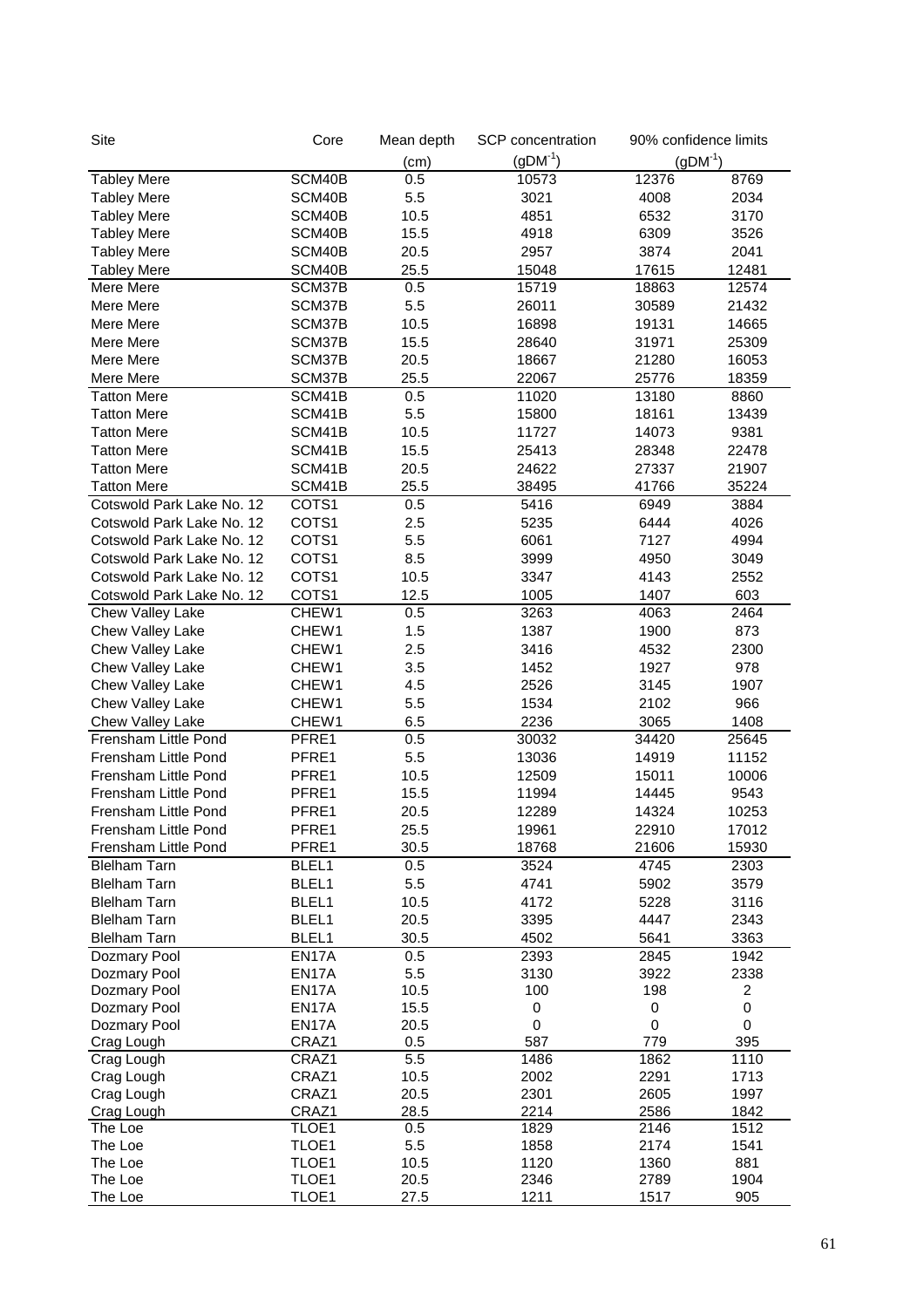#### **Appendix 2: List of the common diatom taxa (>1% in >2 samples) in the 13 cores with diatcode and full name**

| AC001A<br>Achnanthes lanceolata<br><b>FR063A</b><br>Fragilaria robusta<br>AC002A<br>Achnanthes linearis<br>FR9961<br>Fragilaria intermedia [fine]<br><b>AC006A</b><br>Achnanthes clevei<br>FR9999<br>Fragilaria sp.<br>Frustulia rhomboides<br>Achnanthes oestrupii<br><b>AC007A</b><br><b>FU002A</b><br>Achnanthes exigua<br>Gomphonema olivaceum<br>AC008A<br>GO001A<br>Achnanthes minutissima<br>Gomphonema gracile<br>AC013A<br>GO004A<br>Achnanthes conspicua<br>Gomphonema acuminatum<br>AC023A<br>GO006A<br>AC034A<br>Achnanthes suchlandtii<br>Gomphonema constrictum<br>GO010A<br>Achnanthes pusilla<br>Gomphonema parvulum<br>AC035A<br>GO013A<br>Achnanthes sp.<br>Gomphonema angustum<br>AC9999<br>GO073A<br>Amphora ovalis<br>Gomphonema pumilum<br>AM001A<br>GO080A<br>Amphora veneta<br>Gomphonema sp.<br>AM004A<br>GO9999<br>Amphora thumensis<br>Gyrosigma attenuatum<br>AM008A<br>GY001A<br>Amphora pediculus<br>Gyrosigma acuminatum<br>AM012A<br>GY005A<br>Amphora inariensis<br>Melosira varians<br>AM013A<br>ME015A |  |
|-------------------------------------------------------------------------------------------------------------------------------------------------------------------------------------------------------------------------------------------------------------------------------------------------------------------------------------------------------------------------------------------------------------------------------------------------------------------------------------------------------------------------------------------------------------------------------------------------------------------------------------------------------------------------------------------------------------------------------------------------------------------------------------------------------------------------------------------------------------------------------------------------------------------------------------------------------------------------------------------------------------------------------------------|--|
|                                                                                                                                                                                                                                                                                                                                                                                                                                                                                                                                                                                                                                                                                                                                                                                                                                                                                                                                                                                                                                           |  |
|                                                                                                                                                                                                                                                                                                                                                                                                                                                                                                                                                                                                                                                                                                                                                                                                                                                                                                                                                                                                                                           |  |
|                                                                                                                                                                                                                                                                                                                                                                                                                                                                                                                                                                                                                                                                                                                                                                                                                                                                                                                                                                                                                                           |  |
|                                                                                                                                                                                                                                                                                                                                                                                                                                                                                                                                                                                                                                                                                                                                                                                                                                                                                                                                                                                                                                           |  |
|                                                                                                                                                                                                                                                                                                                                                                                                                                                                                                                                                                                                                                                                                                                                                                                                                                                                                                                                                                                                                                           |  |
|                                                                                                                                                                                                                                                                                                                                                                                                                                                                                                                                                                                                                                                                                                                                                                                                                                                                                                                                                                                                                                           |  |
|                                                                                                                                                                                                                                                                                                                                                                                                                                                                                                                                                                                                                                                                                                                                                                                                                                                                                                                                                                                                                                           |  |
|                                                                                                                                                                                                                                                                                                                                                                                                                                                                                                                                                                                                                                                                                                                                                                                                                                                                                                                                                                                                                                           |  |
|                                                                                                                                                                                                                                                                                                                                                                                                                                                                                                                                                                                                                                                                                                                                                                                                                                                                                                                                                                                                                                           |  |
|                                                                                                                                                                                                                                                                                                                                                                                                                                                                                                                                                                                                                                                                                                                                                                                                                                                                                                                                                                                                                                           |  |
|                                                                                                                                                                                                                                                                                                                                                                                                                                                                                                                                                                                                                                                                                                                                                                                                                                                                                                                                                                                                                                           |  |
|                                                                                                                                                                                                                                                                                                                                                                                                                                                                                                                                                                                                                                                                                                                                                                                                                                                                                                                                                                                                                                           |  |
|                                                                                                                                                                                                                                                                                                                                                                                                                                                                                                                                                                                                                                                                                                                                                                                                                                                                                                                                                                                                                                           |  |
|                                                                                                                                                                                                                                                                                                                                                                                                                                                                                                                                                                                                                                                                                                                                                                                                                                                                                                                                                                                                                                           |  |
|                                                                                                                                                                                                                                                                                                                                                                                                                                                                                                                                                                                                                                                                                                                                                                                                                                                                                                                                                                                                                                           |  |
|                                                                                                                                                                                                                                                                                                                                                                                                                                                                                                                                                                                                                                                                                                                                                                                                                                                                                                                                                                                                                                           |  |
| Asterionella formosa<br><b>MR001A</b><br>Meridion circulare<br>AS001A                                                                                                                                                                                                                                                                                                                                                                                                                                                                                                                                                                                                                                                                                                                                                                                                                                                                                                                                                                     |  |
| Aulacoseira ambigua<br>Navicula tuscula<br>AU002A<br><b>NA001A</b>                                                                                                                                                                                                                                                                                                                                                                                                                                                                                                                                                                                                                                                                                                                                                                                                                                                                                                                                                                        |  |
| Aulacoseira granulata<br>Navicula jaernefeltii<br>AU003A<br>NA002A                                                                                                                                                                                                                                                                                                                                                                                                                                                                                                                                                                                                                                                                                                                                                                                                                                                                                                                                                                        |  |
| Aulacoseira granulata var. angustissima<br>Navicula radiosa<br>AU003B<br><b>NA003A</b>                                                                                                                                                                                                                                                                                                                                                                                                                                                                                                                                                                                                                                                                                                                                                                                                                                                                                                                                                    |  |
| Aulacoseira islandica<br>Navicula cryptocephala<br>AU009A<br><b>NA007A</b>                                                                                                                                                                                                                                                                                                                                                                                                                                                                                                                                                                                                                                                                                                                                                                                                                                                                                                                                                                |  |
| Aulacoseira perglabra<br>Navicula rhyncocephala<br>AU010A<br><b>NA008A</b>                                                                                                                                                                                                                                                                                                                                                                                                                                                                                                                                                                                                                                                                                                                                                                                                                                                                                                                                                                |  |
| Aulacoseira subarctica<br>Navicula pupula<br>AU020A<br>NA014A                                                                                                                                                                                                                                                                                                                                                                                                                                                                                                                                                                                                                                                                                                                                                                                                                                                                                                                                                                             |  |
| Aulacoseira sp.<br>Navicula gregaria<br>AU9999<br>NA023A                                                                                                                                                                                                                                                                                                                                                                                                                                                                                                                                                                                                                                                                                                                                                                                                                                                                                                                                                                                  |  |
| Brachysira vitrea<br>Navicula reinhardtii<br><b>BR001A</b><br><b>NA026A</b>                                                                                                                                                                                                                                                                                                                                                                                                                                                                                                                                                                                                                                                                                                                                                                                                                                                                                                                                                               |  |
| Caloneis bacillum<br><b>NA027A</b><br>Navicula viridula<br>CA002A                                                                                                                                                                                                                                                                                                                                                                                                                                                                                                                                                                                                                                                                                                                                                                                                                                                                                                                                                                         |  |
| CC001A<br>Navicula scutelloides<br><b>NA028A</b>                                                                                                                                                                                                                                                                                                                                                                                                                                                                                                                                                                                                                                                                                                                                                                                                                                                                                                                                                                                          |  |
| Cyclostephanos dubius<br>Navicula menisculus                                                                                                                                                                                                                                                                                                                                                                                                                                                                                                                                                                                                                                                                                                                                                                                                                                                                                                                                                                                              |  |
| Cyclostephanos invisitatus<br>CC002A<br><b>NA030A</b>                                                                                                                                                                                                                                                                                                                                                                                                                                                                                                                                                                                                                                                                                                                                                                                                                                                                                                                                                                                     |  |
| Cyclostephanos [cf. tholiformis]<br>Navicula cocconeiformis<br>CC9997<br>NA032A                                                                                                                                                                                                                                                                                                                                                                                                                                                                                                                                                                                                                                                                                                                                                                                                                                                                                                                                                           |  |
| Cymbella sinuata<br>Navicula minima<br>CM003A<br>NA042A                                                                                                                                                                                                                                                                                                                                                                                                                                                                                                                                                                                                                                                                                                                                                                                                                                                                                                                                                                                   |  |
| Cymbella microcephala<br>CM004A<br><b>NA055A</b><br>Navicula graciloides                                                                                                                                                                                                                                                                                                                                                                                                                                                                                                                                                                                                                                                                                                                                                                                                                                                                                                                                                                  |  |
| Cymbella cesatii<br>Navicula capitata<br>CM015A<br>NA066A                                                                                                                                                                                                                                                                                                                                                                                                                                                                                                                                                                                                                                                                                                                                                                                                                                                                                                                                                                                 |  |
| Cymbella hebridica<br>Navicula pseudolanceolata<br>CM017A<br>NA079A                                                                                                                                                                                                                                                                                                                                                                                                                                                                                                                                                                                                                                                                                                                                                                                                                                                                                                                                                                       |  |
| Cymbella gracilis<br><b>NA084A</b><br>Navicula atomus<br>CM018A                                                                                                                                                                                                                                                                                                                                                                                                                                                                                                                                                                                                                                                                                                                                                                                                                                                                                                                                                                           |  |
| Cymbella minuta<br><b>NA112D</b><br>Navicula minuscula var. muralis<br>CM031A                                                                                                                                                                                                                                                                                                                                                                                                                                                                                                                                                                                                                                                                                                                                                                                                                                                                                                                                                             |  |
| Cymbella descripta<br><b>NA114A</b><br>Navicula subrotundata<br><b>CM052A</b>                                                                                                                                                                                                                                                                                                                                                                                                                                                                                                                                                                                                                                                                                                                                                                                                                                                                                                                                                             |  |
| Cymbella silesiaca<br><b>NA166A</b><br>Navicula submuralis<br>CM103A                                                                                                                                                                                                                                                                                                                                                                                                                                                                                                                                                                                                                                                                                                                                                                                                                                                                                                                                                                      |  |
| Cymbella sp.<br><b>NA168A</b><br>Navicula vitabunda<br>CM9999                                                                                                                                                                                                                                                                                                                                                                                                                                                                                                                                                                                                                                                                                                                                                                                                                                                                                                                                                                             |  |
| Cymbellonitzschia diluviana<br>CN001A<br><b>NA190A</b><br>Navicula agrestis                                                                                                                                                                                                                                                                                                                                                                                                                                                                                                                                                                                                                                                                                                                                                                                                                                                                                                                                                               |  |
| Cocconeis placentula<br>Navicula capitoradiata<br>CO001A<br><b>NA745A</b>                                                                                                                                                                                                                                                                                                                                                                                                                                                                                                                                                                                                                                                                                                                                                                                                                                                                                                                                                                 |  |
| Cocconeis pediculus<br><b>NA751A</b><br>Navicula cryptotenella<br>CO005A                                                                                                                                                                                                                                                                                                                                                                                                                                                                                                                                                                                                                                                                                                                                                                                                                                                                                                                                                                  |  |
| Cocconeis neothumensis<br>Navicula reichardtiana<br>CO067A<br>NA768A                                                                                                                                                                                                                                                                                                                                                                                                                                                                                                                                                                                                                                                                                                                                                                                                                                                                                                                                                                      |  |
| Cocconeis pseudothumensis<br>Navicula [cf. seminulum]<br>CO068A<br>NA9886                                                                                                                                                                                                                                                                                                                                                                                                                                                                                                                                                                                                                                                                                                                                                                                                                                                                                                                                                                 |  |
|                                                                                                                                                                                                                                                                                                                                                                                                                                                                                                                                                                                                                                                                                                                                                                                                                                                                                                                                                                                                                                           |  |
| Cyclotella pseudostelligera<br>CY002A<br>NA9999<br>Navicula sp.                                                                                                                                                                                                                                                                                                                                                                                                                                                                                                                                                                                                                                                                                                                                                                                                                                                                                                                                                                           |  |
| Cyclotella meneghiniana<br>Nitzschia fonticola<br>CY003A<br>NI002A                                                                                                                                                                                                                                                                                                                                                                                                                                                                                                                                                                                                                                                                                                                                                                                                                                                                                                                                                                        |  |
| Cyclotella comensis<br>Nitzschia perminuta<br>CY010A<br><b>NI005A</b>                                                                                                                                                                                                                                                                                                                                                                                                                                                                                                                                                                                                                                                                                                                                                                                                                                                                                                                                                                     |  |
| Cyclotella atomus<br>Nitzschia palea<br>CY011A<br>NI009A                                                                                                                                                                                                                                                                                                                                                                                                                                                                                                                                                                                                                                                                                                                                                                                                                                                                                                                                                                                  |  |
| Nitzschia amphibia<br>Cyclotella radiosa<br>CY019A<br>NI014A                                                                                                                                                                                                                                                                                                                                                                                                                                                                                                                                                                                                                                                                                                                                                                                                                                                                                                                                                                              |  |
| Diatoma elongatum<br><b>NI015A</b><br>Nitzschia dissipata<br>DT001A                                                                                                                                                                                                                                                                                                                                                                                                                                                                                                                                                                                                                                                                                                                                                                                                                                                                                                                                                                       |  |
| DT021A<br><b>NI017A</b><br>Nitzschia gracilis<br>Diatoma mesodon                                                                                                                                                                                                                                                                                                                                                                                                                                                                                                                                                                                                                                                                                                                                                                                                                                                                                                                                                                          |  |
| Nitzschia capitellata<br>EP007A<br>Epithemia adnata<br>NI028A                                                                                                                                                                                                                                                                                                                                                                                                                                                                                                                                                                                                                                                                                                                                                                                                                                                                                                                                                                             |  |
| <b>EU047A</b><br>Eunotia incisa<br><b>NI033A</b><br>Nitzschia paleacea                                                                                                                                                                                                                                                                                                                                                                                                                                                                                                                                                                                                                                                                                                                                                                                                                                                                                                                                                                    |  |
| Eunotia bilunaris<br>Nitzschia sp.<br>EU070A<br>NI9999                                                                                                                                                                                                                                                                                                                                                                                                                                                                                                                                                                                                                                                                                                                                                                                                                                                                                                                                                                                    |  |
| Pinnularia gibba<br>Eunotia bilunaris var. mucophila<br>EU070B<br><b>PI001A</b>                                                                                                                                                                                                                                                                                                                                                                                                                                                                                                                                                                                                                                                                                                                                                                                                                                                                                                                                                           |  |
| Pinnularia sp.<br>EU9999<br>Eunotia sp.<br>PI9999                                                                                                                                                                                                                                                                                                                                                                                                                                                                                                                                                                                                                                                                                                                                                                                                                                                                                                                                                                                         |  |
| <b>FR001A</b><br>Fragilaria pinnata<br>Rhoicosphenia curvata<br>RC001A                                                                                                                                                                                                                                                                                                                                                                                                                                                                                                                                                                                                                                                                                                                                                                                                                                                                                                                                                                    |  |
| <b>FR002A</b><br>Fragilaria construens<br>ST001A<br>Stephanodiscus hantzschii                                                                                                                                                                                                                                                                                                                                                                                                                                                                                                                                                                                                                                                                                                                                                                                                                                                                                                                                                             |  |
| <b>FR002B</b><br>Fragilaria construens var. binodis<br><b>ST010A</b><br>Stephanodiscus parvus                                                                                                                                                                                                                                                                                                                                                                                                                                                                                                                                                                                                                                                                                                                                                                                                                                                                                                                                             |  |
| <b>FR002C</b><br>Fragilaria construens var. venter<br>ST022A<br>Stephanodiscus neoastraea                                                                                                                                                                                                                                                                                                                                                                                                                                                                                                                                                                                                                                                                                                                                                                                                                                                                                                                                                 |  |
|                                                                                                                                                                                                                                                                                                                                                                                                                                                                                                                                                                                                                                                                                                                                                                                                                                                                                                                                                                                                                                           |  |
| <b>FR005D</b><br>Fragilaria virescens var. exigua<br>SY001A<br>Synedra ulna                                                                                                                                                                                                                                                                                                                                                                                                                                                                                                                                                                                                                                                                                                                                                                                                                                                                                                                                                               |  |
| <b>FR006A</b><br>Fragilaria brevistriata<br>SY002A<br>Synedra rumpens                                                                                                                                                                                                                                                                                                                                                                                                                                                                                                                                                                                                                                                                                                                                                                                                                                                                                                                                                                     |  |
| Synedra rumpens var. familiaris<br><b>FR008A</b><br>Fragilaria crotonensis<br>SY002B                                                                                                                                                                                                                                                                                                                                                                                                                                                                                                                                                                                                                                                                                                                                                                                                                                                                                                                                                      |  |
| Fragilaria capucina<br>Synedra acus<br><b>FR009A</b><br>SY003A                                                                                                                                                                                                                                                                                                                                                                                                                                                                                                                                                                                                                                                                                                                                                                                                                                                                                                                                                                            |  |
| Fragilaria capucina var. mesolepta<br>Synedra parasitica<br><b>FR009B</b><br>SY004A                                                                                                                                                                                                                                                                                                                                                                                                                                                                                                                                                                                                                                                                                                                                                                                                                                                                                                                                                       |  |
| <b>FR011A</b><br>Fragilaria lapponica<br>Synedra pulchella<br>SY008A                                                                                                                                                                                                                                                                                                                                                                                                                                                                                                                                                                                                                                                                                                                                                                                                                                                                                                                                                                      |  |
| Fragilaria elliptica<br>Synedra nana<br><b>FR018A</b><br>SY009A                                                                                                                                                                                                                                                                                                                                                                                                                                                                                                                                                                                                                                                                                                                                                                                                                                                                                                                                                                           |  |
| <b>FR019A</b><br>Fragilaria intermedia<br>Tabellaria flocculosa agg.<br>TA9996                                                                                                                                                                                                                                                                                                                                                                                                                                                                                                                                                                                                                                                                                                                                                                                                                                                                                                                                                            |  |
| Centric undifferentiated<br><b>FR026A</b><br>Fragilaria bidens<br><b>UN9995</b>                                                                                                                                                                                                                                                                                                                                                                                                                                                                                                                                                                                                                                                                                                                                                                                                                                                                                                                                                           |  |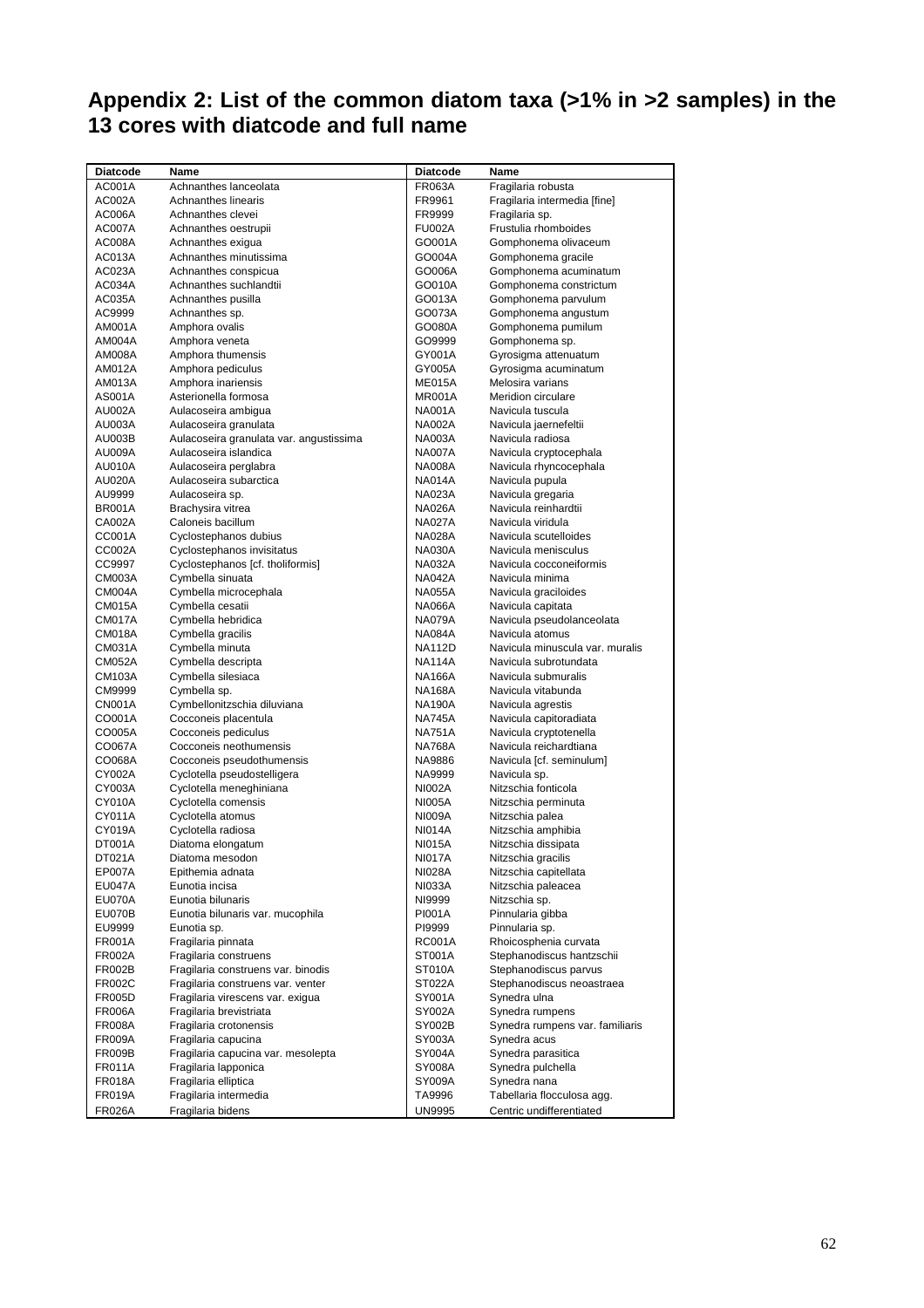## **Appendix 3: Diatom-inferred total phosphorus (TP µg l-1) values and squared chord distance dissimilarity scores for the 13 cores**

|                      | <sup>1</sup> Sample | <sup>2</sup> Diatom-inferred  | % of taxa in fossil<br>sample that are | <b>Current</b><br><b>TP</b> | <sup>3</sup> Squared<br>chord<br>distance |
|----------------------|---------------------|-------------------------------|----------------------------------------|-----------------------------|-------------------------------------------|
| Lake name            | code                | TP (ug/l)                     | present in the<br>training set         | $(\mu g \Gamma^1)$          | dissimilarity<br>score                    |
| <b>Blelham Tarn</b>  | BLEL00              | 50                            | 97                                     | 28                          | 0.332                                     |
|                      | BLEL05              | 63                            | 96                                     |                             | 0.409                                     |
|                      | BLEL10              | 64                            | 95                                     |                             | 0.286                                     |
|                      | BLEL20              | 60                            | 97                                     |                             | 0.269                                     |
|                      | BLEL30              | 32                            | 87                                     |                             |                                           |
| Broomlee Lough       | BROL00              | 77                            | 93                                     | 18                          | 0.508                                     |
|                      | BROL05              | 133                           | 86                                     |                             | 0.667                                     |
|                      | BROL10              | 158                           | 90                                     |                             | 0.673                                     |
|                      | BROL20              | 92                            | 78                                     |                             | 0.471                                     |
|                      | BROL24              | 64                            | 84                                     |                             |                                           |
| Cole Mere            | <b>SCM0200</b>      | 107                           | 97                                     | 118                         | 0.635                                     |
|                      | <b>SCM0205</b>      | 130                           | 100                                    |                             | 0.355                                     |
|                      | <b>SCM0210</b>      | 131                           | 99                                     |                             | 0.453                                     |
|                      | <b>SCM0220</b>      | 141                           | 98                                     |                             | 0.429                                     |
|                      | <b>SCM0230</b>      | 110                           | 95                                     |                             |                                           |
| Crag Lough           | CRAZ100             | 107                           | 85                                     | 20                          | 0.484                                     |
|                      | CRAZ105             | 97                            | 88                                     |                             | 0.438                                     |
|                      | CRAZ110             | 132                           | 89                                     |                             | 0.388                                     |
|                      | CRAZ120             | 81                            | 91                                     |                             | 0.356                                     |
|                      | CRAZ128             | 68                            | 86                                     |                             |                                           |
| Derwent Water        | DERW00              | 11                            | 92                                     | 27                          | 0.426                                     |
|                      | DERW05              | 9                             | 93                                     |                             | 0.261                                     |
|                      | DERW10              | 9                             | 91                                     |                             | 0.194                                     |
|                      | DERW20              | $\overline{7}$                | 90                                     |                             | 0.197                                     |
|                      | DERW26              | 7                             | 92                                     |                             |                                           |
| Dozmary Pool         | EN1700<br>EN1705    | 27<br>$\overline{\mathbf{c}}$ | 87<br>87                               | 37                          | 1.261<br>0.796                            |
|                      | EN1710              | 1                             | 94                                     |                             | 0.288                                     |
|                      | EN1715              | 1                             | 98                                     |                             | 0.082                                     |
|                      | EN1720              | 2                             | 99                                     |                             |                                           |
| Frensham Little Pond | PFRE00              | 139                           | 97                                     | 65                          | 0.414                                     |
|                      | PFRE05              | 160                           | 94                                     |                             | 0.256                                     |
|                      | PFRE10              | 182                           | 95                                     |                             | 0.155                                     |
|                      | PFRE20              | 153                           | 94                                     |                             | 0.176                                     |
|                      | PFRE30              | 169                           | 97                                     |                             |                                           |
| Mere Mere            | <b>SCM3700</b>      | 58                            | 95                                     | 53                          | 0.358                                     |
|                      | <b>SCM3705</b>      | 47                            | 93                                     |                             | 0.392                                     |
|                      | <b>SCM3710</b>      | 50                            | 95                                     |                             | 0.319                                     |
|                      | <b>SCM3720</b>      | 54                            | 95                                     |                             | 0.203                                     |
|                      | <b>SCM3725</b>      | 56                            | 95                                     |                             |                                           |
| Rostherne Mere       | <b>SCM3900</b>      | 136                           | 97                                     | 144                         | 0.720                                     |
|                      | <b>SCM3905</b>      | 123                           | 93                                     |                             | 0.451                                     |
|                      | SCM3910             | 98                            | 98                                     |                             | 0.554                                     |
|                      | <b>SCM3920</b>      | 128                           | 93                                     |                             | 0.629                                     |
|                      | <b>SCM3930</b>      | 97                            | 95                                     |                             |                                           |
| <b>Tabley Mere</b>   | <b>SCM4000</b>      | 228                           | 93                                     | 327                         | 0.269                                     |
|                      | <b>SCM4005</b>      | 244                           | 95                                     |                             | 0.248                                     |
|                      | SCM4010             | 225                           | 95                                     |                             | 0.242                                     |